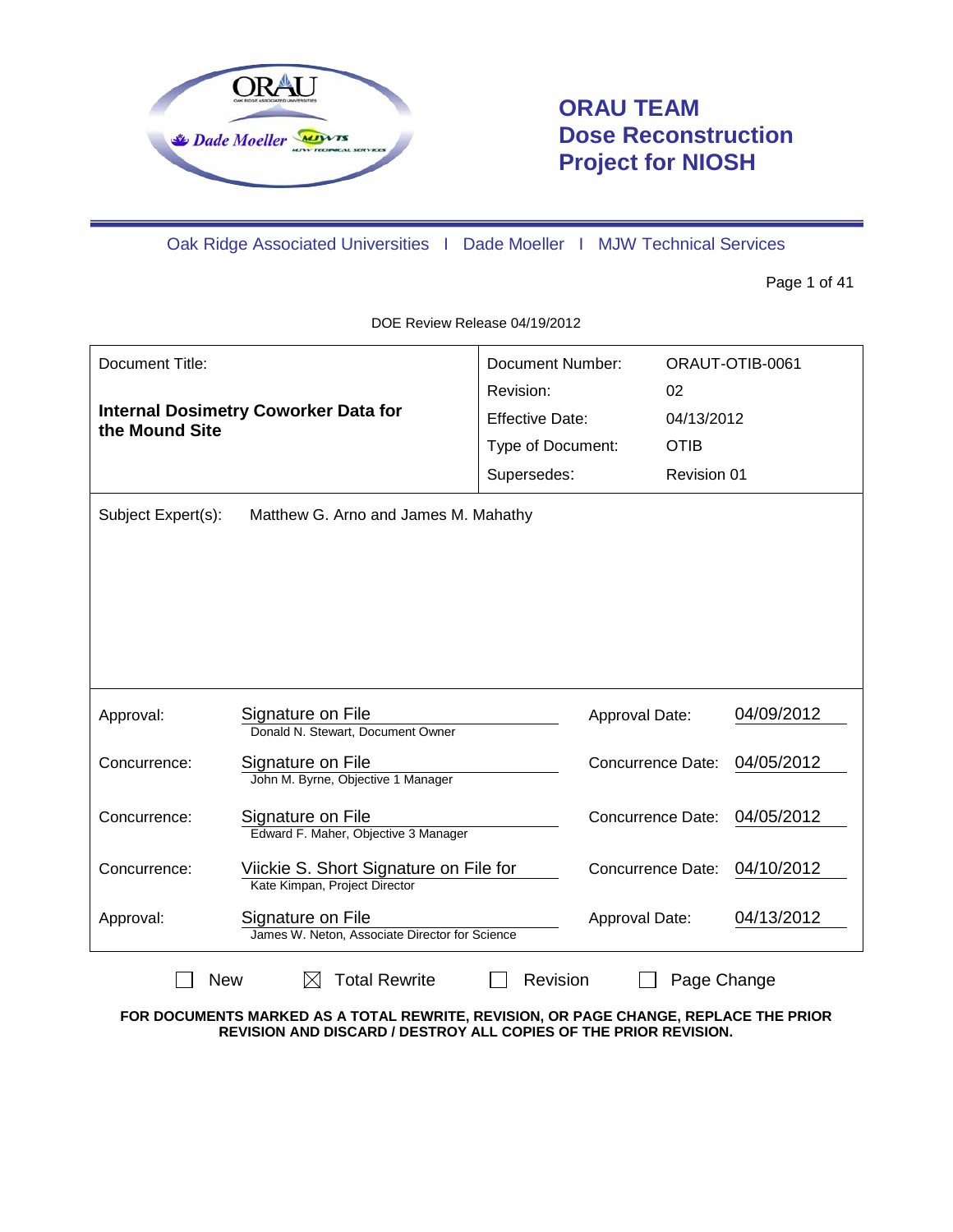#### **PUBLICATION RECORD**

| <b>EFFECTIVE</b> | <b>REVISION</b> |                                                                                                                                                                                                                                                                                                                                                                                                                                                                                                        |
|------------------|-----------------|--------------------------------------------------------------------------------------------------------------------------------------------------------------------------------------------------------------------------------------------------------------------------------------------------------------------------------------------------------------------------------------------------------------------------------------------------------------------------------------------------------|
| <b>DATE</b>      | <b>NUMBER</b>   | <b>DESCRIPTION</b>                                                                                                                                                                                                                                                                                                                                                                                                                                                                                     |
| 06/22/2007       | 00              | Approved new technical information bulletin for assigning Mound<br>internal doses based on coworker bioassay data. Incorporates<br>formal internal and NIOSH review comments. There is no change to<br>the assigned dose and no PER is required. Training required: As<br>determined by the Task Manager. Initiated by Clark B. Barton.                                                                                                                                                                |
| 02/17/2011       | 01              | Revision to change modeling of intakes of Type S plutonium to<br>provide best-estimate intakes. Deleted previous underestimating<br>intakes and instructions for dose reconstructors to perform case-<br>specific intake modeling. Added 95th-percentile intake rates for all<br>radionuclides. Constitutes a total rewrite or the document.<br>Incorporates formal internal and NIOSH review comments. Training<br>required: As determined by the Objective Manager. Initiated by<br>Matthew G. Arno. |
| 04/13/2012       | 02              | Revision to extend intake assignments for plutonium from 1990 to<br>2002 and add evaluation of tritium for 1981 through 2005.<br>Incorporates formal internal and NIOSH review comments.<br>Constitutes a total rewrite of the document. Training required: As<br>determined by the Objective Manager. Initiated by Matthew G. Arno.                                                                                                                                                                   |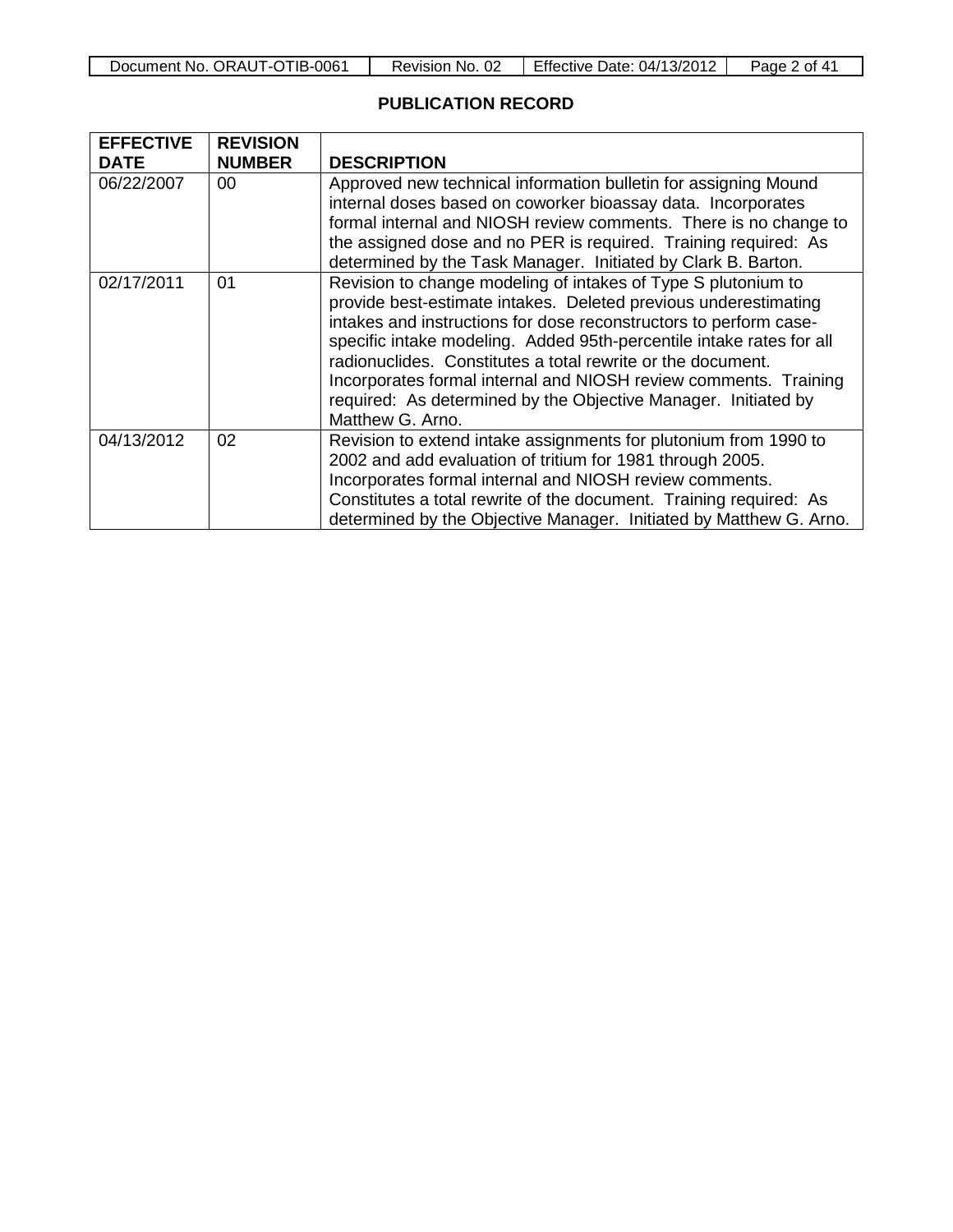| ORAUT-OTIB-0061<br>Document No. | 02<br>No.<br>Revision, | Effective Date:<br>$\cdot$ . 04/13/2011 | $\Lambda$<br>nt.<br>Page |
|---------------------------------|------------------------|-----------------------------------------|--------------------------|

# **TABLE OF CONTENTS**

| <b>SECTION</b> |     | <b>TITLE</b> | <b>PAGE</b> |
|----------------|-----|--------------|-------------|
|                |     |              |             |
| 1.0            |     |              |             |
| 2.0            |     |              |             |
| 3.0            |     |              |             |
|                | 3.1 |              |             |
|                |     |              |             |
|                |     |              |             |
|                |     |              |             |
|                | 3.2 |              |             |
|                |     |              |             |
|                |     |              |             |
|                |     |              |             |
| 4.0            |     |              |             |
|                | 4.1 |              |             |
|                |     |              |             |
|                |     |              |             |
|                | 4.2 |              |             |
|                |     |              |             |
|                |     |              |             |
|                | 4.3 |              |             |
|                |     |              |             |
|                |     |              |             |
| 5.0            |     |              |             |
|                | 5.1 |              |             |
|                |     |              |             |
|                |     |              |             |
|                |     |              |             |
|                | 5.2 |              |             |
| 6.0            |     |              |             |
|                |     |              |             |
|                |     |              |             |
|                |     |              |             |
|                |     |              |             |

#### **LIST OF TABLES**

| <b>TABLE</b> | <b>TITLE</b> | <b>PAGE</b> |
|--------------|--------------|-------------|
|              |              |             |
|              |              |             |
|              |              |             |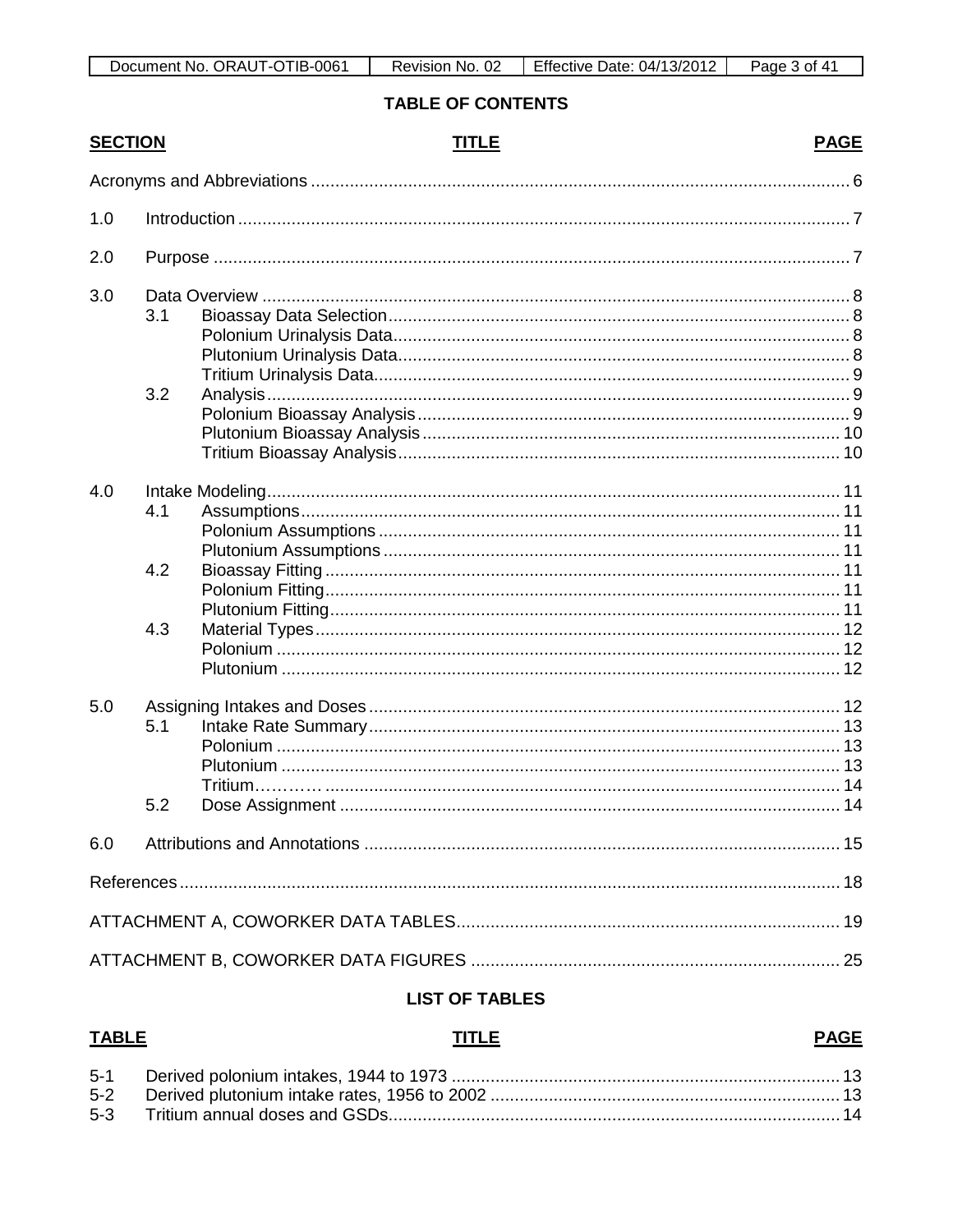| Document No. ORAUT-OTIB-0061 | Revision No. 02 | <b>Effective Date: 04/13/2012</b> | Page 4 of 41 |
|------------------------------|-----------------|-----------------------------------|--------------|
|                              |                 |                                   |              |

| 5-4     |                                                                                       |  |
|---------|---------------------------------------------------------------------------------------|--|
| $A-1$   |                                                                                       |  |
| $A-2$   |                                                                                       |  |
|         |                                                                                       |  |
| $A - 4$ | 50th- and 84th-percentile urinary excretion rates of total plutonium, 1956 to 2002 21 |  |
| $A-5$   |                                                                                       |  |
| $A-6$   |                                                                                       |  |
|         |                                                                                       |  |

# **LIST OF FIGURES**

## **FIGURE TITLE PAGE**

| $B-2$<br>Predicted and observed 50th-percentile urinary excretion assuming inhalation intakes<br>$B-3$<br>Predicted and observed 84th-percentile urinary excretion assuming inhalation intakes<br>$B-4$<br>Predicted and observed 50th-percentile urinary excretion assuming inhalation intakes<br>$B-5$<br>Predicted and observed 50th-percentile urinary excretion assuming inhalation intakes<br>$B-6$<br>Predicted and observed 50th-percentile urinary excretion assuming inhalation intakes<br>$B-7$<br>Predicted and observed 50th-percentile urinary excretion assuming inhalation intakes<br>$B-8$<br>Predicted and observed 50th-percentile urinary excretion assuming inhalation intakes<br>$B-9$<br>Predicted and observed 50th-percentile urinary excretion assuming inhalation intakes<br>$B-10$<br>Predicted and observed 50th-percentile urinary excretion assuming inhalation intakes<br>$B-11$<br>Predicted and observed 84th-percentile urinary excretion assuming inhalation intakes<br>$B-12$<br>Predicted and observed 84th-percentile urinary excretion assuming inhalation intakes<br>$B-13$<br>Predicted and observed 84th-percentile urinary excretion assuming inhalation intakes<br>$B-14$<br>Predicted and observed 84th-percentile urinary excretion assuming inhalation intakes<br>$B-15$<br>Predicted and observed 84th-percentile urinary excretion assuming inhalation intakes<br>$B-16$<br>Predicted and observed 84th-percentile urinary excretion assuming inhalation intakes<br>$B-17$<br>Predicted and observed 84th-percentile urinary excretion assuming inhalation intakes<br>$B-18$<br>Predicted and observed 84th-percentile urinary excretion assuming inhalation intakes<br>$B-19$<br>Predicted and observed 50th-percentile urinary excretion assuming a single chronic<br>$B-20$ | $B-1$ | Predicted and observed 50th-percentile urinary excretion assuming inhalation intakes | . 25 |
|----------------------------------------------------------------------------------------------------------------------------------------------------------------------------------------------------------------------------------------------------------------------------------------------------------------------------------------------------------------------------------------------------------------------------------------------------------------------------------------------------------------------------------------------------------------------------------------------------------------------------------------------------------------------------------------------------------------------------------------------------------------------------------------------------------------------------------------------------------------------------------------------------------------------------------------------------------------------------------------------------------------------------------------------------------------------------------------------------------------------------------------------------------------------------------------------------------------------------------------------------------------------------------------------------------------------------------------------------------------------------------------------------------------------------------------------------------------------------------------------------------------------------------------------------------------------------------------------------------------------------------------------------------------------------------------------------------------------------------------------------------------------------------------------------------------------------------|-------|--------------------------------------------------------------------------------------|------|
|                                                                                                                                                                                                                                                                                                                                                                                                                                                                                                                                                                                                                                                                                                                                                                                                                                                                                                                                                                                                                                                                                                                                                                                                                                                                                                                                                                                                                                                                                                                                                                                                                                                                                                                                                                                                                                  |       | Predicted and observed 84th-percentile urinary excretion assuming inhalation intakes |      |
|                                                                                                                                                                                                                                                                                                                                                                                                                                                                                                                                                                                                                                                                                                                                                                                                                                                                                                                                                                                                                                                                                                                                                                                                                                                                                                                                                                                                                                                                                                                                                                                                                                                                                                                                                                                                                                  |       |                                                                                      |      |
|                                                                                                                                                                                                                                                                                                                                                                                                                                                                                                                                                                                                                                                                                                                                                                                                                                                                                                                                                                                                                                                                                                                                                                                                                                                                                                                                                                                                                                                                                                                                                                                                                                                                                                                                                                                                                                  |       |                                                                                      |      |
|                                                                                                                                                                                                                                                                                                                                                                                                                                                                                                                                                                                                                                                                                                                                                                                                                                                                                                                                                                                                                                                                                                                                                                                                                                                                                                                                                                                                                                                                                                                                                                                                                                                                                                                                                                                                                                  |       |                                                                                      |      |
|                                                                                                                                                                                                                                                                                                                                                                                                                                                                                                                                                                                                                                                                                                                                                                                                                                                                                                                                                                                                                                                                                                                                                                                                                                                                                                                                                                                                                                                                                                                                                                                                                                                                                                                                                                                                                                  |       |                                                                                      |      |
|                                                                                                                                                                                                                                                                                                                                                                                                                                                                                                                                                                                                                                                                                                                                                                                                                                                                                                                                                                                                                                                                                                                                                                                                                                                                                                                                                                                                                                                                                                                                                                                                                                                                                                                                                                                                                                  |       |                                                                                      |      |
|                                                                                                                                                                                                                                                                                                                                                                                                                                                                                                                                                                                                                                                                                                                                                                                                                                                                                                                                                                                                                                                                                                                                                                                                                                                                                                                                                                                                                                                                                                                                                                                                                                                                                                                                                                                                                                  |       |                                                                                      |      |
|                                                                                                                                                                                                                                                                                                                                                                                                                                                                                                                                                                                                                                                                                                                                                                                                                                                                                                                                                                                                                                                                                                                                                                                                                                                                                                                                                                                                                                                                                                                                                                                                                                                                                                                                                                                                                                  |       |                                                                                      |      |
|                                                                                                                                                                                                                                                                                                                                                                                                                                                                                                                                                                                                                                                                                                                                                                                                                                                                                                                                                                                                                                                                                                                                                                                                                                                                                                                                                                                                                                                                                                                                                                                                                                                                                                                                                                                                                                  |       |                                                                                      |      |
|                                                                                                                                                                                                                                                                                                                                                                                                                                                                                                                                                                                                                                                                                                                                                                                                                                                                                                                                                                                                                                                                                                                                                                                                                                                                                                                                                                                                                                                                                                                                                                                                                                                                                                                                                                                                                                  |       |                                                                                      |      |
|                                                                                                                                                                                                                                                                                                                                                                                                                                                                                                                                                                                                                                                                                                                                                                                                                                                                                                                                                                                                                                                                                                                                                                                                                                                                                                                                                                                                                                                                                                                                                                                                                                                                                                                                                                                                                                  |       |                                                                                      |      |
|                                                                                                                                                                                                                                                                                                                                                                                                                                                                                                                                                                                                                                                                                                                                                                                                                                                                                                                                                                                                                                                                                                                                                                                                                                                                                                                                                                                                                                                                                                                                                                                                                                                                                                                                                                                                                                  |       |                                                                                      |      |
|                                                                                                                                                                                                                                                                                                                                                                                                                                                                                                                                                                                                                                                                                                                                                                                                                                                                                                                                                                                                                                                                                                                                                                                                                                                                                                                                                                                                                                                                                                                                                                                                                                                                                                                                                                                                                                  |       |                                                                                      |      |
|                                                                                                                                                                                                                                                                                                                                                                                                                                                                                                                                                                                                                                                                                                                                                                                                                                                                                                                                                                                                                                                                                                                                                                                                                                                                                                                                                                                                                                                                                                                                                                                                                                                                                                                                                                                                                                  |       |                                                                                      |      |
|                                                                                                                                                                                                                                                                                                                                                                                                                                                                                                                                                                                                                                                                                                                                                                                                                                                                                                                                                                                                                                                                                                                                                                                                                                                                                                                                                                                                                                                                                                                                                                                                                                                                                                                                                                                                                                  |       |                                                                                      |      |
|                                                                                                                                                                                                                                                                                                                                                                                                                                                                                                                                                                                                                                                                                                                                                                                                                                                                                                                                                                                                                                                                                                                                                                                                                                                                                                                                                                                                                                                                                                                                                                                                                                                                                                                                                                                                                                  |       |                                                                                      |      |
|                                                                                                                                                                                                                                                                                                                                                                                                                                                                                                                                                                                                                                                                                                                                                                                                                                                                                                                                                                                                                                                                                                                                                                                                                                                                                                                                                                                                                                                                                                                                                                                                                                                                                                                                                                                                                                  |       |                                                                                      |      |
|                                                                                                                                                                                                                                                                                                                                                                                                                                                                                                                                                                                                                                                                                                                                                                                                                                                                                                                                                                                                                                                                                                                                                                                                                                                                                                                                                                                                                                                                                                                                                                                                                                                                                                                                                                                                                                  |       |                                                                                      |      |
|                                                                                                                                                                                                                                                                                                                                                                                                                                                                                                                                                                                                                                                                                                                                                                                                                                                                                                                                                                                                                                                                                                                                                                                                                                                                                                                                                                                                                                                                                                                                                                                                                                                                                                                                                                                                                                  |       |                                                                                      |      |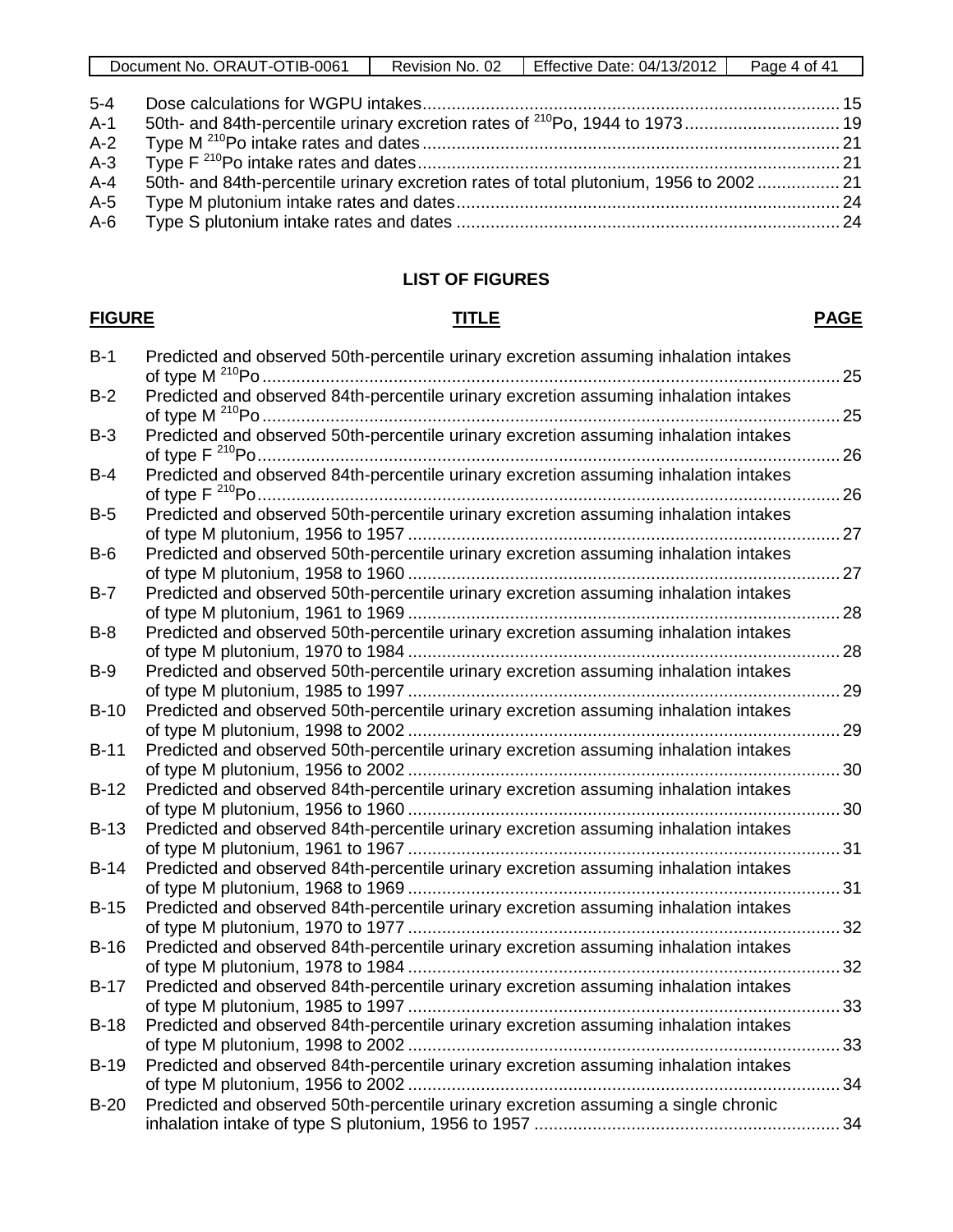|             | Document No. ORAUT-OTIB-0061                                                       | Revision No. 02 | Effective Date: 04/13/2012 | Page 5 of 41 |
|-------------|------------------------------------------------------------------------------------|-----------------|----------------------------|--------------|
|             |                                                                                    |                 |                            |              |
| $B-21$      | Predicted and observed 50th-percentile urinary excretion assuming a single chronic |                 |                            |              |
|             |                                                                                    |                 |                            | 35           |
| $B-22$      | Predicted and observed 50th-percentile urinary excretion assuming a single chronic |                 |                            |              |
|             |                                                                                    |                 |                            | 35           |
| $B-23$      | Predicted and observed 50th-percentile urinary excretion assuming a single chronic |                 |                            |              |
|             | inhalation intake of type S plutonium, 1970 to 1984                                |                 |                            | 36           |
| $B-24$      | Predicted and observed 50th-percentile urinary excretion assuming a single chronic |                 |                            |              |
|             | inhalation intake of type S plutonium, 1985 to 1997                                |                 |                            | 36           |
| $B-25$      | Predicted and observed 50th-percentile urinary excretion assuming a single chronic |                 |                            |              |
|             |                                                                                    |                 |                            | 37           |
| $B-26$      | Predicted and observed 50th-percentile urinary excretion assuming a single chronic |                 |                            |              |
|             | inhalation intake of type S plutonium, 1956 to 2002.                               |                 |                            | 37           |
| $B-27$      | Predicted and observed 84th-percentile urinary excretion assuming a single chronic |                 |                            |              |
|             | inhalation intake of type S plutonium, 1956 to 1957                                |                 |                            | 38           |
| $B-28$      | Predicted and observed 84th-percentile urinary excretion assuming a single chronic |                 |                            |              |
|             | inhalation intake of type S plutonium, 1958 to 1960                                |                 |                            | 38           |
| $B-29$      | Predicted and observed 84th-percentile urinary excretion assuming a single chronic |                 |                            |              |
|             |                                                                                    |                 |                            | 39           |
| <b>B-30</b> | Predicted and observed 84th-percentile urinary excretion assuming a single chronic |                 |                            |              |
|             | inhalation intake of type S plutonium, 1970 to 1984                                |                 |                            | 39           |
| $B-31$      | Predicted and observed 84th-percentile urinary excretion assuming a single chronic |                 |                            |              |
|             |                                                                                    |                 |                            | 40           |
| <b>B-32</b> | Predicted and observed 84th-percentile urinary excretion assuming a single chronic |                 |                            |              |
|             | inhalation intake of type S plutonium, 1998 to 2002                                |                 |                            | .40          |
| $B-33$      | Predicted and observed 84th-percentile urinary excretion assuming a single chronic |                 |                            |              |

inhalation intake of type S plutonium, 1956 to 2002 ............................................................... 41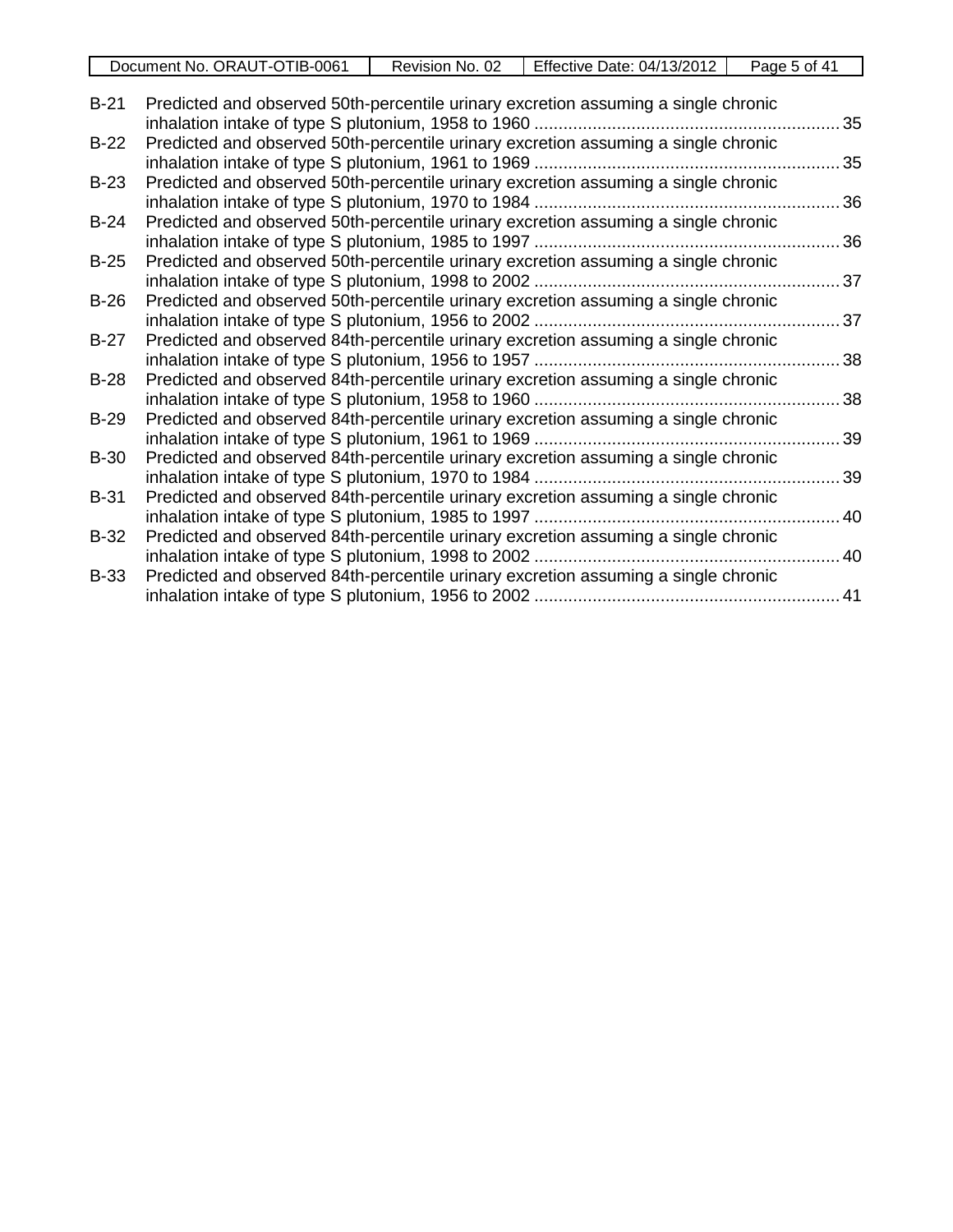# **ACRONYMS AND ABBREVIATIONS**

| <b>AMAD</b>                               | activity median aerodynamic diameter                                                                                                               |
|-------------------------------------------|----------------------------------------------------------------------------------------------------------------------------------------------------|
| Bq                                        | becquerel                                                                                                                                          |
| d<br><b>DOE</b><br><b>DTPA</b>            | day<br>U.S. Department of Energy<br>diethylene triamine pentaacetic acid                                                                           |
| <b>EEOICPA</b>                            | Energy Employees Occupational Illness Compensation Program Act                                                                                     |
| <b>GSD</b>                                | geometric standard deviation                                                                                                                       |
| hr<br><b>HSPU</b>                         | hour<br>heat-source plutonium                                                                                                                      |
| <b>ICRP</b><br><b>IMBA</b><br><b>IREP</b> | International Commission on Radiological Protection<br><b>Integrated Modules for Bioassay Analysis</b><br>Interactive RadioEpidemiological Program |
| m<br>mL<br>mrem                           | meter<br>milliliter<br>millirem                                                                                                                    |
| <b>NIOSH</b>                              | National Institute for Occupational Safety and Health                                                                                              |
| ORAU                                      | Oak Ridge Associated Universities                                                                                                                  |
| pCi<br><b>PER</b><br><b>POC</b>           | picocurie<br><b>Program Evaluation Report</b><br>probability of causation                                                                          |
|                                           | SRDB Ref ID Site Research Database Reference Identification (number)                                                                               |
| <b>TIB</b>                                | technical information bulletin                                                                                                                     |
| <b>U.S.C.</b>                             | <b>United States Code</b>                                                                                                                          |
| <b>WGPU</b>                               | weapons-grade plutonium                                                                                                                            |
| μm                                        | micrometer                                                                                                                                         |
| §                                         | section or sections                                                                                                                                |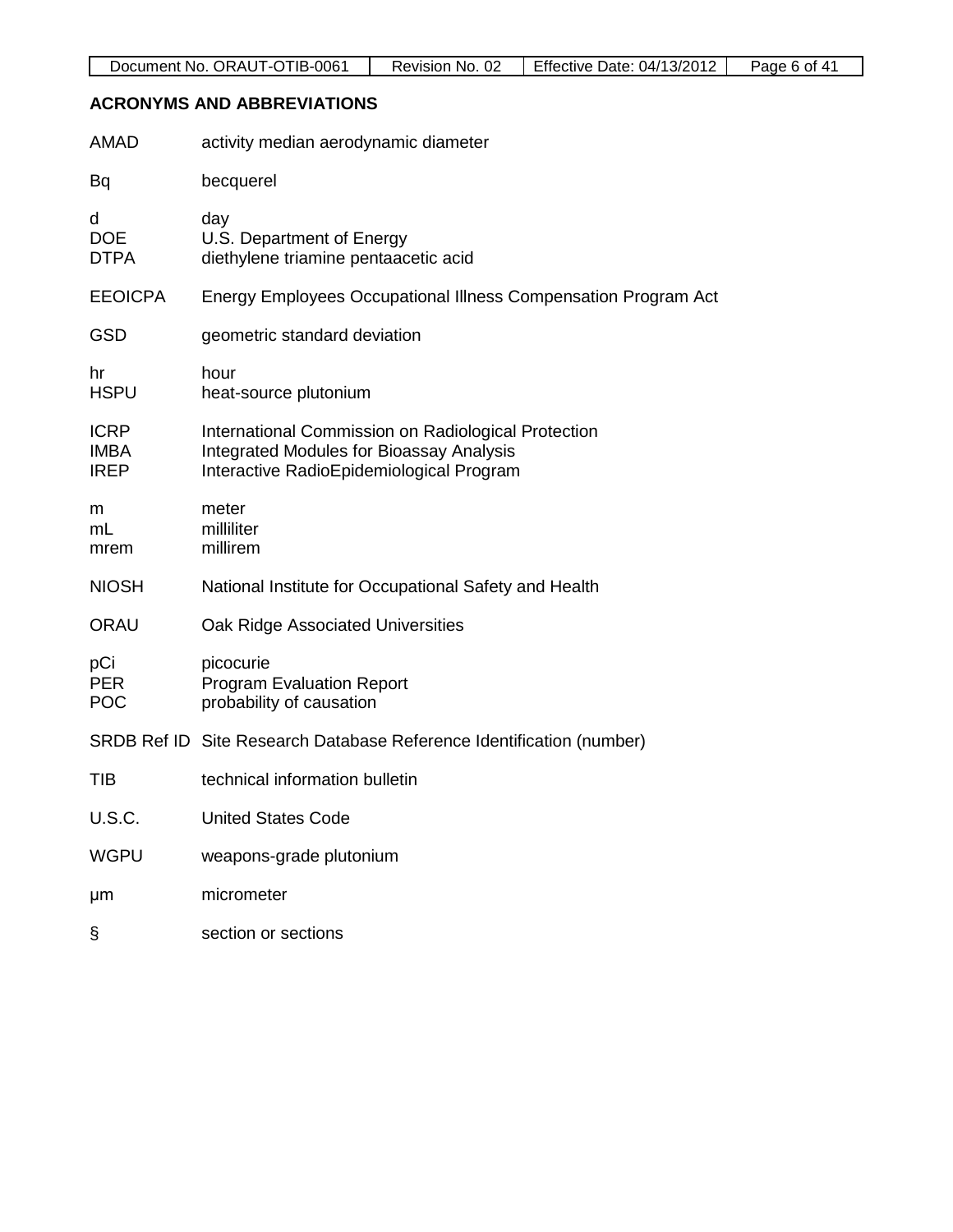|  | Document No. ORAUT-OTIB-0061 | Revision No. 02 | <b>Effective Date: 04/13/2012</b> | Page 7 of 41 |
|--|------------------------------|-----------------|-----------------------------------|--------------|
|--|------------------------------|-----------------|-----------------------------------|--------------|

#### **1.0 INTRODUCTION**

Technical information bulletins (TIBs) are not official determinations made by the National Institute for Occupational Safety and Health (NIOSH) but are rather general working documents that provide historic background information and guidance concerning the preparation of dose reconstructions at particular sites or categories of sites. They will be revised in the event additional relevant information is obtained about the affected site(s). TIBs may be used to assist NIOSH staff in the completion of individual dose reconstructions.

In this document, the word "facility" is used as a general term for an area, building, or group of buildings that served a specific purpose at a site. It does not necessarily connote an "atomic weapons employer facility" or a "Department of Energy (DOE) facility" as defined in the Energy Employees Occupational Illness Compensation Program Act of 2000 [42 U.S.C. § 7384l(5) and (12)].

ORAUT-OTIB-0019, *Analysis of Coworker Bioassay Data for Internal Dose Assignment* (ORAUT 2005), describes the general process that is used to analyze bioassay data for assigning doses to individuals based on coworker results. ORAUT-PLAN-0014, *Coworker Data Exposure Profile Development* (ORAUT 2004a), describes the approach and processes to be used to develop reasonable exposure profiles based on available dosimetric information for workers at DOE sites.

Bioassay results were obtained through the PORECON (Polonium Reconstruction) and PURECON (Plutonium Reconstruction) databases that were created at the Mound Laboratory from logbooks and other original hard-copy records. Based on a spot check, this data set coincides well with original Mound paper records. It is appropriate for use only at Mound. The databases are representative of worker bioassay results at Mound during a substantial part of the operating history at this site. PURECON data was used through 1990. Plutonium data after 1990 and tritium bioassay data was retrieved from the MESH database.

The database results were labeled with units that varied among the radionuclides, analysis techniques, and measurement periods. These units were assembled into a common format to expedite the statistical analysis. The specific units for each radionuclide are provided in the appropriate sections of this document.

A statistical analysis of the data was performed as specified in ORAUT-OTIB-0019 (ORAUT 2005) and its implementing procedure, ORAUT-PROC-0095, *Generating Summary Statistics for Coworker Bioassay Data* (ORAUT 2006). The results were entered in the Integrated Modules for Bioassay Analysis (IMBA) computer software version 4.0.9 to obtain intake rates for assigning dose distributions.

#### **2.0 PURPOSE**

Some employees at DOE sites might not have been monitored for potential intakes of radioactive material. For other employees the records of such monitoring might be incomplete or unavailable. In such cases, data from monitored coworkers can be used to estimate an individual's potential intake of radioactive material and the resulting internal dose. The purpose of this TIB is to provide monitored coworker information for calculating and assigning occupational internal doses to employees at Mound whose job titles, facility assignments, and other case-specific information indicate that they have the potential for unmonitored intakes of <sup>210</sup>Po, plutonium, or tritium.

Attributions and annotations, indicated by bracketed callouts, are used to identify the source, justification, or clarification of the associated information, are presented in Section 6.0.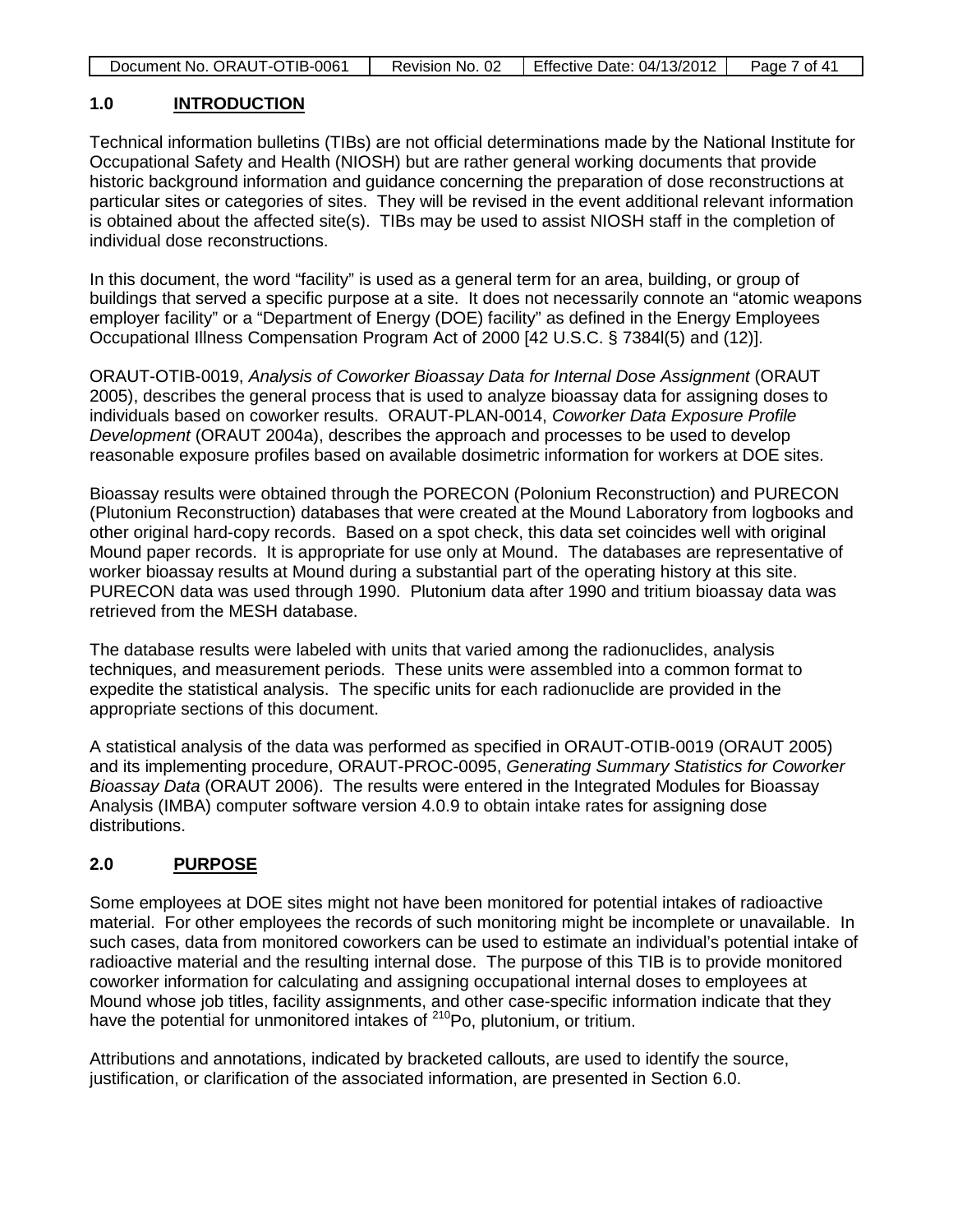|  | Document No. ORAUT-OTIB-0061 | Revision No. 02 | Effective Date: $04/13/2012$ | Page 8 of 41 |
|--|------------------------------|-----------------|------------------------------|--------------|
|--|------------------------------|-----------------|------------------------------|--------------|

#### **3.0 DATA OVERVIEW**

This section provides information on the general selection characteristics of the data and the methods of analysis. Plutonium, <sup>210</sup>Po, and tritium are the radionuclides of interest, and significant numbers of monitoring records exist for them. More detailed radionuclide-specific information for these two nuclides is provided in Section 4.0.

#### **3.1 BIOASSAY DATA SELECTION**

#### **Polonium Urinalysis Data**

The urine bioassay data were extracted from the *verified* PORECON\_FINAL\_COPY database (Mound undated a), "dbo SAMPLES" table, "BQ DAY" field. By verified, it is meant that the original PORECON database was created by Mound from information that was recorded on cards as well as from a review of the original chemistry logbooks from which the cards were created. Data entry clerks entered the data using double-entry methods. Following this task, data entry was reviewed by health physicists. Samples with PROBLEM\_FLG = "R" or BQ\_DAY = blank were not included in the statistical analysis [1]. Samples were excluded for the following reasons:

- 147 nonurine samples (blood and feces),
- 116 lost in processing.
- 182 no sample submitted (vacation, illness, etc.).
- 1,595 insufficient volume.
- 1,685 duplicates or recounts.
- 162 rejected because they were submitted too late.
- 36 contaminated samples.
- 79 marked as "beta counts." and
- 56 with no result and blank or cryptic comment.

#### **Plutonium Urinalysis Data**

Urine bioassay data (SAMPLE  $TYPE = U$ ) and the analysis date (Date = SAMPLE DATE) were extracted from the PURECON table of the *verified* PURECON\_MERGED database (Mound undated b). By verified, it is meant that the original PURECON database used for this analysis was created by Mound from logbooks and other original hard-copy records. Results with any of the following identifiers were excluded: PROBLEM\_FLG = nonblank, DTPA = nonblank, LNAME = QC, or Result field (PICOC\_PU238 or PICOC\_PU239) = blank. There was a comment field for each result and, in most cases with a PROBLEM FLG = nonblank, the comment indicated the reason for the flag. These included samples with low recovery, no tracer added, samples lost in process, insufficient volume for analysis, samples with no result, samples taken after diethylene triamine pentaacetic acid (DTPA) administration (chelation therapy), and samples that were analyzed for nuclides other than plutonium. There were 1,413 of 58,893 results marked with a problem flag. For the first quarter of 1983, 26 sample results were excluded because the comment field indicated that <sup>239</sup>Pu was added to the sample [2]. Samples were excluded for the following reasons:

- 57 were analyzed for radium, curium, or thorium rather than plutonium;
- 70 quality-control samples;
- 2307 DTPA (265 of which had a problem flag);
- 140 contaminated;
- 453 lost in processing (sample spilled, tracer not added, low recovery);
- 10 insufficient volume;
- 46 no result, no clear reason: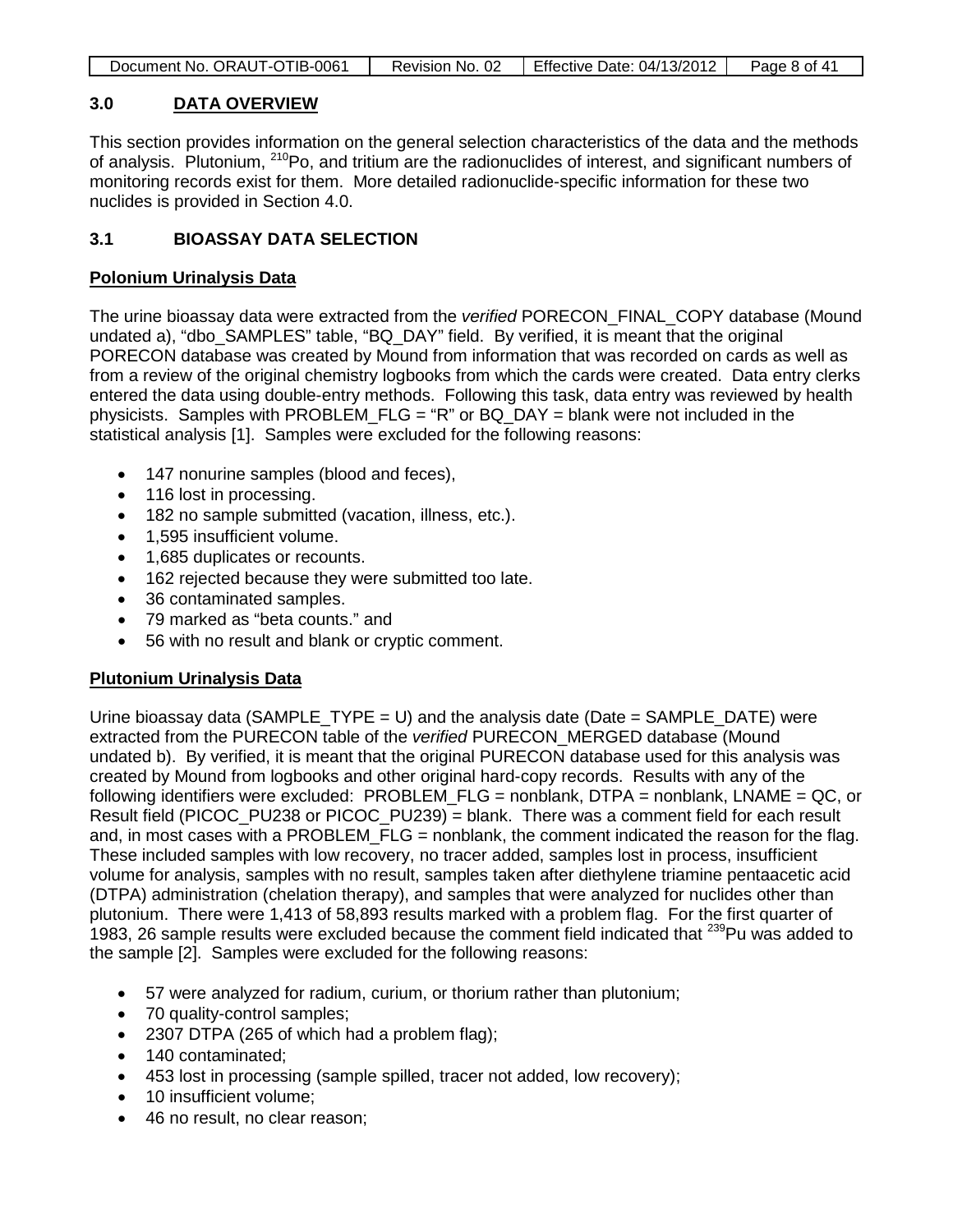| Document No. ORAUT-OTIB-0061 | Revision No. 02 | <b>Effective Date: 04/13/2012</b> | Page 9 of 41 |
|------------------------------|-----------------|-----------------------------------|--------------|

• 137 with blank or cryptic comment.

Plutonium urinalysis data beginning in 1991 were extracted from the MESH database. Samples were excluded because the s reason field had a value of "S" or "N," or because the Comment field contained:

- "No cert" or equivalent,
- "Baseline" or equivalent,
- "pre-job" or equivalent,
- "New hire" or equivalent.
- "Background" or equivalent,
- "Do not verify" or equivalent, and
- "Re-work" or equivalent.

In addition, the comment field was evaluated using professional judgment for comments indicating records should not be used.

#### **Tritium Urinalysis Data**

Tritium urinalysis data beginning in 1981 were also extracted from the MESH database. Samples with an SSN field value of "background," "Spike 1," "Spike 2," "999999999," or similar were excluded. No records were excluded on any other basis. The sampling date was based on the "sample date" if available and on the "read date" otherwise. Some samples had sample dates from before the creation of the MESH database but read dates that were consistent with the initiation of use of the MESH database and other bioassay data for that individual. For those samples, the read date was used instead of the sample date. A total of 212,522 samples from 2669 individuals were contained in the database.

#### **3.2 ANALYSIS**

#### **Polonium Bioassay Analysis**

Data were analyzed by calendar quarter from July 1944 through the end of 1970 and by year from 1971 through part of 1973. The results of samples that were reported in 1940 and 1941 were not used because the site was not yet operational. Spot samples were collected for analysis; 50- or 100 mL aliquots were analyzed, and the results were typically reported in units of counts per minute or disintegrations per minute. Values in the "BQ\_DAY" field originally had been calculated and entered into the database assuming a counting efficiency of 50% and a chemical recovery of 85%. They were normalized to a 24-hour sample assuming an excretion rate of 1,400 mL/d. Before the statistical analysis was run, the results from 1944 through 1963 were multiplied by a factor of 8.5 in accordance with the guidance in ORAUT-TKBS-0016-6, *Technical Basis Document for the Mound Site – Occupational Internal Dosimetry* (ORAUT 2010), which specifies a recovery efficiency of 10% (instead of 85%) for this timeframe. A factor of 1.35 was applied to results from 1964 through 1973, again according to ORAUT-TKBS-0016-6, which specifies a recovery efficiency of 63% (instead of 85%) for this timeframe.

A lognormal distribution was assumed for the urinary excretion data, and the 50th- and 84th-percentile excretion rates were calculated using the method ORAUT-PROC-0095 prescribes (ORAUT 2006). These excretion rates are given in Tables A-1 and A-2. Bioassay data that was collected over a specified period were analyzed to determine the 50th- and 84th-percentile excretion rates for that period. The effective bioassay dates are the midpoints of the periods, and they were used with IMBA to calculate the intake rates.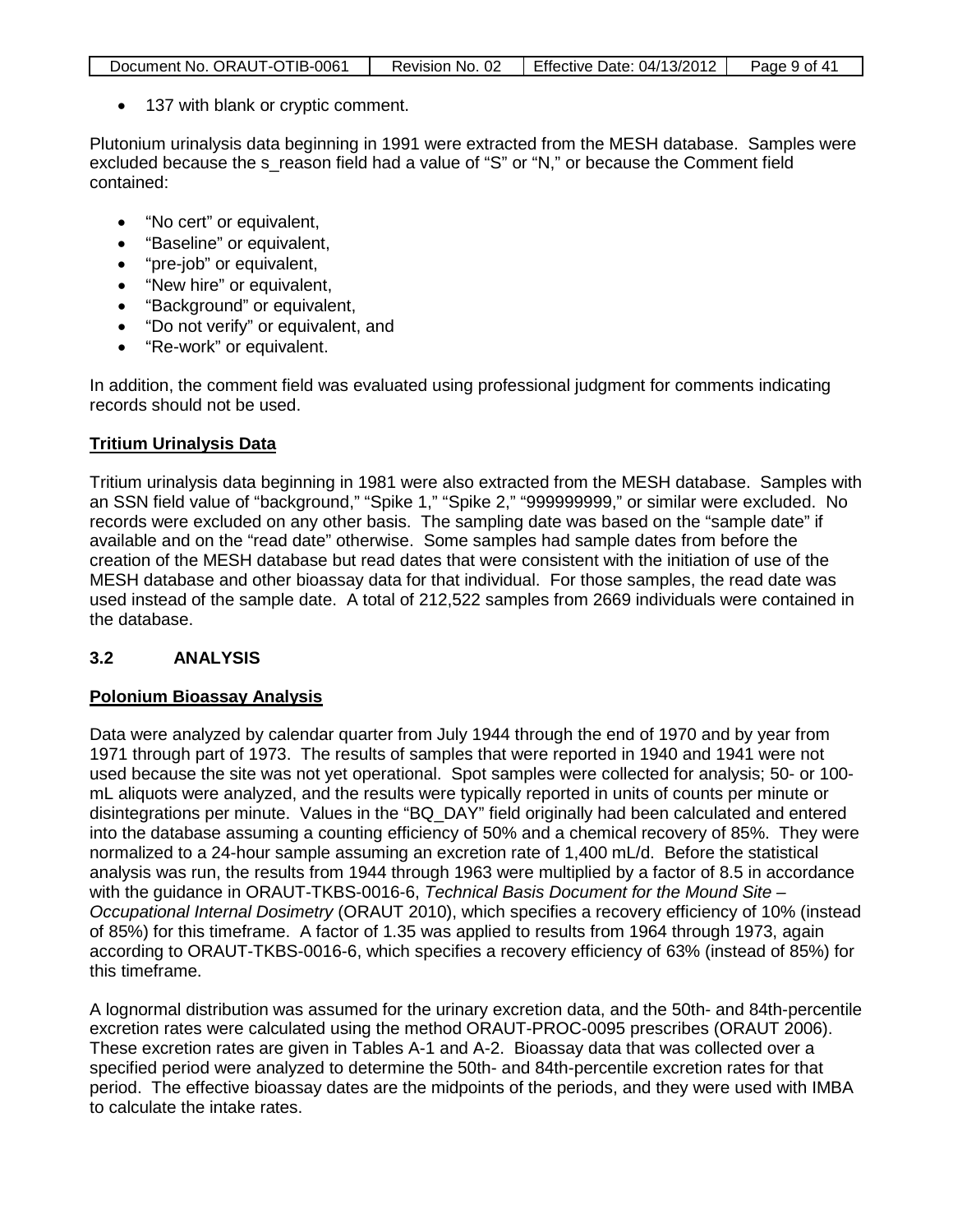| Document No. ORAUT-OTIB-0061 | Revision No. 02 | <b>Effective Date: 04/13/2012</b> | Page 10 of 41 |
|------------------------------|-----------------|-----------------------------------|---------------|
|                              |                 |                                   |               |

#### **Plutonium Bioassay Analysis**

Data were analyzed by year from 1956 through the end of 1961, by calendar quarter from 1962 through 1990, and by year from 1991 through 2002. The results from 1954 through 1960 were multiplied by a factor of 8.5, as specified in ORAUT-TKBS-0016-5 (ORAUT 2010). Analyses before June 1, 1981, which measured total plutonium alpha, were reported in the "PICOC\_PU238" field, whereas later results, which were isotopic plutonium, were reported in the fields "PICOC\_PU238" and "PICOC\_PU239." The 238Pu and 239/240Pu results for each sample that was analyzed after June 1, 1981, were summed to create a total plutonium result for these samples. Most plutonium samples were 24-hour samples. Samples with no volume listed or more than 1,000 mL were assumed to be 24-hour samples. Samples with volumes less than 1,000 mL were normalized to a 24-hour sample assuming an excretion rate of 1,400 mL/d.

The MESH data contained results for both plutonium-238 and plutonium-239. These results were summed to give a plutonium gross alpha concentration. Some samples were counted multiple times. The multiple results from samples with the same LIN number were averaged. All samples were assumed to represent a 24-hour sample and the sampling date was based on the "submit\_date" field.

A lognormal distribution was assumed for the urinary excretion data, and the 50th- and 84th-percentile excretion rates were calculated using the method in ORAUT-PROC-0095 (ORAUT 2006). These excretion rates are given in Tables A-5 and A-6. Bioassay data that was collected over a specified period were analyzed to determine the 50th- and 84th-percentile excretion rates for that period. The effective bioassay dates are the midpoints of the periods and they are to be used in IMBA to calculate the intake rates.

#### **Tritium Bioassay Analysis**

Tritium was evaluated differently than the other radionuclides in this coworker study. For tritium, the protocol in *Technical Information Bulletin: Tritium Calculated and Missed Dose Estimates* (ORAUT 2004b) was used to calculate the dose for each individual with the following rules concerning the elapsed time between consecutive samples:

- If there was a single urine sample in a calendar year and it was a nondetect, that result was excluded from the analysis because this was assumed to not be part of routine monitoring.
- Samples on the same date were ordered from lowest to highest
- All dose was assigned as if it occurred on the bioassay date.
- Type 1 calculations were performed for samples separated by 40 or fewer days.
- Type 3 calculations were performed if there were no other samples within 90 days of a sample.
- Type 2 calculations were performed in all other situations.

The doses for a period were then plotted on a lognormal probability plot and the typical parameters [geometric mean, geometric standard deviation (GSD), and  $R^2$ ] determined from a linear regression. Individuals that received less than 0.001 rem at three significant digits (i.e., less than 0.0005 rem) were excluded from the statistical analysis. The plotting positions were calculated with *i*/*n* – 1/(2*n*) convention specified in ORAUT-PROC-0095 (ORAUT 2006).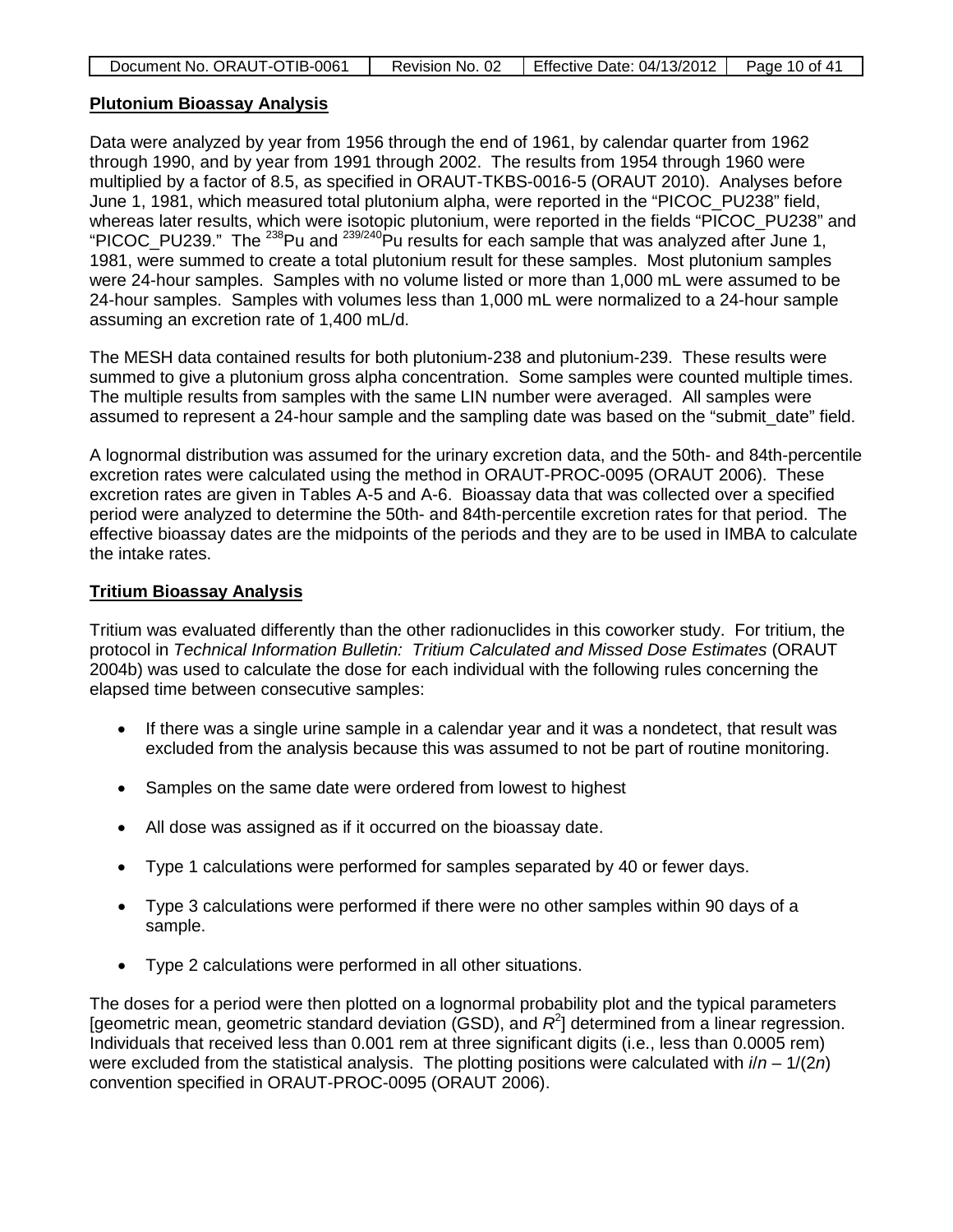| Document No. ORAUT-OTIB-0061<br>Effective Date: 04/13/2012<br>Page 11 of 41<br>Revision No. 02 |
|------------------------------------------------------------------------------------------------|
|------------------------------------------------------------------------------------------------|

#### **4.0 INTAKE MODELING**

This section discusses intake modeling assumptions, fitting, and materials (polonium and plutonium). Intake modeling and bioassay fitting was not performed for tritium because the methodology discussed above for tritium directly calculates individual doses.

#### **4.1 ASSUMPTIONS**

#### **Polonium Assumptions**

Each urinary excretion rate used in the intake calculations was assumed to be normally distributed. A uniform absolute error of 1 was applied to all results, which thus assigned the same weight to each result [4]. IMBA requires results in units of activity per day; therefore, all urinalysis results were normalized, as needed, to 24-hour samples using 1,400 mL, which is the volume of urine that is excreted by Reference Man in a 24-hour period [3].

The excretion data were modeled with IMBA for multiple chronic intakes of type  $F$  or type M  $^{210}Po$ . Examination of excretion results for polonium indicated that relatively chronic exposures appear to have been likely at the start of the polonium program. Therefore, a chronic exposure pattern was assumed throughout the program because it also approximates a series of acute intakes with unknown intake dates. Intakes were assumed to be via inhalation with a default breathing rate of 1.2 m<sup>3</sup>/hr and a 5-µm activity median aerodynamic diameter (AMAD) particle size distribution [4].

#### **Plutonium Assumptions**

All urinary excretion rates were modeled as normally distributed 24-hr urine samples having a uniform absolute error of 1, which thus assigned the same weight to each urinary excretion rate. The excretion data were modeled with IMBA for multiple chronic intakes of type M and type S plutonium. Although it is unlikely that workers at Mound were chronically exposed to plutonium, this approach approximates a series of acute intakes with unknown intake dates. Intakes were assumed to be via inhalation with a default breathing rate of 1.2 m<sup>3</sup>/hr and a 5-µm AMAD particle size distribution [5].

#### **4.2 BIOASSAY FITTING**

#### **Polonium Fitting**

The excretion data were modeled with IMBA for multiple chronic intakes of type F or type M  $^{210}$ Po. Polonium data from 1944 through 1973 were fit as a series of chronic intakes.

The intake assumptions were based on patterns that were observed in the bioassay data. Periods with constant chronic intake rates were chosen by selecting periods during which the bioassay results were similar. A new chronic intake period was started if the data indicated a significant sustained change in the bioassay results. By this method, the period from 1944 through 1973 was divided into several chronic intake periods [6].

#### **Plutonium Fitting**

The excretion data were modeled with IMBA for multiple chronic intakes of type M and type S plutonium. Plutonium data from 1956 through 2002 were fit as a series of chronic intakes.

The intake assumptions were based on patterns that were observed in the bioassay data. Periods with constant chronic intake rates were chosen by selecting periods during which the bioassay results were similar. A new chronic intake period was started if the data indicated a significant sustained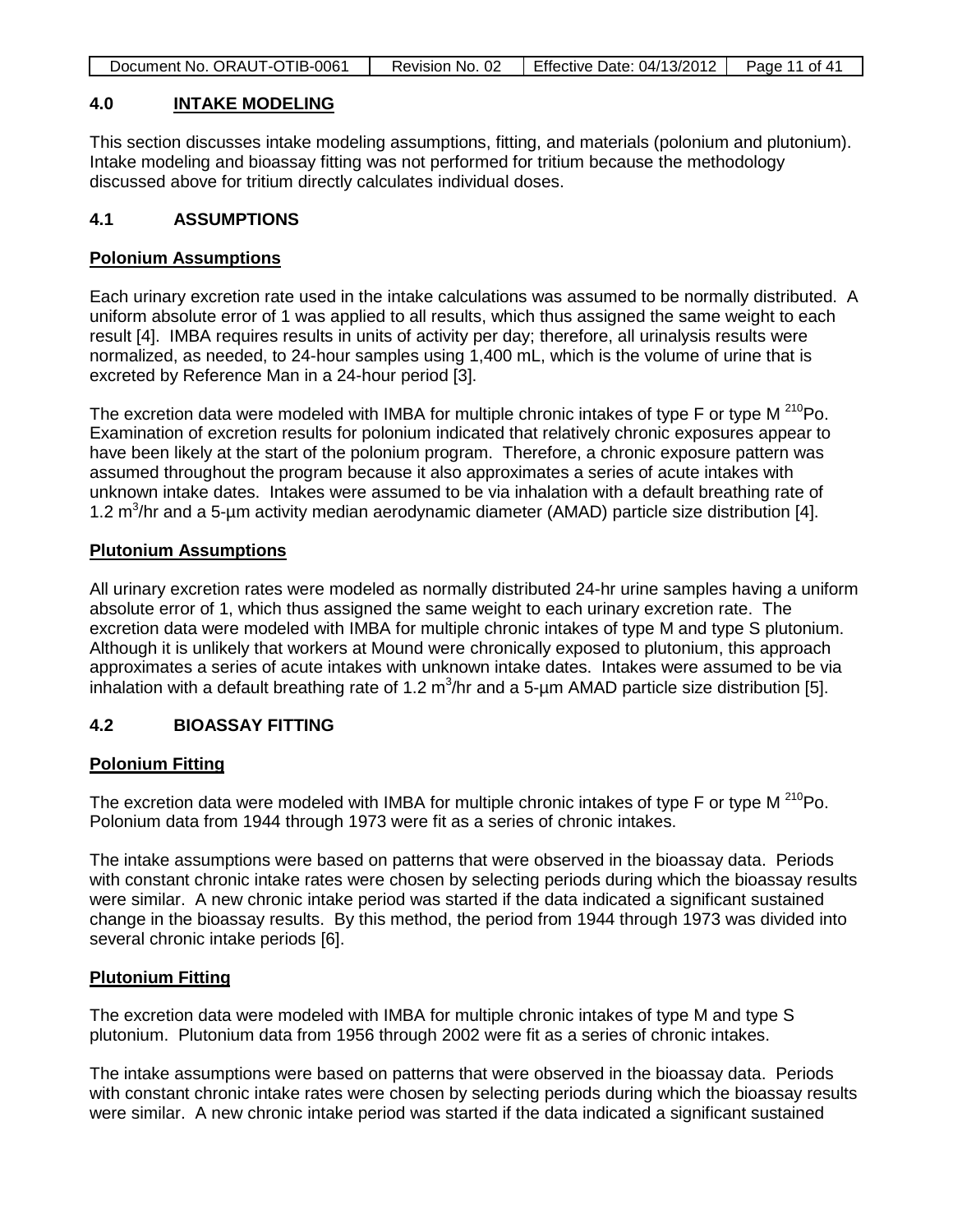|  | Document No. ORAUT-OTIB-0061 | Revision No. 02 | Effective Date: $04/13/2012$ Page 12 of 41 |  |
|--|------------------------------|-----------------|--------------------------------------------|--|
|--|------------------------------|-----------------|--------------------------------------------|--|

change in the bioassay results. By this method, the period from 1956 through 2002 was divided into several chronic intake periods [7].

#### **4.3 MATERIAL TYPES**

ORAUT-TKBS-0016-6 discusses Mound internal dosimetry data and includes guidance for the appropriate use of that information (ORAUT 2010). According to that document, workers at Mound had the potential to receive intakes of polonium and plutonium.

#### **Polonium**

Excretion data for the 50th- and 84th-percentile values of  $^{210}$ Po for 1944 through 1973 are shown in Table A-1. Note that the third quarter of 1970 was omitted because of poor statistics [8]. The solid lines in Figures B-1 and B-2 show the individual fits to the 50th- and 84th-percentile excretion rates, respectively, for type M  $^{210}$ Po material. The solid lines in Figures B-3 and B-4 show the individual fits to the 50th- and 84th-percentile excretion rates, respectively, for type  $F^{210}$ Po material [9].

#### **Plutonium**

Because plutonium of either type S or type M has a very long half-life and the material is retained in the body for long periods, excretion results are not independent. For example, an intake in the early 1950s could contribute to urinary excretion in the 1980s and later. To avoid potential underestimation of intakes for people who worked for relatively short periods, each intake period was fit independently using only the bioassay results from that intake period. For a particular dose reconstruction, this fitting method will result in a best estimate of dose if the person worked in only one period and a potential overestimate if an individual worked in multiple periods [10].

Plutonium urinalysis results were analyzed with IMBA using types M and S materials to derive intake rates for 1956 to 2002 [11].

**Plutonium type M:** The solid lines in Figures B-5 to B-10 show the individual fits to the 50thpercentile excretion rates for type M materials. Figure B-11 shows the 50th-percentile predicted excretion rates from all type M intakes. The solid lines in Figures B-12 to B-18 show the individual fits to the 84th-percentile excretion rates for type M materials. Figure B-19 shows the 84th-percentile predicted excretion rates from all type M intakes. The same intake periods were not applied for both percentiles because the values followed different patterns [12].

**Plutonium type S:** The solid lines in Figures B-20 to B-25 show the individual fits to the 50thpercentile excretion rates for type S materials. Figure B-26 shows the 50th-percentile predicted excretion rates from all type S intakes. The solid lines in Figures B-27 to B-32 show the individual fits to the 84th-percentile excretion rates for type S materials [13]. Figure B-33 shows the 84th-percentile predicted excretion rates from all type S intakes.

Table A-4 provides the bioassay data that were used for the intake modeling [14].

## **5.0 ASSIGNING INTAKES AND DOSES**

This section describes the derived intake rates and provides guidance for assigning doses. For tritium, the doses to assign are provided rather than intake rates.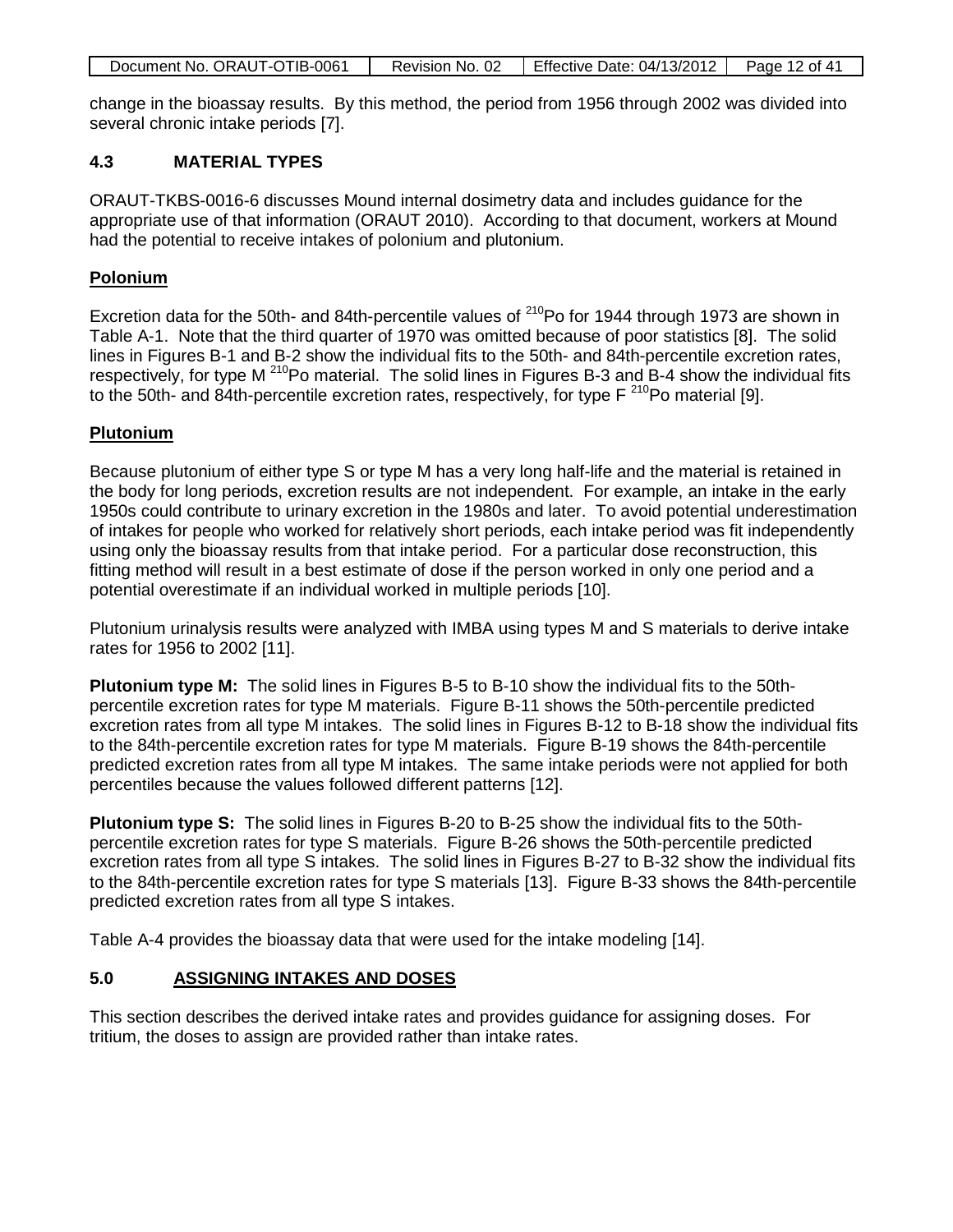#### **5.1 INTAKE RATE SUMMARY**

#### **Polonium**

Five intake periods were fit to the derived 50th- and 84th-percentile polonium excretion data. Because many of the geometric standard deviations (GSDs) were relatively similar, they were combined and the largest value in a given timeframe was assigned for simplicity [15].

The intake rates, GSDs, and periods in which they are applicable are given in Table A-2 for type M  $210P$ o and Table A-3 for type F $210P$ o. In most cases, doses for individuals who were potentially exposed routinely should be calculated from the 50th-percentile intake rates by assuming the solubility type that results in the largest probability of causation  $(POC)^1$  $(POC)^1$ . Table 5-1 summarizes the derived polonium intake rates that produced the data-fitting results in Attachment B. Note that the results in Table 5-1 are in becquerels per day, because the original data were recorded as such [16]. If picocuries per day are preferred, divide the Table 5-1 values by 0.037.

|                 | <b>Type F material</b> |      | <b>Type M material</b> |                 |            |                 |
|-----------------|------------------------|------|------------------------|-----------------|------------|-----------------|
|                 | 50th percentile        |      | 95th percentile        | 50th percentile |            | 95th percentile |
| <b>Period</b>   | (Bq/d)                 | GSD  | (Bq/d)                 | (Bq/d)          | <b>GSD</b> | (Bq/d)          |
| 07/1944-03/1946 | 1.189.5                | 3.89 | 11.113                 | 4,097.6         | 3.9        | 38,444          |
| 04/1946-03/1949 | 254.96                 | 5.56 | 4,287                  | 800.19          | 5.8        | 14,422          |
| 04/1949-03/1960 | 12.192                 | 7.99 | 372                    | 39.851          | 8.0        | 1,219           |
| 04/1960-03/1965 | 2.0696                 | 6.70 | 47.3                   | 5.7883          | 6.2        | 116             |
| 04/1965-12/1973 | 0.10303                | 8.88 | 3.74                   | 0.34853         | 8.8        | 12.5            |

Table 5-1. Derived polonium intakes, 1944 to 1973.

#### **Plutonium**

Seven intake periods were fit to the derived 50th- and 84th-percentile plutonium excretion data for type M material. Five intake periods were fit to the derived 50th- and 84th-percentile plutonium excretion data for type S material. If the GSD was less than 3, the value was set to 3 to account for biological variation when determining dose [17].

The intake rates, GSDs, and applicable periods are given in Table A-5 for type M plutonium and Table A-6 for type S plutonium. In most cases, doses for individuals who were potentially exposed routinely should be calculated from the 50th-percentile intake rates by assuming the solubility type that results in the largest POC. Table 5-2 summarizes the derived plutonium intake rates that produced the data-fitting results in Attachment B. Note that the results in Table 5-2 are in picocuries per day, because the original data were recorded as such [18]. If becquerels per day are preferred, multiply the Table 5-2 values by 0.037.

| <b>Period</b> | 50th percentile<br>(pCi/d) | <b>GSD</b>        | 95th percentile<br>(pCi/d) |  |  |  |  |
|---------------|----------------------------|-------------------|----------------------------|--|--|--|--|
|               | <b>Type M material</b>     |                   |                            |  |  |  |  |
| 1956-1957     | 750.98                     | 3.00 <sup>a</sup> | 4,576                      |  |  |  |  |
| 1958-1960     | 436.49                     | 3.00 <sup>a</sup> | 2,659                      |  |  |  |  |
| 1961-1967     | 12.141                     | 5.42              | 196                        |  |  |  |  |
| 1968-1969     | 12.141                     | 11.69             | 693                        |  |  |  |  |
| 1970-1977     | 2.2361                     | 9.14              | 85.2                       |  |  |  |  |
| 1978-1984     | 2.2361                     | 5.82              | 40.5                       |  |  |  |  |
| 1985-1997     | 0.4106                     | 7.38              | 11.0                       |  |  |  |  |

Table 5-2. Derived plutonium intake rates, 1956 to 2002.

<span id="page-12-0"></span> <sup>1</sup> The U.S. Department of Labor is responsible under EEOICPA for determining the POC.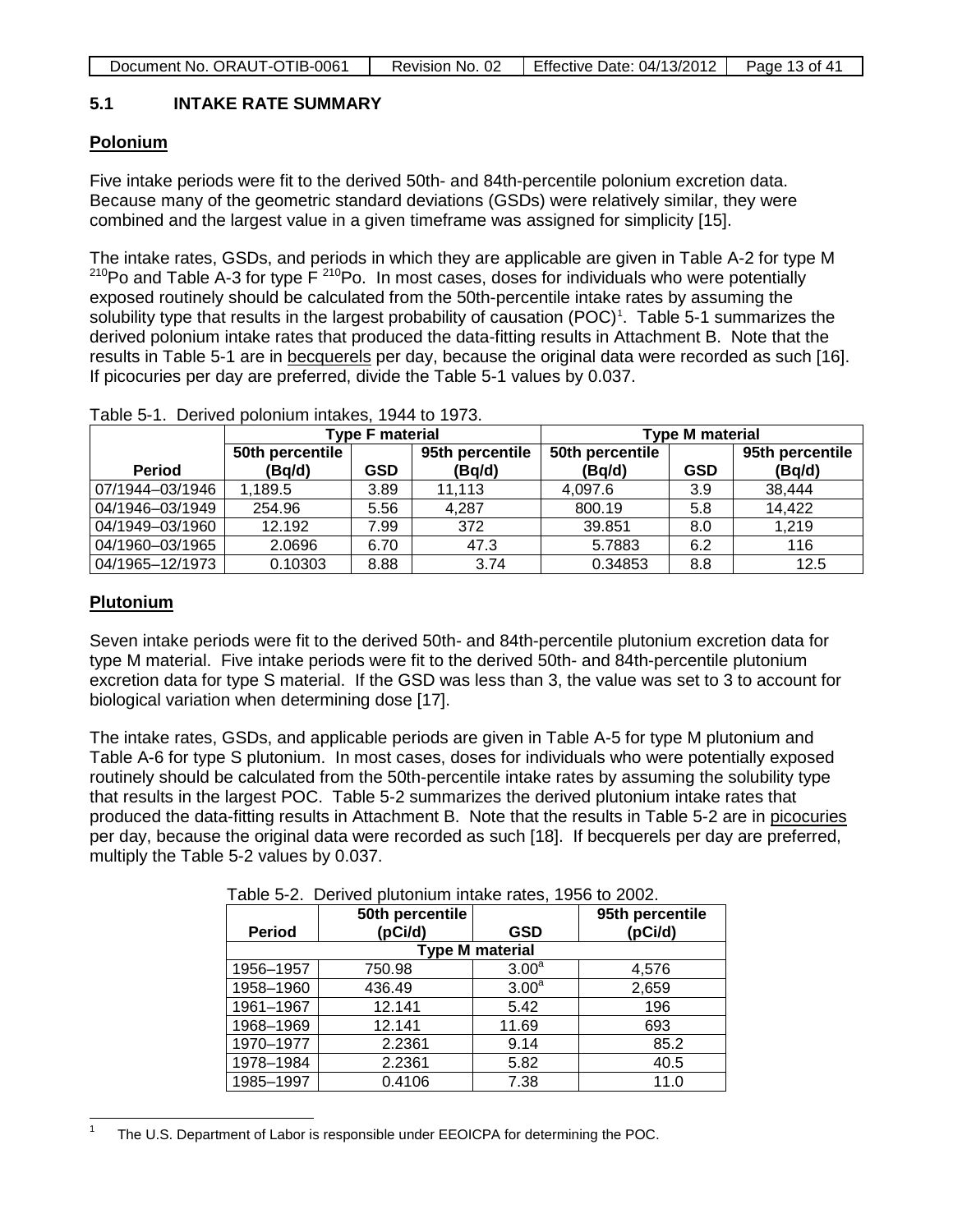| 1998-2002              | 0.04092 | 12.31             | 2.54    |  |  |  |
|------------------------|---------|-------------------|---------|--|--|--|
| <b>Type S material</b> |         |                   |         |  |  |  |
| 1956-1957              | 27,150  | 3.00 <sup>a</sup> | 165,437 |  |  |  |
| 1958-1960              | 12,880  | 4.11              | 131,730 |  |  |  |
| 1961-1969              | 209.9   | 5.12              | 3,081   |  |  |  |
| 1970-1984              | 31.31   | 5.12              | 460     |  |  |  |
| 1985-1997              | 6.141   | 7.13              | 155     |  |  |  |
| 1998-2002              | 0.8638  | 12.32             | 53.7    |  |  |  |

a. Actual GSD <3. Adjusted to 3 for dose calculations.

#### **Tritium**

Tritium doses rather than intake rates were calculated. Table 5-3 lists the tritium doses and GSDs to be used for each year of potential tritium exposure.

| Dose   | <b>GSD</b>               |
|--------|--------------------------|
| 0.001  | 5.88                     |
| 0.003  | 7.71                     |
| 0.002  | 8.22                     |
|        | 8.76                     |
| 0.001  | 8.69                     |
| 0.001  | 8.04                     |
| 0.001  | 7.26                     |
| 0.001  | 7.34                     |
| 0.0004 | 9.49                     |
| 0.0005 | 5.95                     |
| 0.0003 | 5.24                     |
| 0.0003 | 4.89                     |
| 0.0001 | 5.35                     |
| 0.0001 | 4.79                     |
| 0.0001 | 4.34                     |
| 0.0002 | 4.74                     |
| 0.0004 | 5.85                     |
| 0.0003 | 4.30                     |
| 0.0004 | 5.12                     |
| 0.0002 | 4.40                     |
| 0.0002 | 4.28                     |
| 0.0003 | 5.99                     |
| 0.0003 | 6.88                     |
| 0.0004 | 7.68                     |
|        |                          |
|        | (rem) and GSDs.<br>0.001 |

# Table 5-3. Tritium annual doses

#### **5.2 DOSE ASSIGNMENT**

For most cases, individual doses are calculated from the 50th-percentile intake rates. Dose reconstructors should select the material type that is the most favorable to claimants.

The lognormal distribution is selected in the Interactive RadioEpidemiology Program (IREP), with the calculated dose entered as Parameter 1 and the associated GSD as Parameter 2. The GSD is associated with the intake, so it is applied to all annual doses that are determined from the intake period.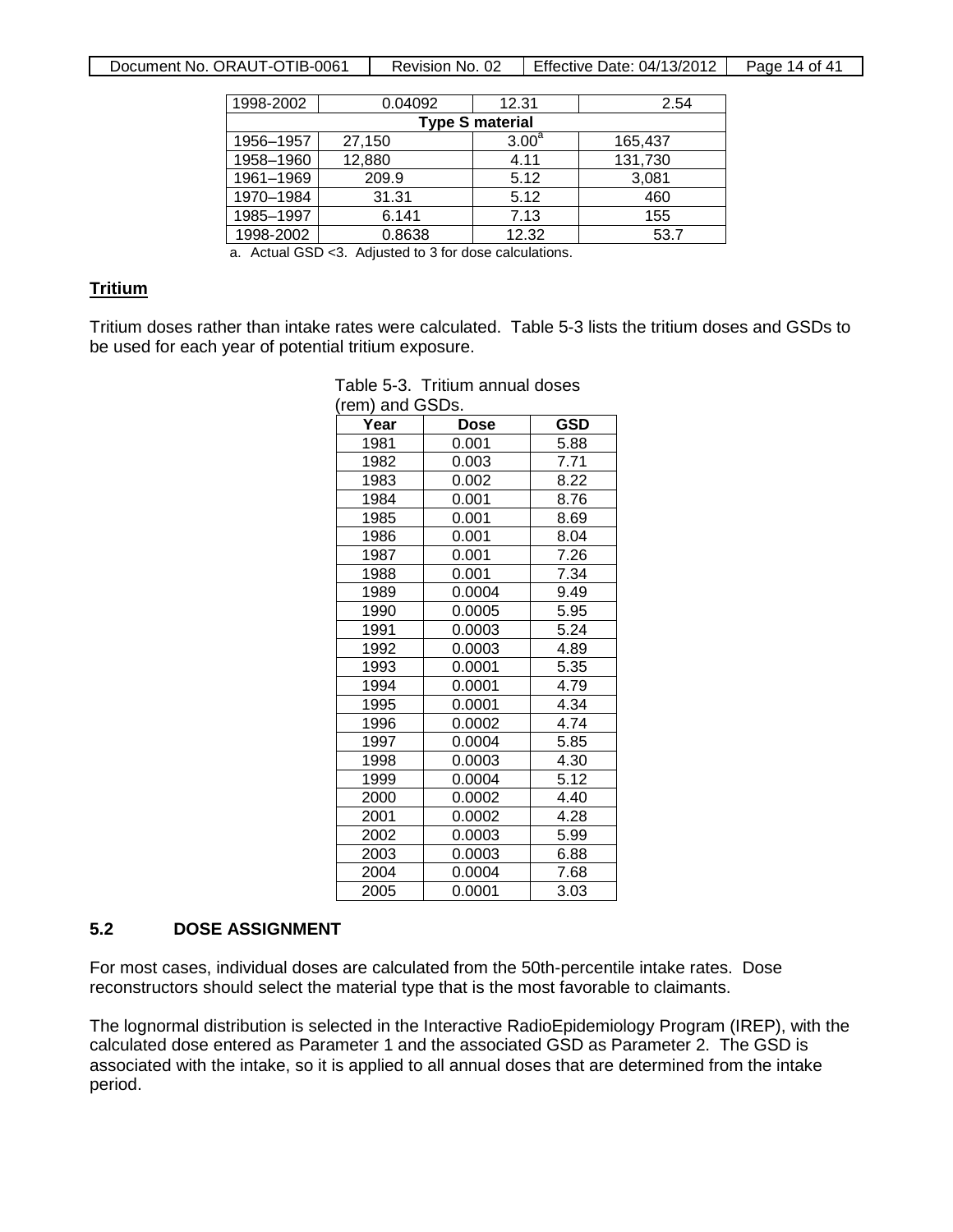| Document No. ORAUT-OTIB-0061 | Revision No. 02 | Effective Date: 04/13/2012 | Page 15 of 41 |
|------------------------------|-----------------|----------------------------|---------------|

There are situations when the 95th percentile of the coworker distribution and a constant distribution are more appropriate than the 50th percentile and lognormal GSDs. For cases where the 50thpercentile intake rates are not appropriate, dose reconstructors should use the 95th-percentile intake rates. The 95th-percentile intakes should be assigned as a constant rather than lognormal distribution.

To calculate doses from plutonium, the intakes of "total Pu" should be classified as either weaponsgrade plutonium (WGPU) or heat-source plutonium (HSPU) using the established protocol for Mound. HSPU is assumed to be 100% <sup>238</sup>Pu by activity, but determining the isotopic mix of WGPU is more complex. Table 5-4 lists three WGPU mixes aged 1, 3.2, and 10 years. These values are taken from the technical basis document (ORAUT 2010). If the age of the isotopic mix is not known, the 10-yearaged material should be selected to be favorable to claimants in relation to the ingrowth of <sup>241</sup>Am from  $^{241}$ Pu [19].

| <b>Material age</b> | Percentage of alpha activity |               |        | <b>Beta activity</b><br>(times $A_{Pu-239/240}$ ) |
|---------------------|------------------------------|---------------|--------|---------------------------------------------------|
| (vr)                | Pu-239/240                   | <b>Pu-238</b> | Am-241 | <b>Pu-241</b>                                     |
|                     | 92.9                         | 6.6           | 0.55   | 4.8                                               |
| 3.2                 | 91.6                         | 6.4           | 2.0    | 4.3                                               |
|                     | 88.4                         | 6.0           | 5.6    | 3.1                                               |

Table 5-4. Dose calculations for WGPU intakes.

#### **6.0 ATTRIBUTIONS AND ANNOTATIONS**

Where appropriate in this document, bracketed callouts have been inserted to indicate information, conclusions, and recommendations provided to assist in the process of worker dose reconstruction. These callouts are listed here in the Attributions and Annotations section, with information to identify the source and justification for each associated item. Conventional References, which are provided in the next section of this document, link data, quotations, and other information to documents available for review on the Project's Site Research Database.

Thomas LaBone previously served as a Site Expert for this document. As such, he was responsible for advising on site-specific issues and incidents as necessary and ensures the completeness and accuracy of the document. Because of his prior work experience for the site, he possesses, or is aware of information that is relevant for reconstructing radiation doses experienced by claimants who worked at the site. In all cases where such information or prior studies or writings are included or relied upon by the document owner, those materials are fully attributed. Mr. LaBone's Disclosure Statement is available at www.oraucoc.org.

- [1] Lochamy, Joseph C. ORAU Team. Senior Health Physicist. February 2007. PORECON records with "R" (Rejected) entries in the PROBLEM\_FLG field were not used because they had been flagged as unreliable for some reason. Null entries in the results (BQ\_DAY) field obviously cannot be used, because there are no data to use.
- [2] Lochamy, Joseph C. ORAU Team. Senior Health Physicist. February 2007. PURECON records with nonblank fields for PROBLEM\_FLG or DTPA, LNAME=QC, or a blank result field were not used because they were unreliable (e.g., nonblank PROBLEM\_FLG), not representative of normal exposures (e.g., nonblank DTPA entry), a quality control sample (e.g., LNAME=QC), or contained no results.
- [3] LaBone, Thomas R. ORAU Team. Deputy Principal Internal Dosimetrist. February 2007. The uniform absolute error of 1 weights all results equally; other fitting schemes weight high values or low values disproportionally. Because the median and 84th-percentile values were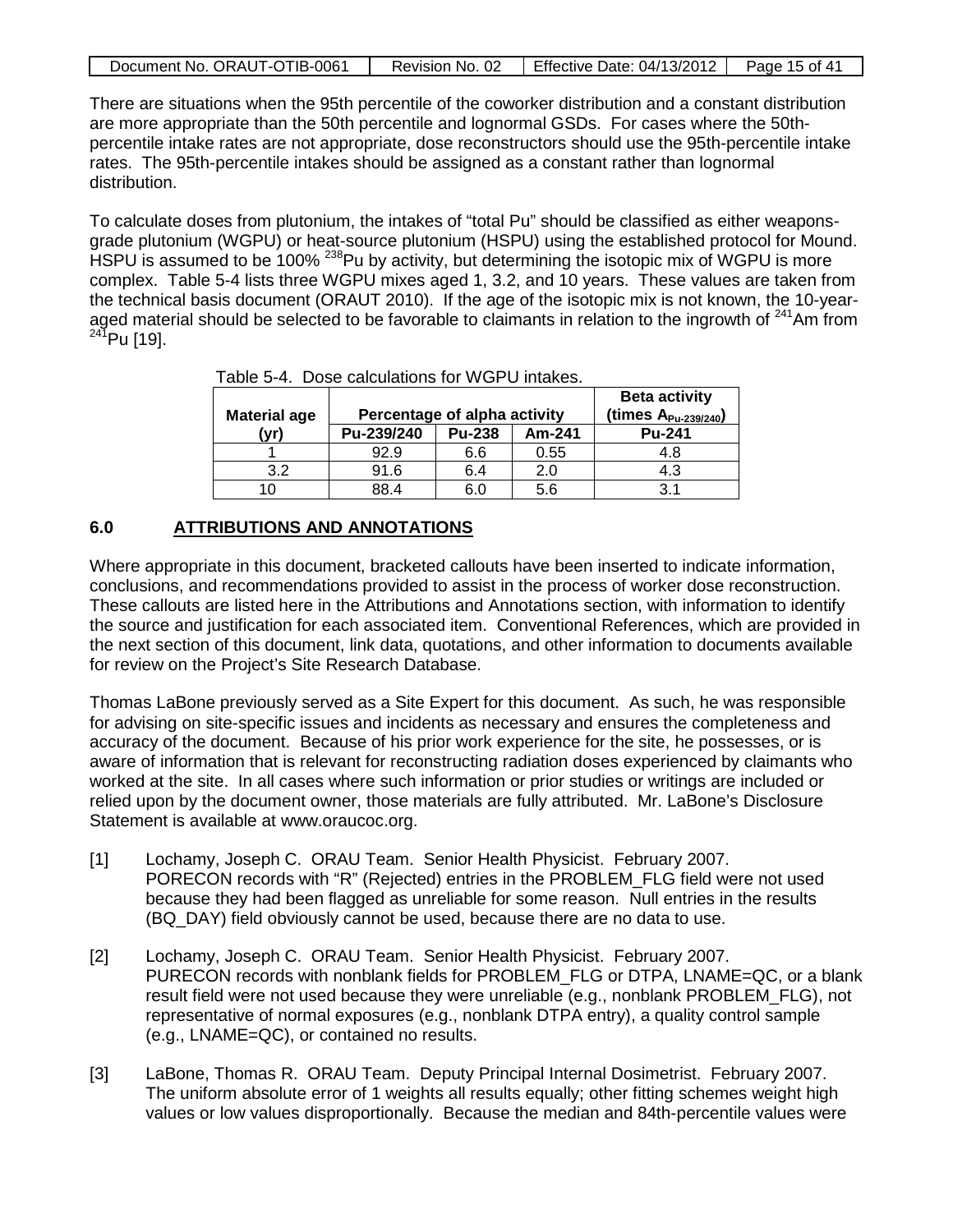| Document No. ORAUT-OTIB-0061 | Revision No. 02 | Effective Date: 04/13/2012 | Page 16 of 41 |
|------------------------------|-----------------|----------------------------|---------------|
|                              |                 |                            |               |

determined from statistical analysis of many samples in each interval, there was no *a priori* reason to weight results from one interval over another. In addition, the polonium results were recorded as activity per milliliter and the statistical analyses were performed in those units. However, the IMBA software requires that all excreta data be entered as total excretion per day; therefore, the statistical parameters were converted to excretion per day before intake calculations were made using IMBA.

- [4] LaBone, Thomas R. ORAU Team. Deputy Principal Internal Dosimetrist. February 2007. Determinations were made in accordance with ORAUT (2005). The choice of intervals and resulting fits were peer reviewed by the Principal Internal Dosimetrist. The breathing rate and particle size distribution are Project default values to be used unless site-specific information indicates otherwise. No information has been found about intakes at Mound that shows that the default values should not be used. See, for instance, OCAS-IG-002, *Internal Dose Reconstruction Implementation Guide* (NIOSH 2002), and International Commission on Radiological Protection (ICRP) Publication 66, *Human Respiratory Tract Model for Radiological Protection* (ICRP 1994).
- [5] LaBone, Thomas R. ORAU Team. Deputy Principal Internal Dosimetrist. February 2007. Determinations were made in accordance with ORAUT (2005). The choice of intervals and resulting fits were peer reviewed by the Principal Internal Dosimetrist. The breathing rate and particle size distribution are Project default values to be used unless site-specific information indicates otherwise. No information has been found about intakes at Mound that shows that the default values should not be used. See, for instance, OCAS-IG-002, *Internal Dose Reconstruction Implementation Guide* (NIOSH 2002), and ICRP Publication 66, *Human Respiratory Tract Model for Radiological Protection* (ICRP 1994).
- [6] LaBone, Thomas R. ORAU Team. Deputy Principal Internal Dosimetrist. February 2007. Determinations were made in accordance with ORAUT (2005). The choice of intervals and resulting fits were peer reviewed by the Principal Internal Dosimetrist.
- [7] LaBone, Thomas R. ORAU Team. Deputy Principal Internal Dosimetrist. February 2007. Determinations were made in accordance with ORAUT (2005). The choice of intervals and resulting fits were peer reviewed by the Principal Internal Dosimetrist.
- [8] Mahathy, Michael, and Lochamy, Joseph C. ORAU Team. Coworker Statistics Analyst and Senior Health Physicist. February 2007. The table was compiled by Lochamy from data that was generated by Mahathy.
- [9] LaBone, Thomas R. ORAU Team. Deputy Principal Internal Dosimetrist. February 2007. Figures were generated by LaBone from IMBA results.
- [10] LaBone, Thomas R. ORAU Team. Deputy Principal Internal Dosimetrist. February 2007. Determinations were made in accordance with ORAUT (2005). The choice of intervals and resulting fits were peer reviewed by the Principal Internal Dosimetrist.
- [11] LaBone, Thomas R. ORAU Team. Deputy Principal Internal Dosimetrist. February 2007. Determinations were made in accordance with ORAUT (2005). The choice of types and applications were peer reviewed by the Principal Internal Dosimetrist.
- [12] LaBone, Thomas R. ORAU Team. Deputy Principal Internal Dosimetrist. February 2007. Figures were generated by LaBone from IMBA results.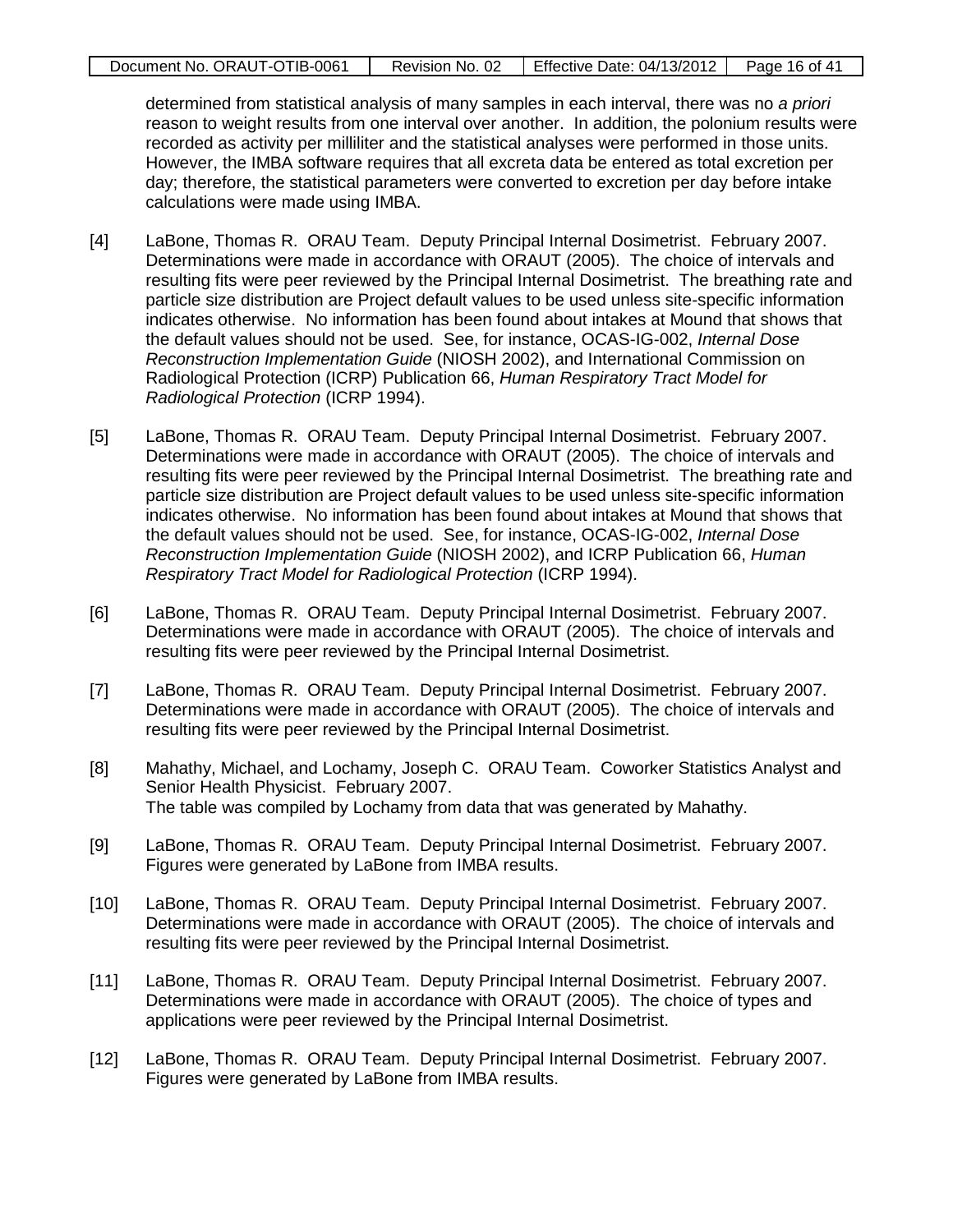|  | Document No. ORAUT-OTIB-0061 | Revision No. 02 | Effective Date: 04/13/2012 | Page 17 of 41 |
|--|------------------------------|-----------------|----------------------------|---------------|
|--|------------------------------|-----------------|----------------------------|---------------|

- [13] Arno, Matthew G. ORAU Team. Senior Health Physicist. February 2007. Determinations were made in accordance with ORAUT (2005). The choice of intervals and resulting fits were peer reviewed by the Principal Internal Dosimetrist. Figures were generated by Arno from IMBA results.
- [14] LaBone, Thomas R., and Lochamy, Joseph C. ORAU Team. Deputy Principal Internal Dosimetrist and Senior Health Physicist. February 2007. Determinations were made by LaBone in accordance with ORAUT (2005). The tables were compiled by Lochamy from data generated by Lochamy.
- [15] LaBone, Thomas R. ORAU Team. Deputy Principal Internal Dosimetrist. February 2007. Determinations were made in accordance with ORAUT (2005). The choice of intervals and resulting fits were peer reviewed by the Principal Internal Dosimetrist.
- [16] LaBone, Thomas R., Mahathy, Michael, and Lochamy, Joseph C. ORAU Team. Deputy Principal Internal Dosimetrist, Coworker Statistics Analyst, and Senior Health Physicist. February 2007. Determinations were made by LaBone in accordance with ORAUT (2005). The table was compiled by Lochamy from data generated by Mahathy.
- [17] LaBone, Thomas R. ORAU Team. Deputy Principal Internal Dosimetrist. February 2007. Determinations were made in accordance with ORAUT (2005). The choice of intervals and resulting fits were peer reviewed by the Principal Internal Dosimetrist. The minimum GSD of 3 is established in ORAUT-OTIB-0060, *Internal Dose Reconstruction* (ORAUT 2007). It reflects the overall uncertainty that is associated with biokinetic modeling as well as usual radiochemical analysis, and it indicates that even though the spread in coworker excreta results for a given population (e.g., a year of excreta samples) can have a GSD of <3, the uncertainty of intakes that were determined using the biokinetic models is no less than 3.
- [18] LaBone, Thomas R., and Lochamy, Joseph C. ORAU Team. Deputy Principal Internal Dosimetrist and Senior Health Physicist. February 2007. Determinations were made by LaBone in accordance with ORAUT (2005). The tables were compiled by Lochamy from data that were generated by Lochamy.
- [19] LaBone, Thomas R., and Lochamy, Joseph C. ORAU Team. Deputy Principal Internal Dosimetrist and Senior Health Physicist. February 2007. Determinations were made by LaBone in accordance with ORAUT (2005) and ORAUT (2004b). The table was compiled by Lochamy from ORAUT (2004a).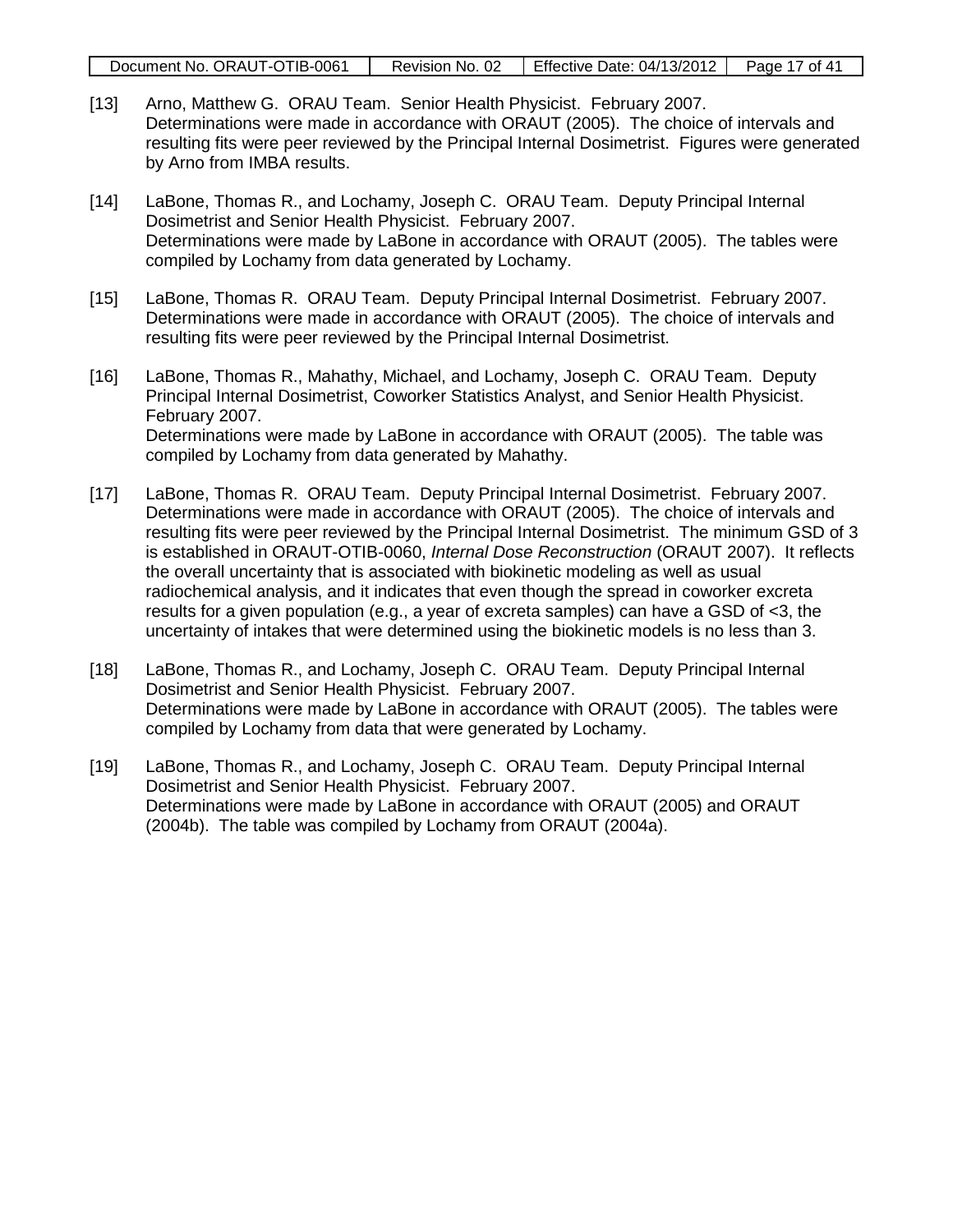| Document No. ORAUT-OTIB-0061 | Revision No. 02 | Effective Date: $04/13/2012$ | Page 18 of 41 |
|------------------------------|-----------------|------------------------------|---------------|
|------------------------------|-----------------|------------------------------|---------------|

#### **REFERENCES**

- ICRP (International Commission on Radiological Protection), 1994, *Human Respiratory Tract Model for Radiological Protection*, Publication 66, Pergamon Press, Oxford, England.
- Mound (Mound Laboratory), undated a, *Polonium Database – PORECON*, Miamisburg, Ohio. [SRDB Ref ID: 12457]
- Mound (Mound Laboratory), undated b, *Plutonium Analysis Database – PURECON\_MERGED*, Miamisburg, Ohio. [SRDB Ref ID: 12457]
- NIOSH (National Institute for Occupational Safety and Health), 2002, *Internal Dose Reconstruction Implementation Guideline*, OCAS-IG-002, Rev. 0, Office of Compensation Analysis and Support, Cincinnati, Ohio, August.
- ORAUT (Oak Ridge Associated Universities Team), 2004a, *Coworker Data Exposure Profile Development*, ORAUT-PLAN-0014, Rev. 00, Oak Ridge, Tennessee, November 24.
- ORAUT (Oak Ridge Associated Universities Team), 2004b, *Tritium Calculated and Missed Dose Estimates*, ORAUT-OTIB-0011, Rev. 00, Oak Ridge, Tennessee, June 29.
- ORAUT (Oak Ridge Associated Universities Team), 2005, *Analysis of Coworker Bioassay Data for Internal Dose Assignment*, ORAUT-OTIB-0019, Rev. 01, Oak Ridge, Tennessee, October 7.
- ORAUT (Oak Ridge Associated Universities Team), 2006, *Generating Summary Statistics for Coworker Bioassay Data*, ORAUT-PROC-0095, Rev. 00, Oak Ridge, Tennessee, June 5.
- ORAUT (Oak Ridge Associated Universities Team), 2007, *Internal Dose Reconstruction*, ORAUT-OTIB-0060, Rev. 00, Oak Ridge, Tennessee, February 6.
- ORAUT (Oak Ridge Associated Universities Team), 2010, *Mound Site – Occupational Internal Dosimetry*, ORAUT-TKBS-0016-5, Rev. 01, Oak Ridge, Tennessee, December 13.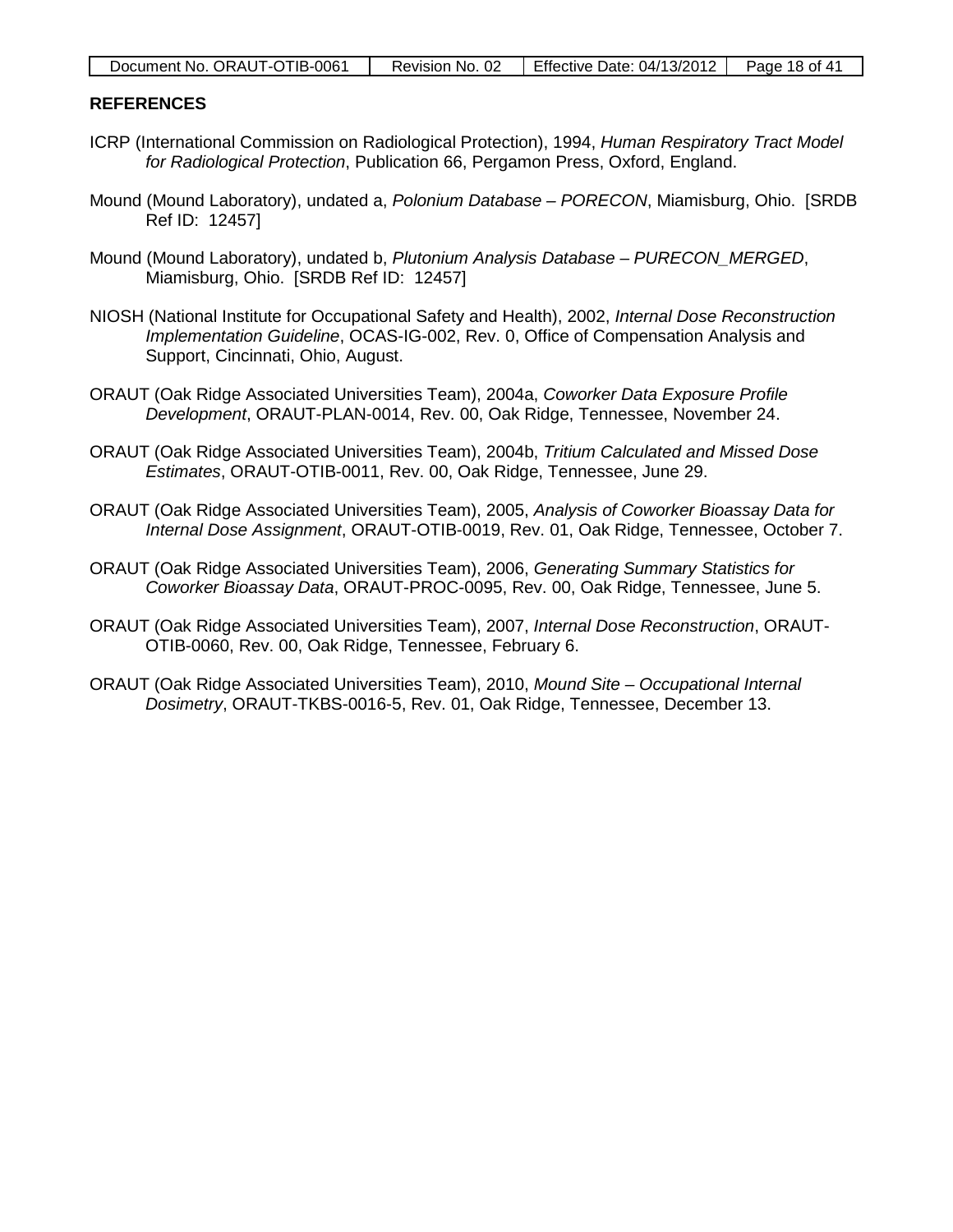#### **ATTACHMENT A COWORKER DATA TABLES** Page 1 of 6

<span id="page-18-0"></span>

|         | Table A-1. 50th- and 84th-percentile urinary excretion rates of <sup>210</sup> Po, 1944 to 1973 |  |
|---------|-------------------------------------------------------------------------------------------------|--|
| (Bq/d). |                                                                                                 |  |

| <b>Effective</b> | 50th percentile | 84th percentile       | # of samples | # of employees  |
|------------------|-----------------|-----------------------|--------------|-----------------|
| 08/15/1944       | $8.33E + 01$    | 5.07E+02              | 531          | 48              |
| 11/15/1944       | 8.89E+01        | 3.56E+02              | 618          | 59              |
| 02/15/1945       | $1.01E + 02$    | 2.97E+02              | 716          | $\overline{72}$ |
| 05/15/1945       | 1.39E+02        | 5.13E+02              | 887          | 162             |
| 08/15/1945       | $5.17E + 01$    | 2.03E+02              | 1,582        | 241             |
| 11/15/1945       | 5.45E+01        | 2.27E+02              | 1,917        | 272             |
| 02/15/1946       | $4.56E + 01$    | 1.99E+02              | 2,052        | 289             |
| 05/15/1946       | 8.63E+01        | $2.92E+02$            | 937          | 205             |
| 08/15/1946       | 2.10E+01        | $1.04E + 02$          | 2,277        | 333             |
| 11/15/1946       | 1.88E+01        | $9.53E + 01$          | 2,162        | 324             |
| 02/15/1947       | 9.26E+00        | 6.78E+01              | 2,541        | 362             |
| 05/15/1947       | $1.01E + 01$    | 6.84E+01              | 2,520        | 396             |
| 08/15/1947       | 1.32E+01        | 8.68E+01              | 3,027        | 486             |
| 11/15/1947       | 2.16E+01        | 1.10E+02              | 3,578        | 500             |
| 02/15/1948       | 3.18E+01        | $1.71E + 02$          | 4,247        | 553             |
| 05/15/1948       | 2.62E+01        | 1.36E+02              | 3,540        | 560             |
| 08/15/1948       | 1.52E+01        | 8.99E+01              | 3,395        | 556             |
| 11/15/1948       | 1.90E+01        | $1.23E + 02$          | 3,482        | 476             |
| 02/15/1949       | 7.12E+00        | 7.36E+01              | 3,220        | 517             |
| 05/15/1949       | 2.88E+00        | 2.27E+01              | 4,342        | 803             |
| 08/15/1949       | 2.77E+00        | 2.02E+01              | 3,919        | 773             |
| 11/15/1949       | 2.29E+00        | 2.00E+01              | 4,818        | 796             |
| 02/15/1950       | $1.43E + 00$    | 1.39E+01              | 4,907        | 786             |
| 05/15/1950       | 7.55E-01        | 8.97E+00              | 4,490        | 750             |
| 08/15/1950       | 7.96E-01        | 7.03E+00              | 4,138        | 739             |
| 11/15/1950       | 6.05E-01        | 8.06E+00              | 4,281        | 728             |
| 02/15/1951       | $1.02E + 00$    | 7.32E+00              | 4,269        | 708             |
| 05/15/1951       | 1.30E+00        | 9.08E+00              | 4,258        | 729             |
| 08/15/1951       | $1.41E + 00$    | $8.73E + 00$          | 4,085        | 735             |
| 11/15/1951       | 1.10E+00        | 7.89E+00              | 4,578        | 745             |
| 02/15/1952       | 1.25E+00        | 6.68E+00              | 4,822        | 733             |
| 05/15/1952       | 9.10E-01        | $\overline{5.33E+00}$ | 4,450        | 761             |
| 08/15/1952       | 7.03E-01        | 4.84E+00              | 4,380        | 784             |
| 11/15/1952       | 1.18E+00        | 7.19E+00              | 4,616        | 759             |
| 02/15/1953       | $1.05E + 00$    | 7.53E+00              | 4,814        | 767             |
| 05/15/1953       | 9.60E-01        | 5.68E+00              | 2,541        | 582             |
| 08/15/1953       | 1.03E+00        | 4.51E+00              | 1,975        | 479             |
| 11/15/1953       | 4.56E-01        | 4.09E+00              | 1,555        | 420             |
| 02/15/1954       | 7.22E-01        | $6.44E + 00$          | 844          | 210             |
| 05/15/1954       | 1.47E+00        | 6.37E+00              | 690          | 184             |
| 08/15/1954       | 3.24E+00        | 9.88E+00              | 482          | 154             |
| 11/15/1954       | $1.41E + 00$    | 8.96E+00              | 576          | 131             |
| 02/15/1955       | $1.62E + 00$    | 5.72E+00              | 470          | 126             |
| 05/15/1955       | 5.26E-01        | 2.62E+00              | 418          | 96              |
| 08/15/1955       | 5.54E-01        | 3.90E+00              | 421          | 91              |
| 11/15/1955       | 9.41E-01        | 1.26E+01              | 432          | 88              |
| 02/15/1956       | $4.31E-01$      | 7.80E+00              | 498          | 95              |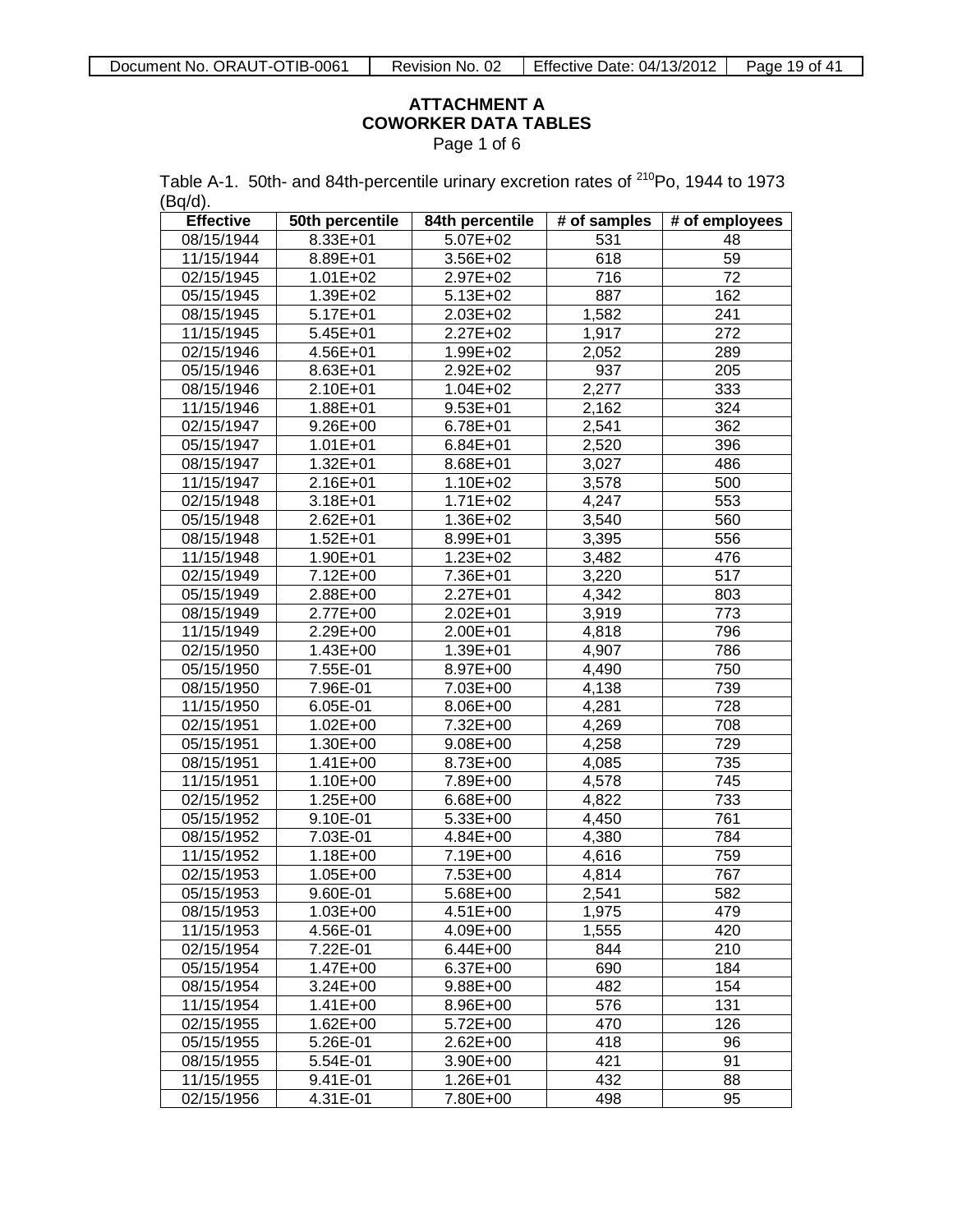Page 2 of 6

| <b>Effective</b> | 50th percentile | 84th percentile | # of samples         | # of employees    |
|------------------|-----------------|-----------------|----------------------|-------------------|
| 05/15/1956       | 8.55E-01        | 5.51E+00        | 424                  | 75                |
| 08/15/1956       | 1.78E-01        | 2.44E+00        | 452                  | 90                |
| 11/15/1956       | 6.41E-02        | 3.01E+00        | 551                  | 106               |
| 02/15/1957       | 2.98E-01        | 6.07E+00        | 562                  | 111               |
| 05/15/1957       | 4.53E-02        | 2.09E+00        | 541                  | 113               |
| 08/15/1957       | 4.34E-01        | 3.23E+00        | 569                  | 97                |
| 11/15/1957       | 6.68E-01        | $6.92E + 00$    | 616                  | 125               |
| 02/15/1958       | 9.75E-01        | 6.67E+00        | 716                  | 145               |
| 05/15/1958       | $1.00E + 00$    | 1.20E+01        | 704                  | $\overline{129}$  |
| 08/15/1958       | 6.22E-01        | 9.34E+00        | 577                  | 123               |
| 11/15/1958       | 6.82E-01        | 8.50E+00        | 739                  | 137               |
| 02/15/1959       | 1.37E+00        | 1.28E+01        | 751                  | 138               |
| 05/15/1959       | $1.32E + 00$    | 7.19E+00        | 778                  | 173               |
| 08/15/1959       | 9.35E-01        | 7.44E+00        | 703                  | 169               |
| 11/15/1959       | $1.32E + 00$    | 1.08E+01        | 969                  | 186               |
| 02/15/1960       | 6.88E-01        | 6.49E+00        | 1,142                | 215               |
| 05/15/1960       | 4.01E-01        | 4.16E+00        | 1,256                | 224               |
| 08/15/1960       | 5.34E-01        | 4.58E+00        | 1,266                | 231               |
| 11/15/1960       | 5.92E-01        | 4.91E+00        | 1,450                | 247               |
| 02/15/1961       | 6.98E-01        | $6.04E + 00$    | 1,498                | 244               |
| 05/15/1961       | 5.02E-01        | $3.75E + 00$    | 1,529                | 263               |
| 08/15/1961       | 4.12E-01        | 2.57E+00        | 1,553                | 259               |
| 11/15/1961       | 2.89E-01        | 2.33E+00        | 1,882                | 287               |
| 02/15/1962       | 2.51E-01        | 1.42E+00        | 2,016                | 293               |
| 05/15/1962       | 3.46E-01        | 1.98E+00        | 1,938                | 282               |
| 08/15/1962       | 4.88E-01        | 2.63E+00        | 1,760                | 293               |
| 11/15/1962       | 1.85E-01        | 1.80E+00        | 2,023                | 301               |
| 02/15/1963       | 2.09E-01        | $1.57E + 00$    | 1,721                | 287               |
| 05/15/1963       | 9.66E-02        | 7.90E-01        | 1,813                | 297               |
| 08/15/1963       | 9.01E-02        | 5.51E-01        | 2,158                | 336               |
| 11/15/1963       | 3.38E-01        | 1.66E+00        | 2,183                | 343               |
| 02/15/1964       | 4.71E-02        | 2.68E-01        | 2,114                | 317               |
| 05/15/1964       | 1.86E-02        | 1.56E-01        | 2,156                | $\overline{3}$ 18 |
| 08/15/1964       | 4.43E-02        | 2.03E-01        | 2,030                | 319               |
| 11/15/1964       | 4.35E-02        | 2.00E-01        | 2,059                | 307               |
| 02/15/1965       | 3.60E-02        | 1.33E-01        | $\overline{2}$ , 185 | 319               |
| 05/15/1965       | $1.90E - 02$    | 6.91E-02        | 1,762                | 284               |
| 08/15/1965       | 3.27E-02        | 1.07E-01        | 1,506                | 288               |
| 11/15/1965       | 1.34E-02        | 7.85E-02        | 1,634                | 295               |
| 02/15/1966       | 8.63E-03        | 4.57E-02        | 1,798                | 287               |
| 05/15/1966       | 1.12E-02        | 5.53E-02        | 1,599                | 287               |
| 08/15/1966       | 1.53E-02        | 9.59E-02        | 1,605                | 305               |
| 11/15/1966       | 1.77E-02        | 8.22E-02        | 1,657                | 296               |
| 02/15/1967       | 2.11E-02        | 7.49E-02        | 1,901                | 315               |
| 05/15/1967       | 9.13E-03        | 4.15E-02        | 1,942                | 307               |
| 08/15/1967       | 2.00E-03        | 2.33E-02        | 1,757                | 317               |
| 11/15/1967       | 7.77E-04        | 2.24E-02        | 1,927                | 311               |
| 02/15/1968       | 4.09E-03        | 5.91E-02        | 1,702                | 288               |
| 05/15/1968       | 1.30E-02        | 9.17E-02        | 1,866                | 312               |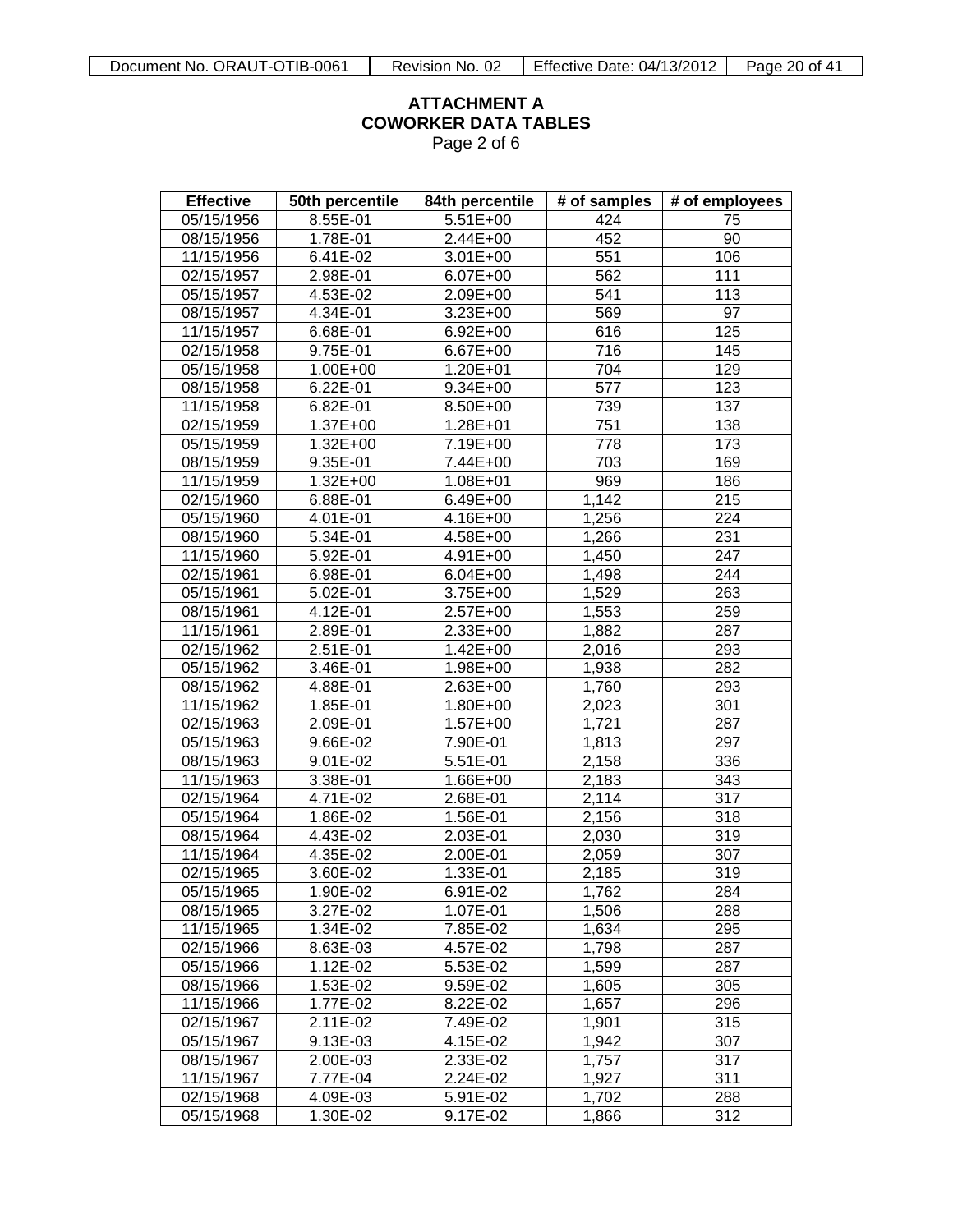Page 3 of 6

| <b>Effective</b> | 50th percentile | 84th percentile | # of samples | # of employees |
|------------------|-----------------|-----------------|--------------|----------------|
| 08/15/1968       | 2.19E-03        | 1.24E-01        | 1,555        | 267            |
| 11/15/1968       | 7.16E-03        | 9.72E-02        | 1,313        | 264            |
| 02/15/1969       | 1.87E-03        | 2.55E-02        | 1,286        | 248            |
| 05/15/1969       | 5.10E-03        | 2.35E-02        | 747          | 153            |
| 08/15/1969       | 1.14E-03        | 1.15E-02        | 582          | 135            |
| 11/15/1969       | 3.99E-05        | 1.58E-03        | 572          | 116            |
| 02/15/1970       | 1.45E-03        | 9.66E-03        | 500          | 116            |
| 05/15/1970       | 1.37E-02        | 4.73E-02        | 272          | 88             |
| 11/15/1970       | 2.20E-02        | 6.67E-02        | 98           | 25             |
| 07/01/1971       | 5.96E-04        | 1.52E-02        | 353          | 56             |
| 07/01/1972       | 1.06E-02        | 2.40E-01        | 73           | 13             |
| 07/01/1973       | 4.38E-03        | 4.61E-01        | 30           | 3              |

Table A-2. Type  $M^{210}Po$  intake rates (Bq/d) and dates.

| <b>Start</b> | End        | 50th percentile | 84th percentile | GSD |
|--------------|------------|-----------------|-----------------|-----|
| 07/01/1944   | 03/31/1946 | 4097.6          | 15796           | 3.9 |
| 04/01/1946   | 03/31/1949 | 800.19          | 4602.3          | 5.8 |
| 04/01/1949   | 03/31/1960 | 39.851          | 320.28          | 8.0 |
| 04/01/1960   | 03/31/1965 | 5.7883          | 36.121          | 6.2 |
| 04/01/1965   | 12/31/1973 | 0.34853         | 3.0638          | 8.8 |

Table A-3. Type  $F^{210}Po$  intake rates (Bq/d) and dates.

| <b>Start</b> | End        | 50th percentile | 84th percentile | GSD  |
|--------------|------------|-----------------|-----------------|------|
| 07/01/1944   | 03/31/1946 | 1189.5          | 4628            | 3.89 |
| 04/01/1946   | 03/31/1949 | 254.96          | 1416.8          | 5.56 |
| 04/01/1949   | 03/31/1960 | 12.192          | 97.456          | 7.99 |
| 04/01/1960   | 03/31/1965 | 2.0696          | 13.856          | 6.70 |
| 04/01/1965   | 12/31/1973 | 0.10303         | 0.91451         | 8.88 |

Table A-4. 50th- and 84th-percentile urinary excretion rates of total plutonium, 1956 to 2002 (pCi/d).

| <b>Effective</b> | 50th percentile | 84th percentile | # of samples | # of employees |
|------------------|-----------------|-----------------|--------------|----------------|
| 07/01/1956       | 1.88E+00        | 4.49E+00        | 38           |                |
| 07/01/1957       | 2.26E+00        | 4.03E+00        | 86           | 19             |
| 07/01/1958       | $1.14E + 00$    | 2.00E+00        | 77           | 32             |
| 07/01/1959       | $1.53E + 00$    | 2.73E+00        | 99           | 32             |
| 07/01/1960       | $1.72E + 00$    | $9.81E + 00$    | 336          | 89             |
| 07/01/1961       | 8.01E-02        | 6.50E-01        | 792          | 178            |
| 02/15/1962       | 3.49E-02        | 2.25E-01        | 351          | 174            |
| 05/15/1962       | 7.15E-02        | 4.42E-01        | 338          | 169            |
| 08/15/1962       | 1.01E-01        | 3.63E-01        | 296          | 186            |
| 11/15/1962       | 1.06E-01        | 4.27E-01        | 390          | 205            |
| 02/15/1963       | 5.31E-02        | 2.88E-01        | 356          | 183            |
| 05/15/1963       | 7.53E-02        | 5.73E-01        | 553          | 317            |
| 08/15/1963       | 5.19E-02        | 3.41E-01        | 558          | 319            |
| 11/15/1963       | 7.01E-02        | 3.65E-01        | 535          | 327            |
| 02/15/1964       | 8.98E-02        | 3.53E-01        | 606          | 316            |
| 05/15/1964       | 1.19E-01        | 3.64E-01        | 674          | 408            |
| 08/15/1964       | 1.18E-01        | 3.62E-01        | 585          | 381            |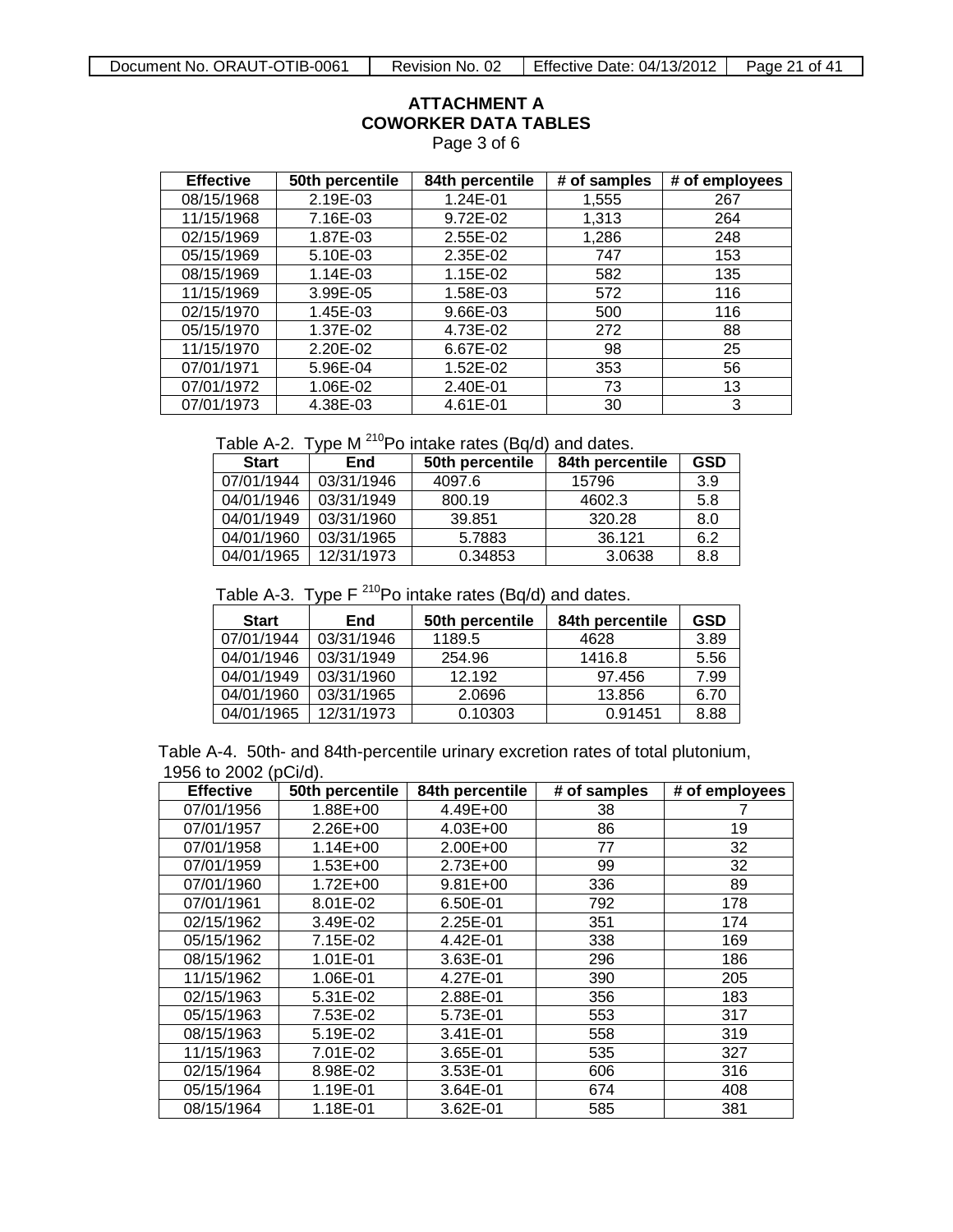Page 4 of 6

| <b>Effective</b>        | 50th percentile        | 84th percentile | # of samples     | # of employees   |
|-------------------------|------------------------|-----------------|------------------|------------------|
| 11/15/1964              | 1.59E-01               | 6.00E-01        | 755              | 443              |
| 02/15/1965              | 1.03E-01               | 5.95E-01        | 857              | 460              |
| 05/15/1965              | $1.07E-01$             | 5.11E-01        | 835              | 492              |
| 08/15/1965              | 1.07E-01               | 5.58E-01        | 783              | 477              |
| 11/15/1965              | $\overline{5.56}$ E-02 | 2.62E-01        | 723              | 474              |
| $\overline{02/1}5/1966$ | $9.62E-02$             | 3.70E-01        | 726              | 435              |
| 05/15/1966              | 7.11E-02               | 2.94E-01        | 897              | 578              |
| 08/15/1966              | 7.09E-02               | 2.29E-01        | 957              | 603              |
| 11/15/1966              | 8.56E-02               | 2.87E-01        | 954              | 567              |
| $\overline{02/1}5/1967$ | 7.68E-02               | 2.87E-01        | 1,086            | 640              |
| 05/15/1967              | 8.63E-02               | 3.37E-01        | 791              | 515              |
| 08/15/1967              | 7.38E-02               | 2.91E-01        | 826              | 544              |
| 11/15/1967              | 4.86E-02               | 2.27E-01        | 911              | 550              |
| $\overline{02/1}5/1968$ | 5.01E-02               | 2.17E-01        | 834              | 498              |
| 05/15/1968              | 7.91E-02               | 2.70E-01        | 769              | 476              |
| 08/15/1968              | $6.23E-02$             | 2.26E-01        | 541              | 297              |
| 11/15/1968              | 4.47E-02               | 2.67E-01        | 670              | 363              |
| 02/15/1969              | $\overline{5}$ .42E-02 | 4.69E-01        | 680              | 310              |
| 05/15/1969              | 5.14E-02               | 3.87E-01        | 674              | 351              |
| 08/15/1969              | 8.76E-02               | 8.74E-01        | 579              | 278              |
| 11/15/1969              | 4.45E-02               | 2.63E-01        | 489              | 246              |
| 02/15/1970              | 2.42E-02               | 1.47E-01        | 659              | 398              |
| 05/15/1970              | $3.27E-02$             | 1.75E-01        | 632              | 370              |
| 08/15/1970              | 2.93E-02               | 1.31E-01        | 626              | 373              |
| 11/15/1970              | 1.98E-02               | 9.93E-02        | 796              | 484              |
| 02/15/1971              | 2.90E-02               | 1.64E-01        | 608              | 399              |
| 05/15/1971              | 2.03E-02               | 1.16E-01        | 629              | 416              |
| 08/15/1971              | $2.21E-02$             | 1.15E-01        | 484              | 339              |
| 11/15/1971              | 2.77E-02               | 1.46E-01        | 540              | $\overline{375}$ |
| 02/15/1972              | 2.83E-02               | 1.62E-01        | 708              | $\overline{392}$ |
| 05/15/1972              | 2.01E-02               | 1.15E-01        | 653              | 387              |
| 08/15/1972              | 2.05E-02               | 1.21E-01        | 685              | 389              |
| 11/15/1972              | $2.21E-02$             | 1.27E-01        | 533              | 360              |
| $\overline{02}/15/1973$ | 3.80E-02               | 1.80E-01        | 517              | 376              |
| 05/15/1973              | $3.32E-02$             | 1.40E-01        | 502              | 354              |
| 08/15/1973              | $2.29E-02$             | 1.08E-01        | 535              | 387              |
| 11/15/1973              | $1.21E-02$             | 8.04E-02        | $\overline{525}$ | 369              |
| 02/15/1974              | 3.65E-02               | 1.41E-01        | 545              | 364              |
| 05/15/1974              | 4.34E-02               | 1.91E-01        | 453              | 328              |
| 08/15/1974              | 3.70E-02               | 1.83E-01        | 532              | 366              |
| 11/15/1974              | 4.74E-02               | 2.06E-01        | 407              | 296              |
| 02/15/1975              | 1.10E-02               | 7.75E-02        | 510              | 339              |
| 05/15/1975              | 1.13E-02               | 9.84E-02        | 499              | $\overline{326}$ |
| 08/15/1975              | 3.49E-02               | 1.69E-01        | 199              | 153              |
| 11/15/1975              | 1.71E-02               | 8.51E-02        | 320              | 273              |
| 02/15/1976              | 3.49E-02               | 1.66E-01        | 283              | 195              |
| 05/15/1976              | 1.19E-02               | 7.15E-02        | 327              | 246              |
| 08/15/1976              | 1.46E-02               | 6.91E-02        | 261              | 204              |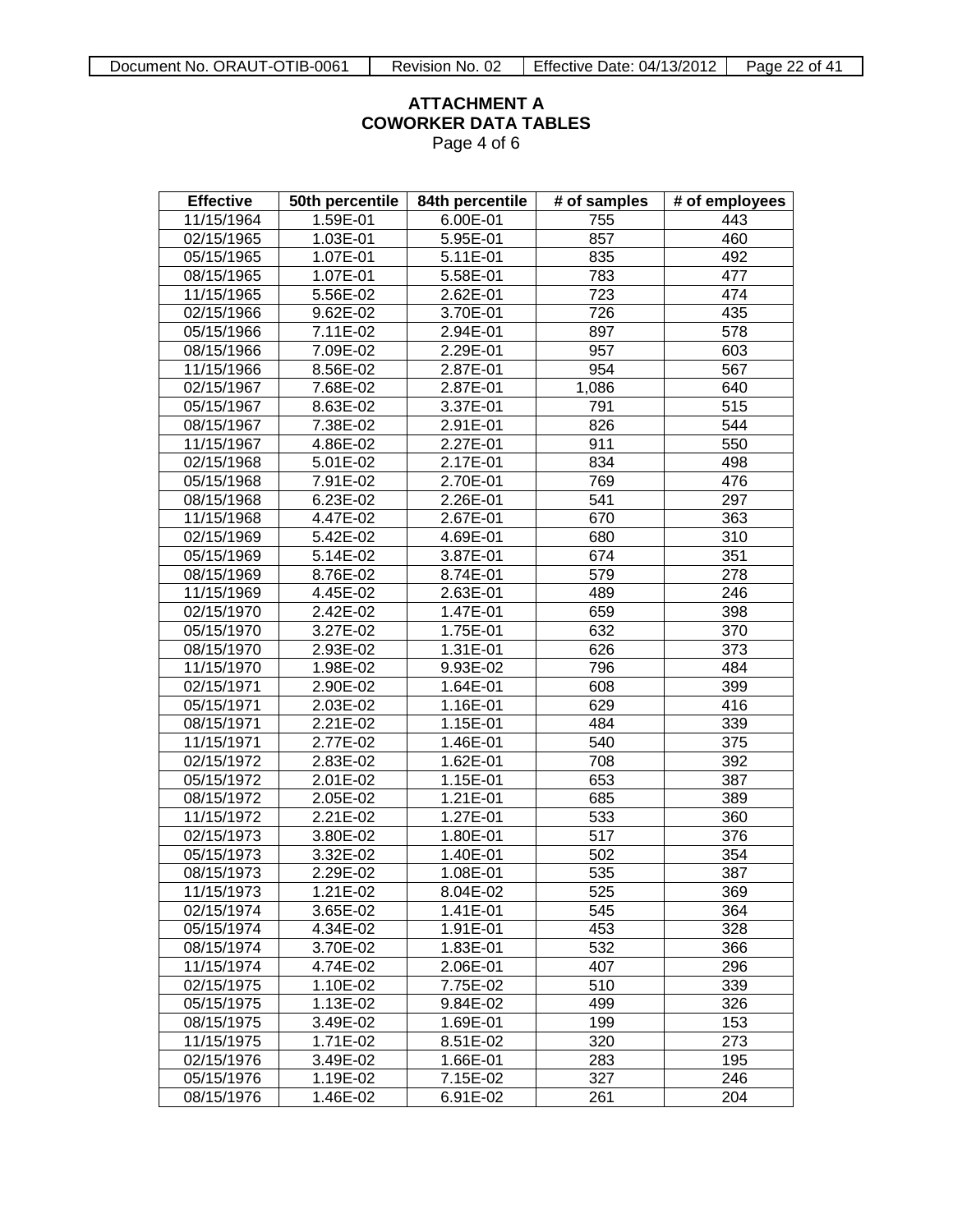Page 5 of 6

| <b>Effective</b> | 50th percentile | 84th percentile | # of samples      | # of employees |
|------------------|-----------------|-----------------|-------------------|----------------|
| 11/15/1976       | 1.80E-02        | 8.28E-02        | 278               | 213            |
| 02/15/1977       | 2.13E-02        | 9.59E-02        | $\overline{3}47$  | 250            |
| 05/15/1977       | 2.13E-02        | 9.50E-02        | 294               | 233            |
| 08/15/1977       | 1.15E-02        | 7.02E-02        | $\overline{350}$  | 268            |
| 11/15/1977       | 1.56E-02        | 8.01E-02        | 278               | 227            |
| 02/15/1978       | 7.79E-03        | 4.92E-02        | 370               | 294            |
| 05/15/1978       | 4.68E-03        | 4.20E-02        | 298               | 236            |
| 08/15/1978       | 4.44E-03        | 2.99E-02        | 371               | 297            |
| 11/15/1978       | 8.12E-03        | 6.62E-02        | 272               | 231            |
| 02/15/1979       | 2.78E-03        | 2.96E-02        | 385               | 326            |
| 05/15/1979       | 6.74E-03        | 5.00E-02        | 304               | 246            |
| 08/15/1979       | 1.80E-02        | 7.82E-02        | 293               | 260            |
| 11/15/1979       | 7.70E-03        | 6.01E-02        | 210               | 196            |
| 02/15/1980       | 6.84E-03        | 4.16E-02        | 334               | 287            |
| 05/15/1980       | 1.77E-02        | 9.15E-02        | 268               | 237            |
| 08/15/1980       | 1.80E-02        | 7.22E-02        | 294               | 255            |
| 11/15/1980       | 2.41E-02        | 1.33E-01        | 284               | 235            |
| 02/15/1981       | 2.22E-02        | 1.06E-01        | 346               | 284            |
| 05/15/1981       | 2.63E-02        | 8.57E-02        | 323               | 282            |
| 08/15/1981       | 2.02E-02        | 9.85E-02        | 274               | 243            |
| 11/15/1981       | 2.17E-02        | 1.17E-01        | 283               | 247            |
| 02/15/1982       | 1.89E-02        | 9.22E-02        | 301               | 249            |
| 05/15/1982       | 9.69E-03        | 5.85E-02        | 340               | 301            |
| 08/15/1982       | 1.23E-02        | 7.39E-02        | 279               | 244            |
| 11/15/1982       | 2.97E-02        | 9.91E-02        | 269               | 243            |
| 02/15/1983       | 1.24E-02        | 6.12E-02        | 243               | 205            |
| 05/15/1983       | 1.24E-02        | 7.51E-02        | 365               | 308            |
| 08/15/1983       | 1.08E-02        | 6.97E-02        | 290               | 252            |
| 11/15/1983       | 7.71E-03        | 5.37E-02        | 310               | 287            |
| 02/15/1984       | 9.94E-03        | 5.88E-02        | 289               | 250            |
| 05/15/1984       | 1.22E-02        | 6.80E-02        | 339               | 304            |
| 08/15/1984       | 7.50E-03        | 4.01E-02        | 316               | 263            |
| 11/15/1984       | 8.39E-03        | 4.20E-02        | $\overline{3}$ 15 | 283            |
| 02/15/1985       | 2.49E-03        | 2.29E-02        | 325               | 284            |
| 05/15/1985       | 3.05E-03        | 2.84E-02        | 363               | 319            |
| 08/15/1985       | 1.12E-03        | 1.44E-02        | 368               | 300            |
| 11/15/1985       | 1.28E-03        | $1.51E-02$      | 266               | 249            |
| 02/15/1986       | 2.25E-03        | 2.05E-02        | 359               | 292            |
| 05/15/1986       | 3.86E-03        | 3.76E-02        | 316               | 275            |
| 08/15/1986       | 3.09E-03        | 2.71E-02        | 318               | 280            |
| 11/15/1986       | 4.11E-03        | 3.44E-02        | 147               | 136            |
| 02/15/1987       | 6.20E-03        | 3.27E-02        | 239               | 232            |
| 05/15/1987       | 6.85E-03        | 4.20E-02        | 173               | 168            |
| 08/15/1987       | 4.05E-03        | 2.85E-02        | 205               | 201            |
| 11/15/1987       | 4.61E-03        | 3.01E-02        | 200               | 197            |
| 02/15/1988       | 5.23E-03        | 3.55E-02        | 189               | 185            |
| 05/15/1988       | 5.50E-03        | 3.60E-02        | 211               | 202            |
| 08/15/1988       | 3.47E-03        | 2.52E-02        | 183               | 179            |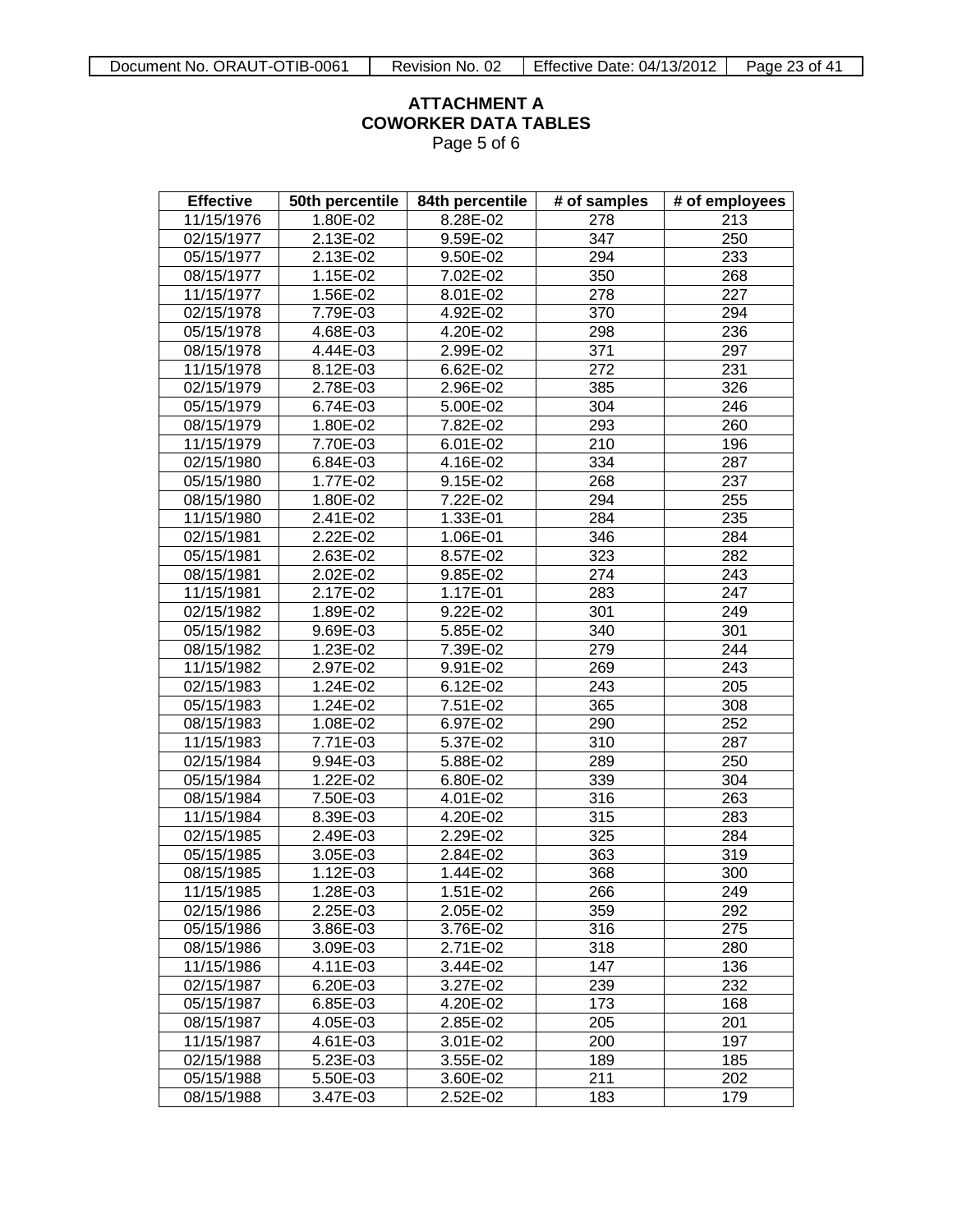Page 6 of 6

| <b>Effective</b> | 50th percentile | 84th percentile | # of samples | # of employees |
|------------------|-----------------|-----------------|--------------|----------------|
| 11/15/1988       | 2.65E-03        | 3.32E-02        | 199          | 185            |
| 02/15/1989       | 3.17E-03        | 3.06E-02        | 178          | 164            |
| 05/15/1989       | 3.90E-03        | 3.11E-02        | 204          | 201            |
| 08/15/1989       | 1.88E-03        | 1.83E-02        | 235          | 183            |
| 11/15/1989       | 1.23E-03        | 1.66E-02        | 300          | 247            |
| 02/15/1990       | 1.16E-03        | 1.52E-02        | 340          | 283            |
| 05/15/1990       | 1.27E-03        | 1.40E-02        | 288          | 242            |
| 08/15/1990       | 6.78E-04        | 1.07E-02        | 411          | 360            |
| 11/15/1990       | 1.83E-03        | 1.18E-02        | 350          | 286            |
| 7/1/1991         | 2.83E-03        | 1.44E-02        | 1612         | 712            |
| 7/1/1992         | 1.94E-03        | 1.08E-02        | 2211         | 1131           |
| 7/1/1993         | 1.07E-03        | 5.51E-03        | 2108         | 915            |
| 7/1/1994         | 9.79E-04        | 4.55E-03        | 2404         | 1149           |
| 7/1/1995         | 1.64E-03        | 7.26E-03        | 1799         | 797            |
| 7/1/1996         | 2.18E-03        | 8.09E-03        | 678          | 255            |
| 7/1/1997         | 1.30E-03        | 6.60E-03        | 834          | 233            |
| 7/1/1998         | 3.18E-04        | 3.67E-03        | 847          | 205            |
| 7/1/1999         | 1.92E-04        | 2.77E-03        | 756          | 256            |
| 7/1/2000         | 2.02E-04        | 2.31E-03        | 1033         | 329            |
| 7/1/2001         | 1.95E-04        | 2.26E-03        | 787          | 258            |
| 7/1/2002         | 1.32E-04        | 1.73E-03        | 577          | 321            |

#### Table A-5. Type M plutonium intake rates (pCi/d) and dates.

|                                                             | <i>.</i> . |                 |                 |                   |  |  |
|-------------------------------------------------------------|------------|-----------------|-----------------|-------------------|--|--|
| <b>Start</b>                                                | End        | 50th percentile | 84th percentile | <b>GSD</b>        |  |  |
| 01/01/1956                                                  | 12/31/1957 | 750.98          | 1,073.4         | $1.43^{a}$        |  |  |
| 01/01/1958                                                  | 12/31/1960 | 436.49          | 1,073.4         | 2.46 <sup>a</sup> |  |  |
| 01/01/1961                                                  | 12/31/1967 | 12.141          | 65.823          | 5.42              |  |  |
| 01/01/1968                                                  | 12/31/1969 | 12.141          | 141.98          | 11.69             |  |  |
| 01/01/1970                                                  | 12/31/1977 | 2.2361          | 20.445          | 9.14              |  |  |
| 01/01/1978                                                  | 12/31/1984 | 2.2361          | 13.013          | 5.82              |  |  |
| 01/01/1985                                                  | 12/31/1997 | 0.4106          | 3.03            | 7.38              |  |  |
| 1/1/1998                                                    | 12/31/2002 | 0.04092         | 0.5039          | 12.31             |  |  |
| Actual. Adjust all GSD <3 to 3 for dose calculations.<br>a. |            |                 |                 |                   |  |  |

| Table A-6. Type S plutonium intake rates (pCi/d) and dates. |  |  |  |  |
|-------------------------------------------------------------|--|--|--|--|
|                                                             |  |  |  |  |

| <b>Start</b> | End        | 50th percentile | 84th percentile | <b>GSD</b> |
|--------------|------------|-----------------|-----------------|------------|
| 01/01/1956   | 12/31/1957 | 27,150          | 52.240          | $1.92^{a}$ |
| 1/1/1958     | 12/31/1960 | 12,880          | 53,000          | 4.11       |
| 1/1/1961     | 12/31/1969 | 209.9           | 1.301           | 4.91       |
| 1/1/1970     | 12/31/1984 | 31.31           | 160.2           | 5.12       |
| 1/1/1985     | 12/31/1997 | 6.141           | 43.77           | 7.13       |
| 1/1/1998     | 12/31/2002 | 0.8638          | 10.64           | 12.32      |

a. Actual. Adjust all GSD <3 to 3 for dose calculations.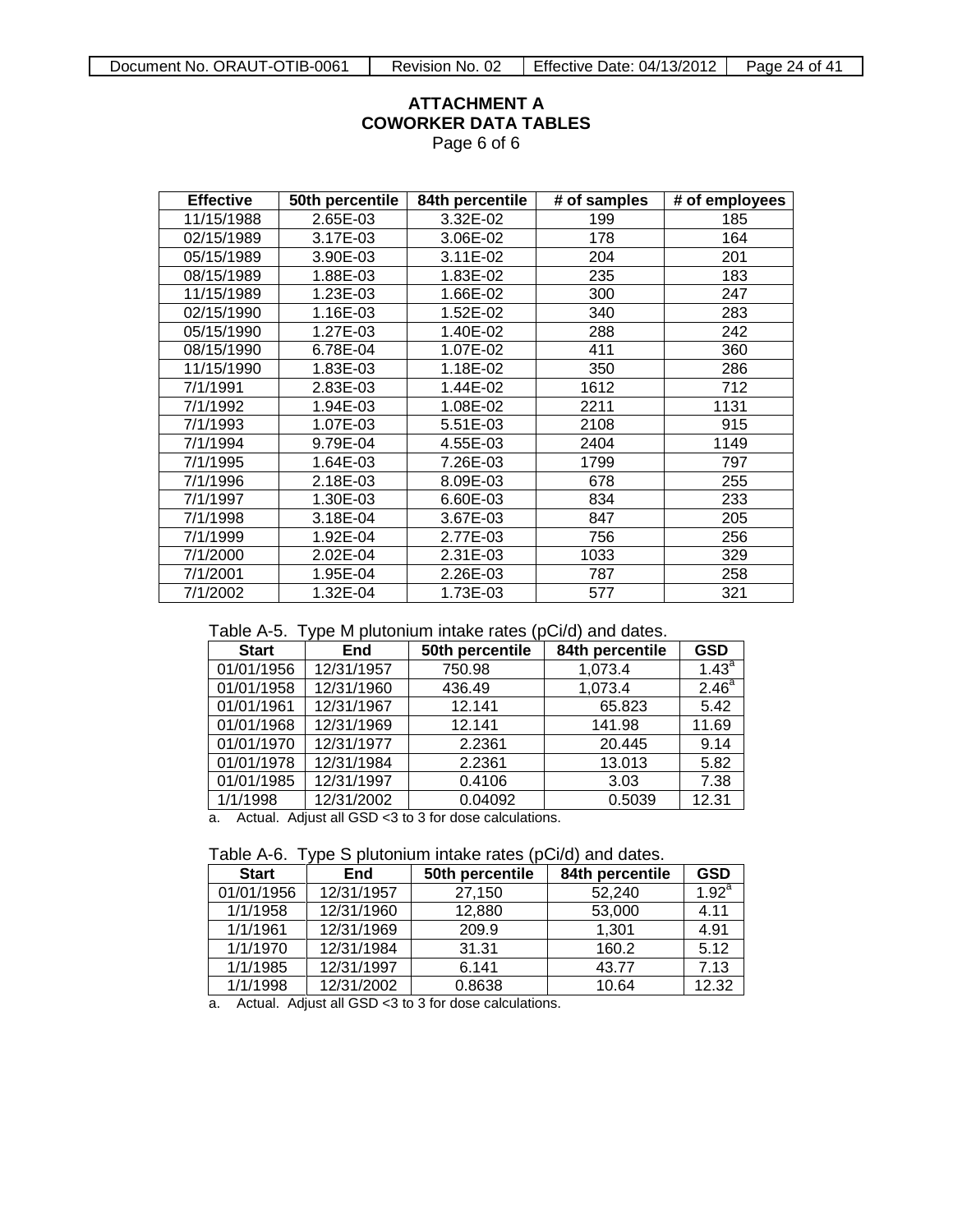<span id="page-24-0"></span>Page 1 of 17



Figure B-1. Predicted (line) and observed (dots) 50th-percentile urinary excretion assuming inhalation intakes of type  $M^{210}Po$ .



Figure B-2. Predicted (line) and observed (dots) 84th-percentile urinary excretion assuming inhalation intakes of type M <sup>210</sup>Po.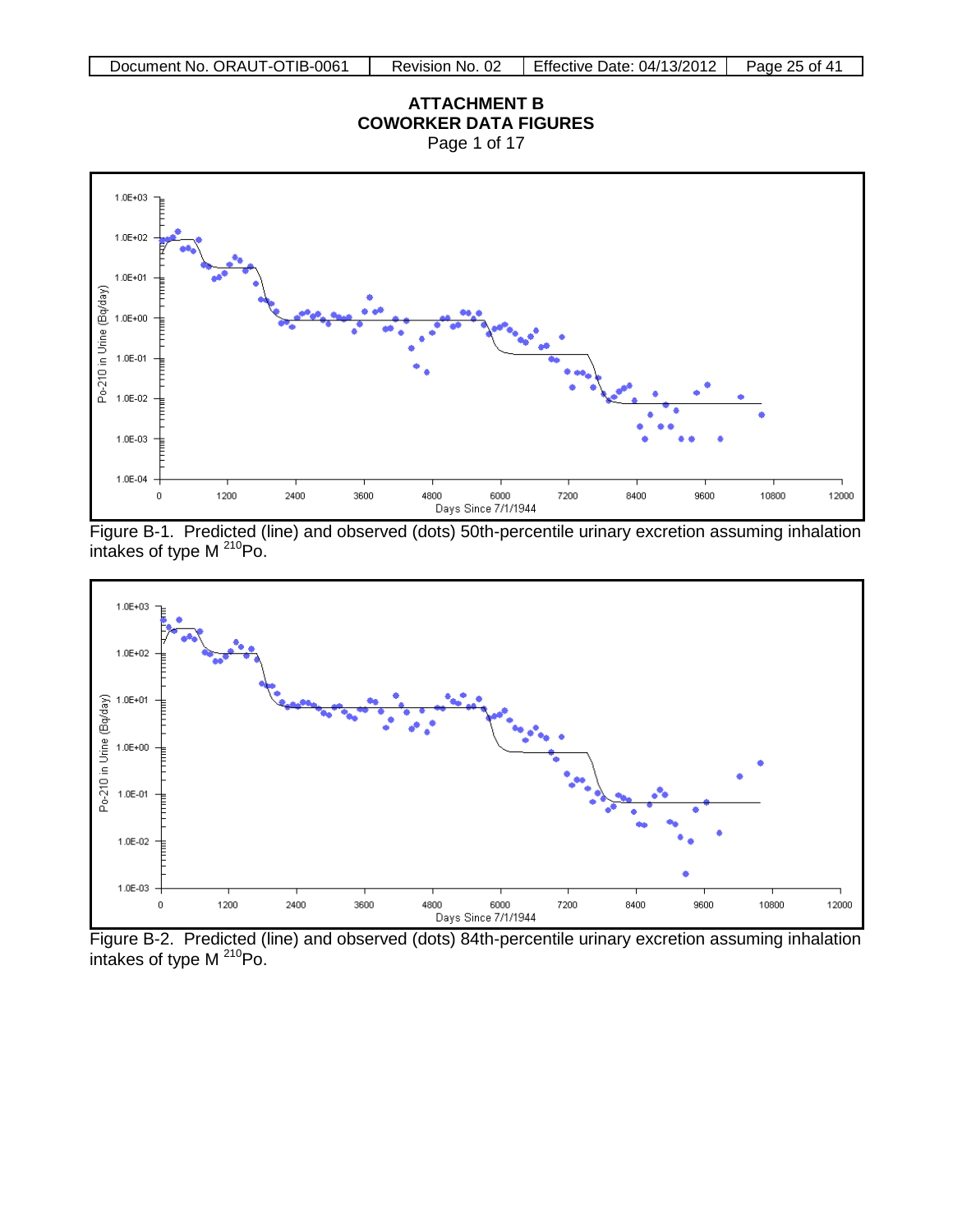Page 2 of 17



Figure B-3. Predicted (line) and observed (dots) 50th-percentile urinary excretion assuming inhalation intakes of type  $F^{210}Po$ .



Figure B-4. Predicted (line) and observed (dots) 84th-percentile urinary excretion assuming inhalation intakes of type  $F^{210}Po$ .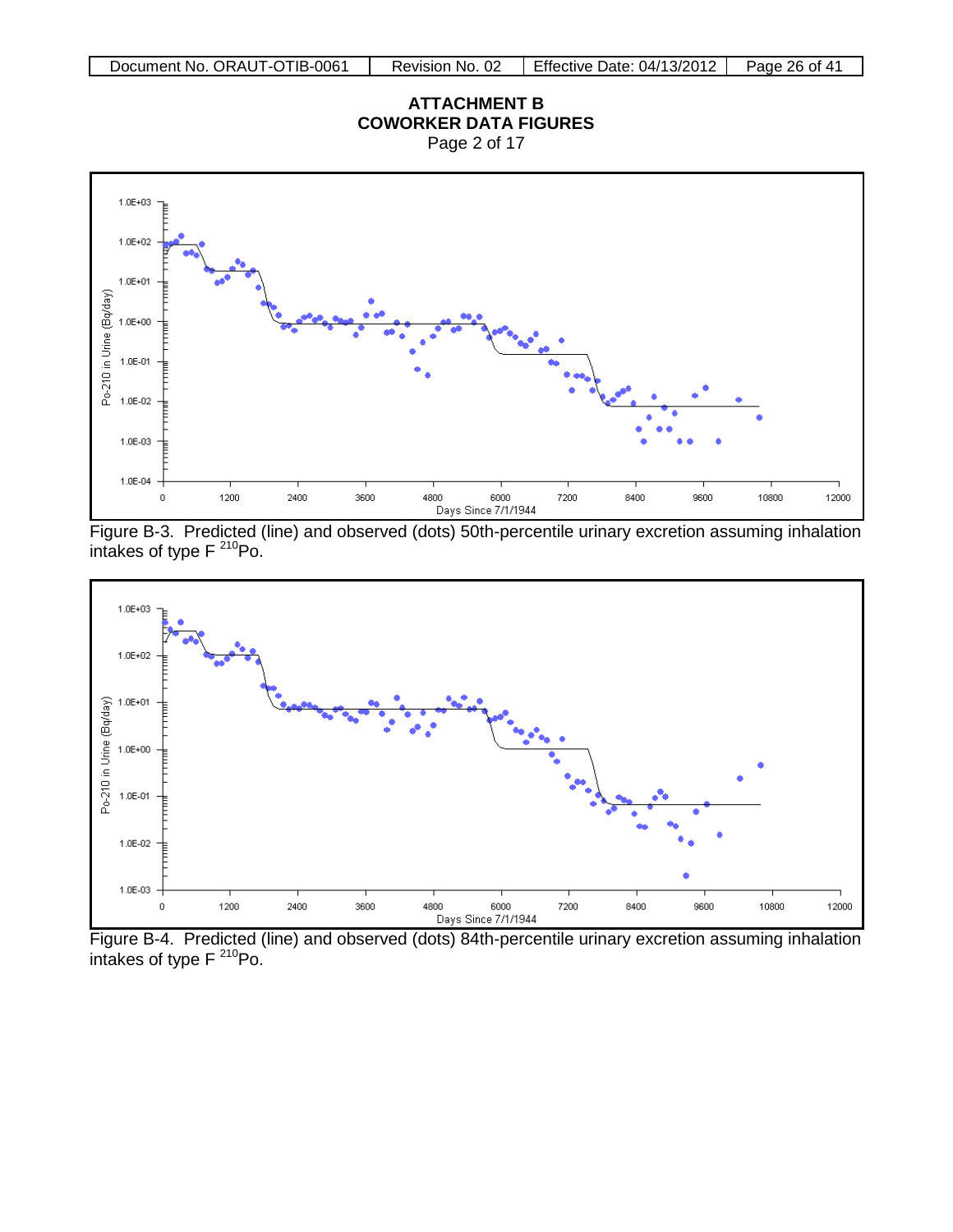Page 3 of 17







Figure B-6. Predicted (line) and observed (dots) 50th-percentile urinary excretion assuming inhalation intakes of type M plutonium, 1958 to 1960.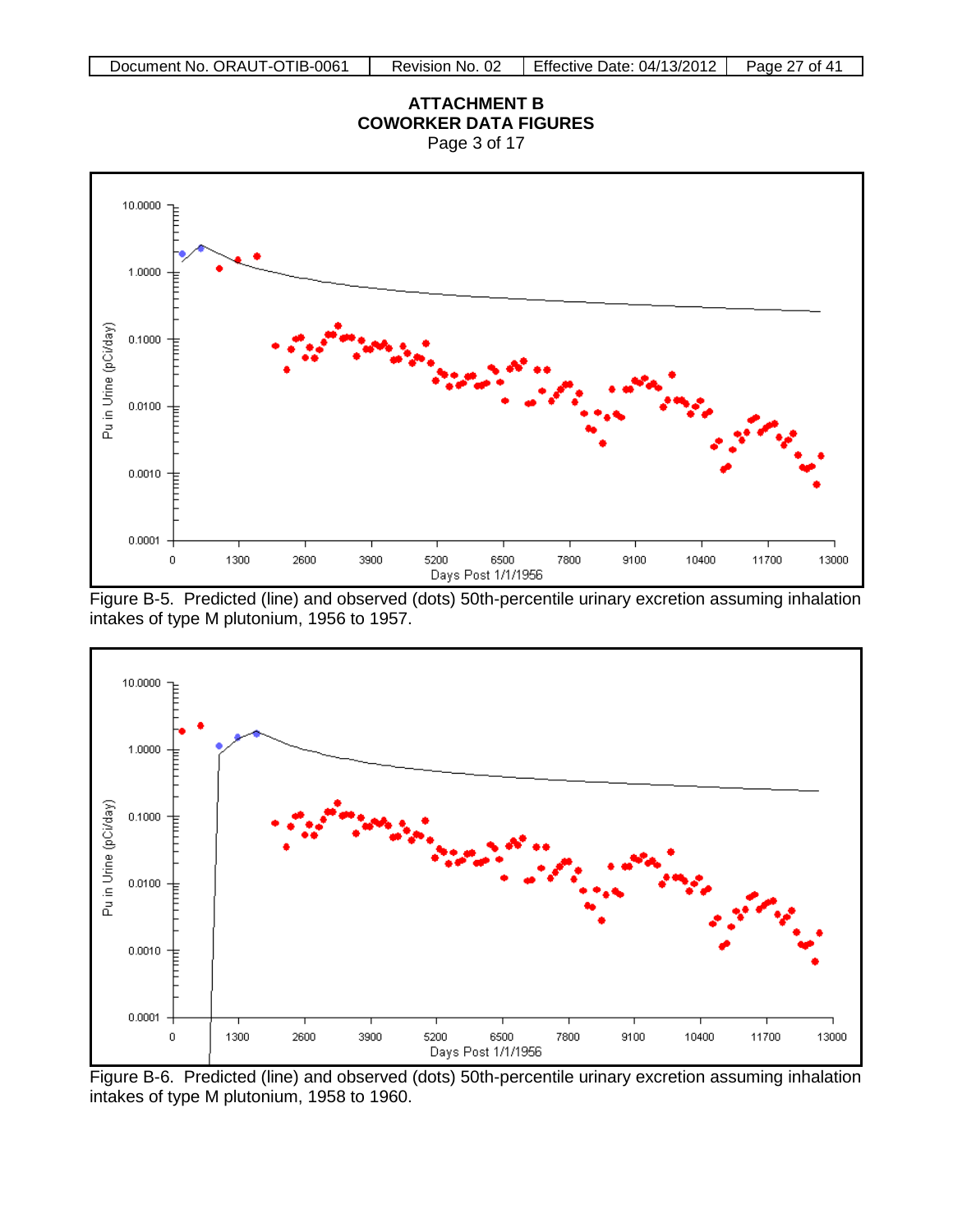Page 4 of 17







Figure B-8. Predicted (line) and observed (dots) 50th-percentile urinary excretion assuming inhalation intakes of type M plutonium, 1970 to 1984.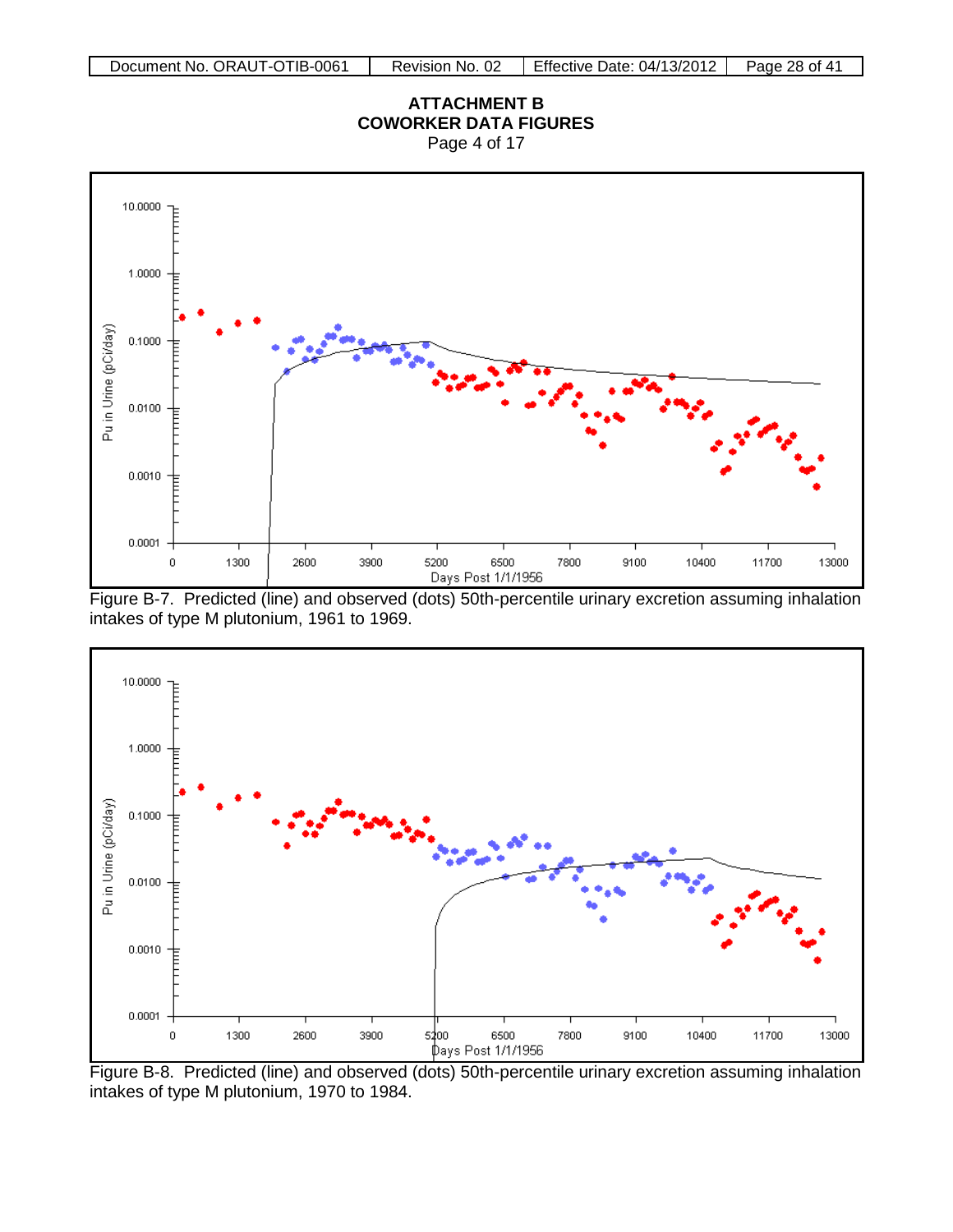Page 5 of 17



Figure B-9. Predicted (line) and observed (dots) 50th-percentile urinary excretion assuming inhalation intakes of type M plutonium, 1985 to 1997.



Figure B-10. Predicted (line) and observed (dots) 50th-percentile urinary excretion assuming inhalation intakes of type M plutonium, 1998 to 2002.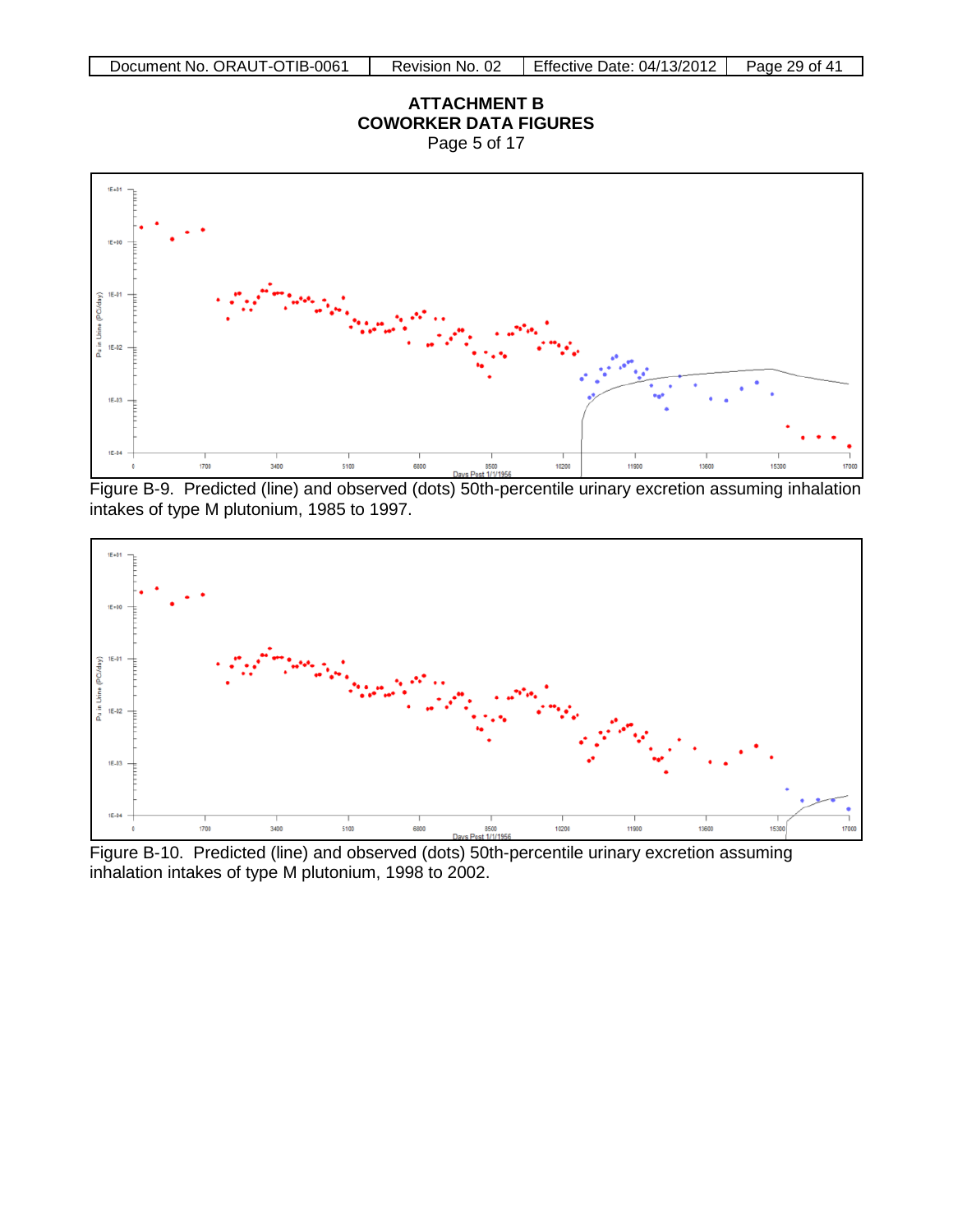Page 6 of 17



Figure B-11. Predicted (line) and observed (dots) 50th-percentile urinary excretion assuming inhalation intakes of type M plutonium, 1956 to 2002.



Figure B-12. Predicted (line) and observed (dots) 84th-percentile urinary excretion assuming inhalation intakes of type M plutonium, 1956 to 1960.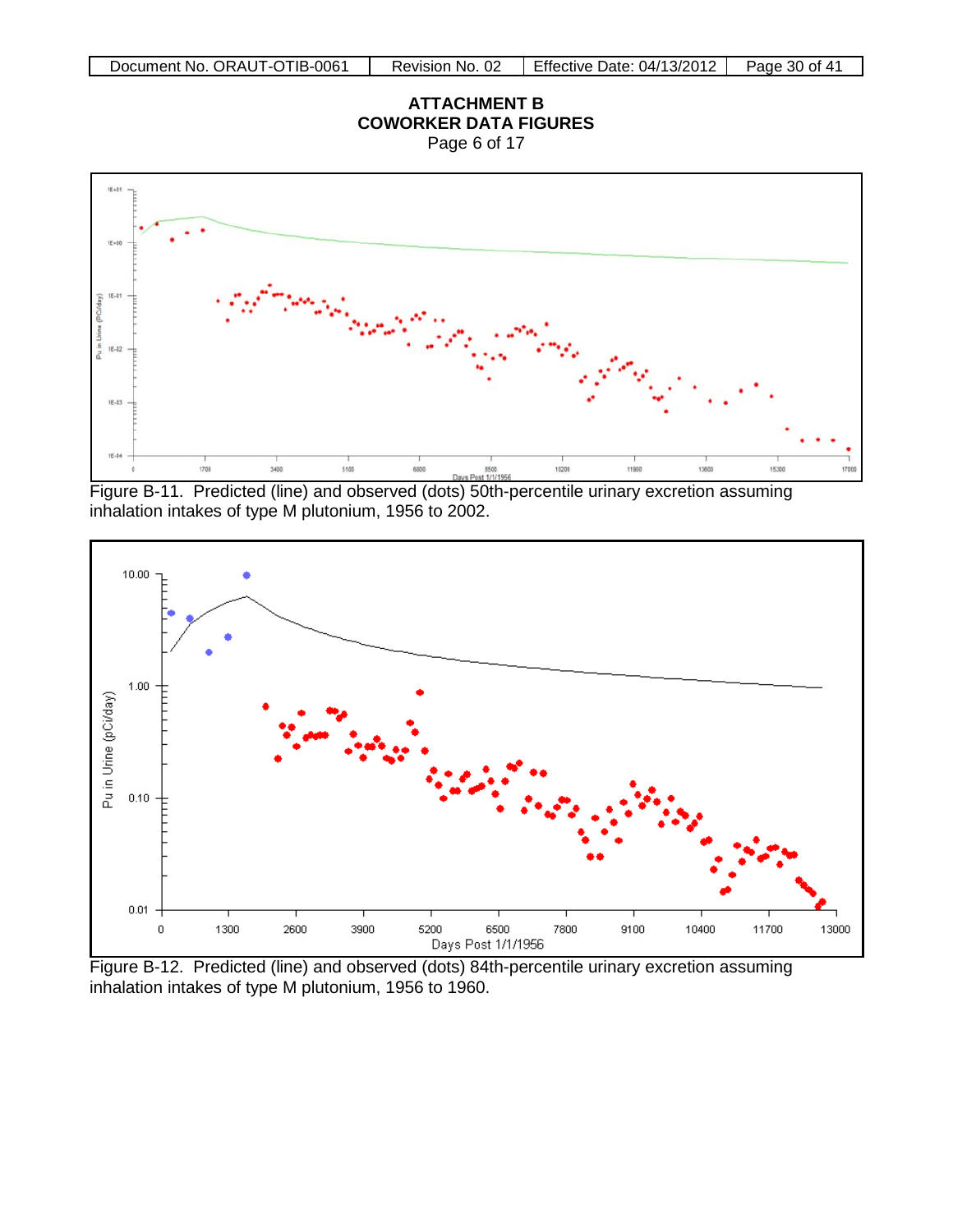Page 7 of 17



Figure B-13. Predicted (line) and observed (dots) 84th-percentile urinary excretion assuming inhalation intakes of type M plutonium, 1961 to 1967.



Figure B-14. Predicted (line) and observed (dots) 84th-percentile urinary excretion assuming inhalation intakes of type M plutonium, 1968 to 1969.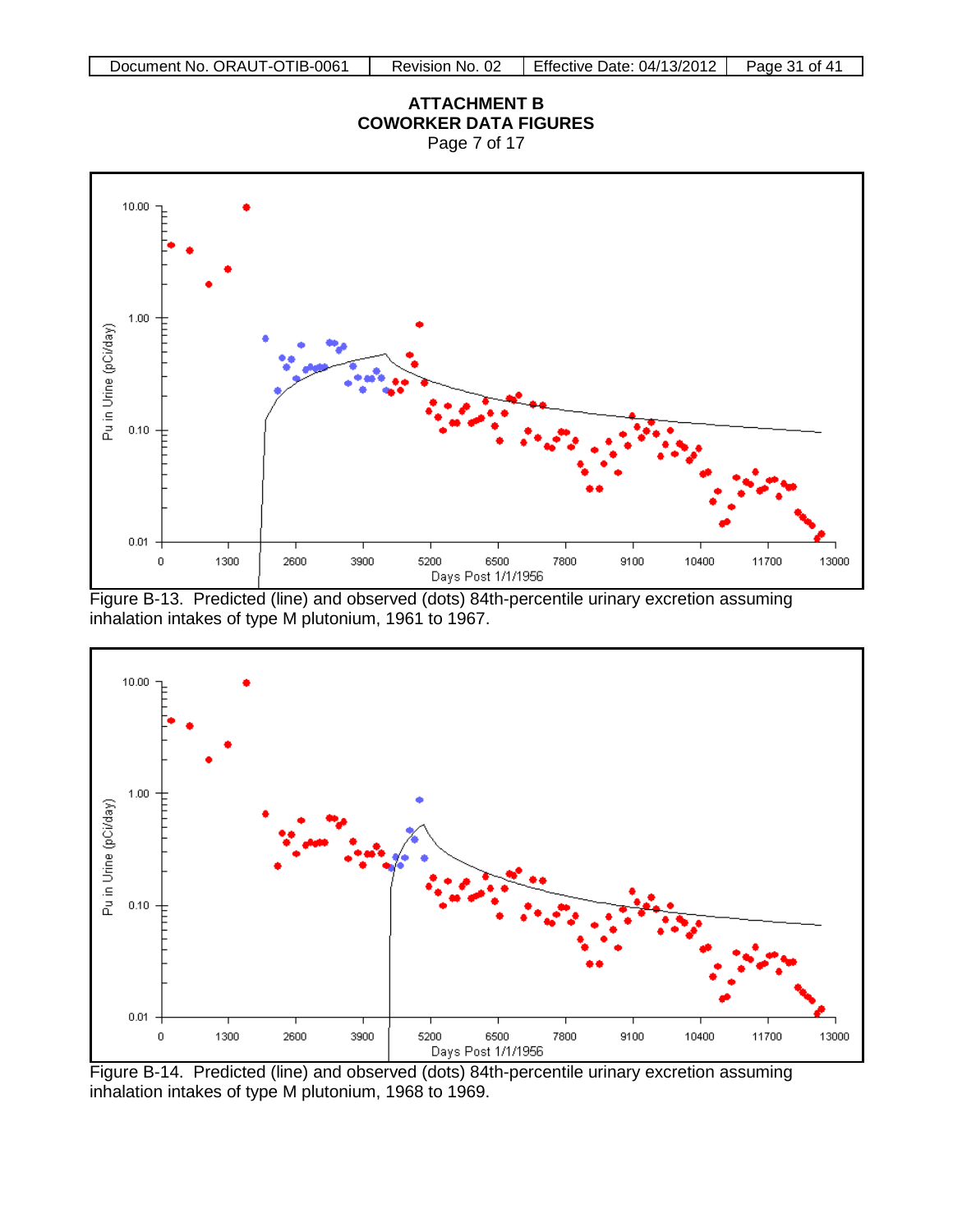Page 8 of 17



Figure B-15. Predicted (line) and observed (dots) 84th-percentile urinary excretion assuming inhalation intakes of type M plutonium, 1970 to 1977.



Figure B-16. Predicted (line) and observed (dots) 84th-percentile urinary excretion assuming inhalation intakes of type M plutonium, 1978 to 1984.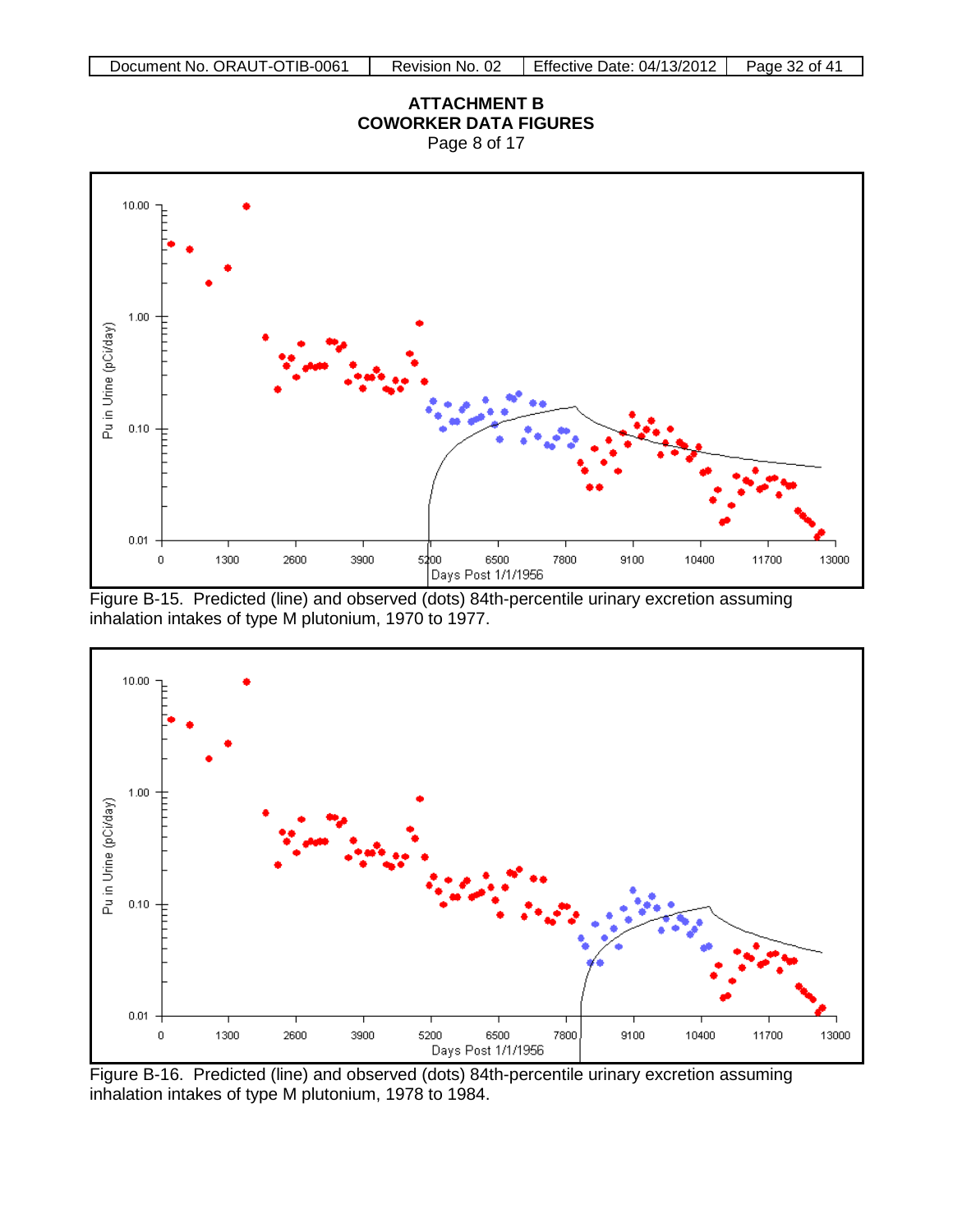Page 9 of 17



Figure B-17. Predicted (line) and observed (dots) 84th-percentile urinary excretion assuming inhalation intakes of type M plutonium, 1985 to 1997.



Figure B-18. Predicted (line) and observed (dots) 84th-percentile urinary excretion assuming inhalation intakes of type M plutonium, 1998 to 2002.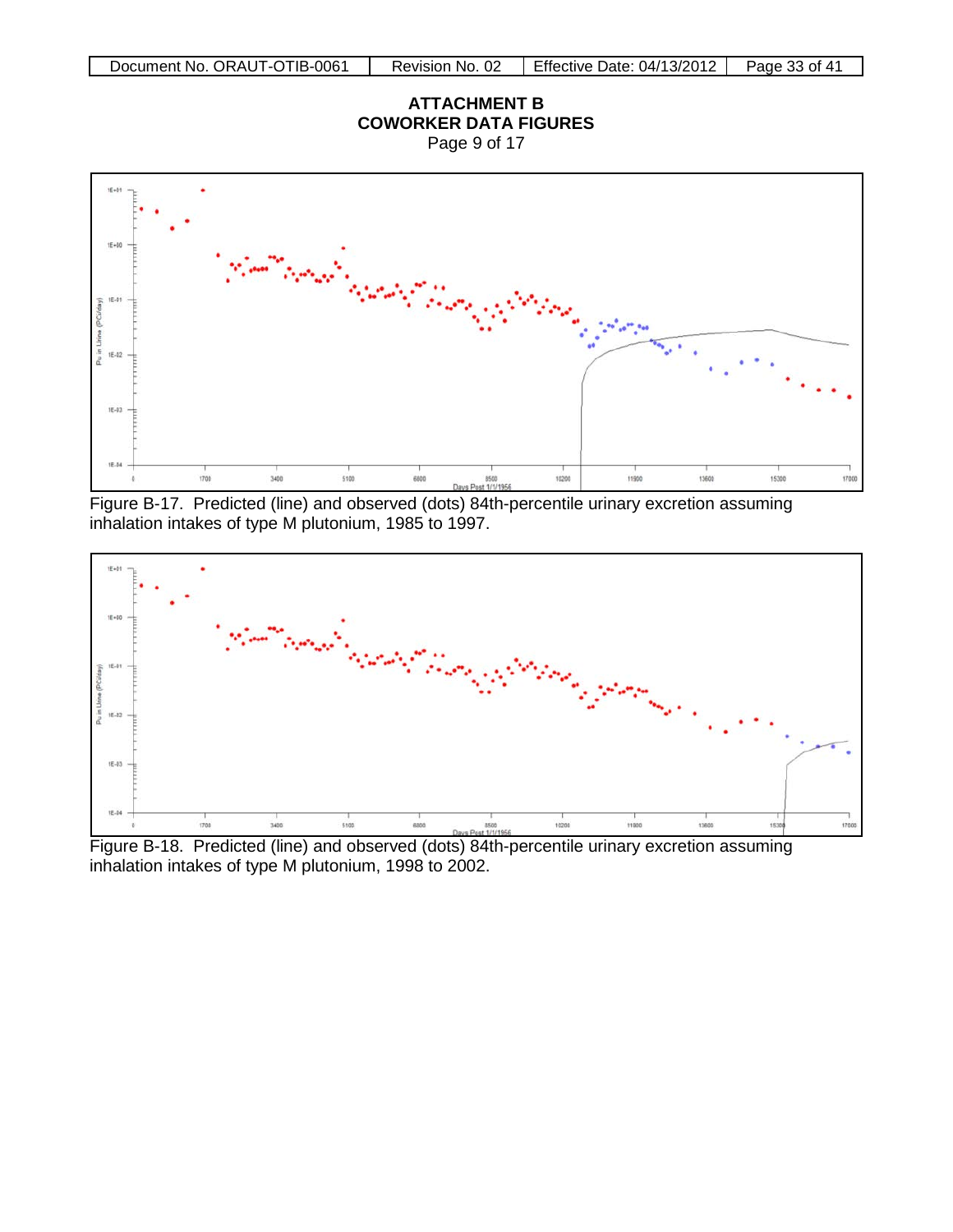Page 10 of 17



Figure B-19. Predicted (line) and observed (dots) 84th-percentile urinary excretion assuming inhalation intakes of type M plutonium, 1956 to 2002.



Figure B-20. Predicted (line) and observed (dots) 50th-percentile urinary excretion assuming a single chronic inhalation intake of type S plutonium, 1956 to 1957.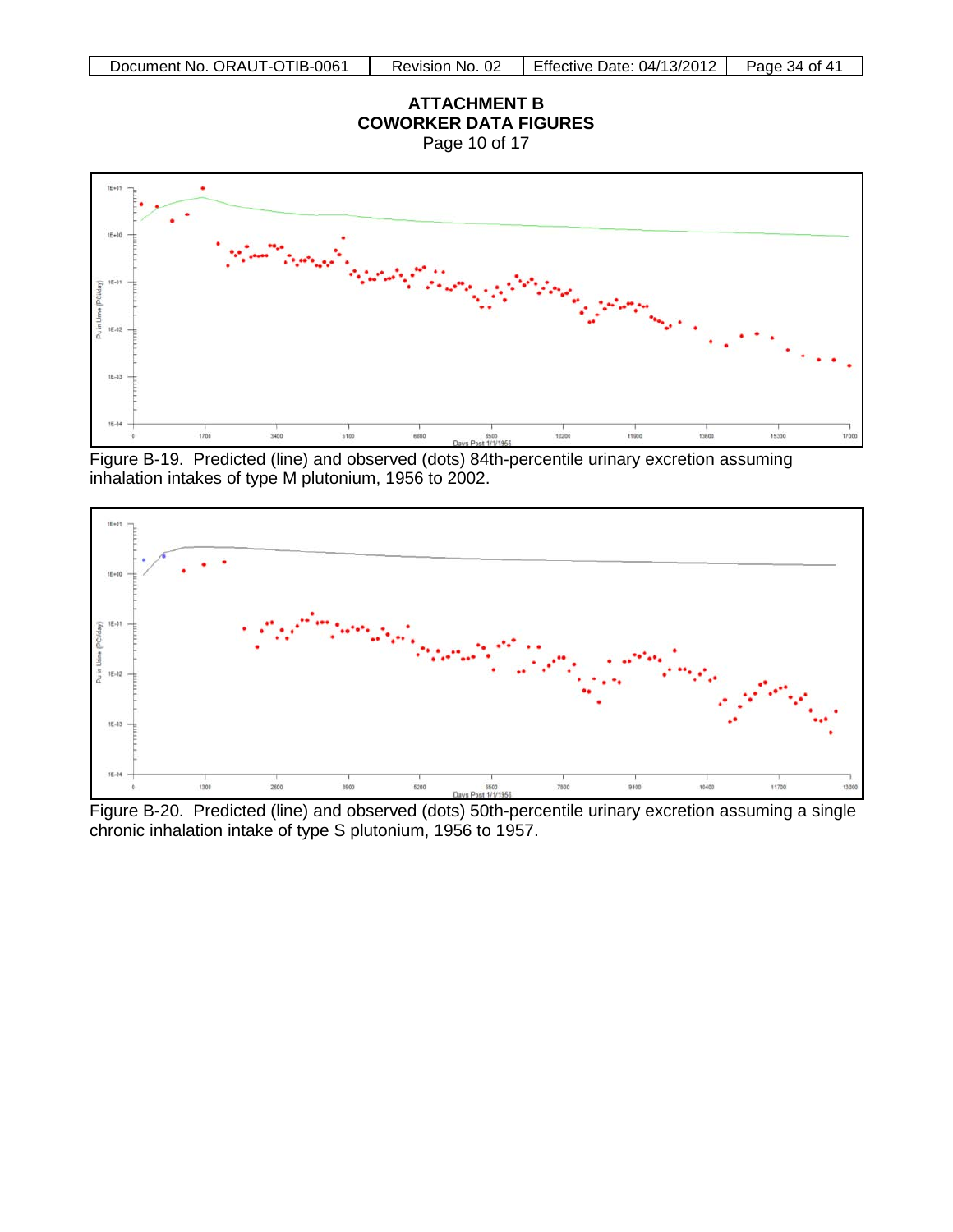Page 11 of 17



Figure B-21. Predicted (line) and observed (dots) 50th-percentile urinary excretion assuming a single chronic inhalation intake of type S plutonium, 1958 to 1960.



Figure B-22. Predicted (line) and observed (dots) 50th-percentile urinary excretion assuming a single chronic inhalation intake of type S plutonium, 1961 to 1969.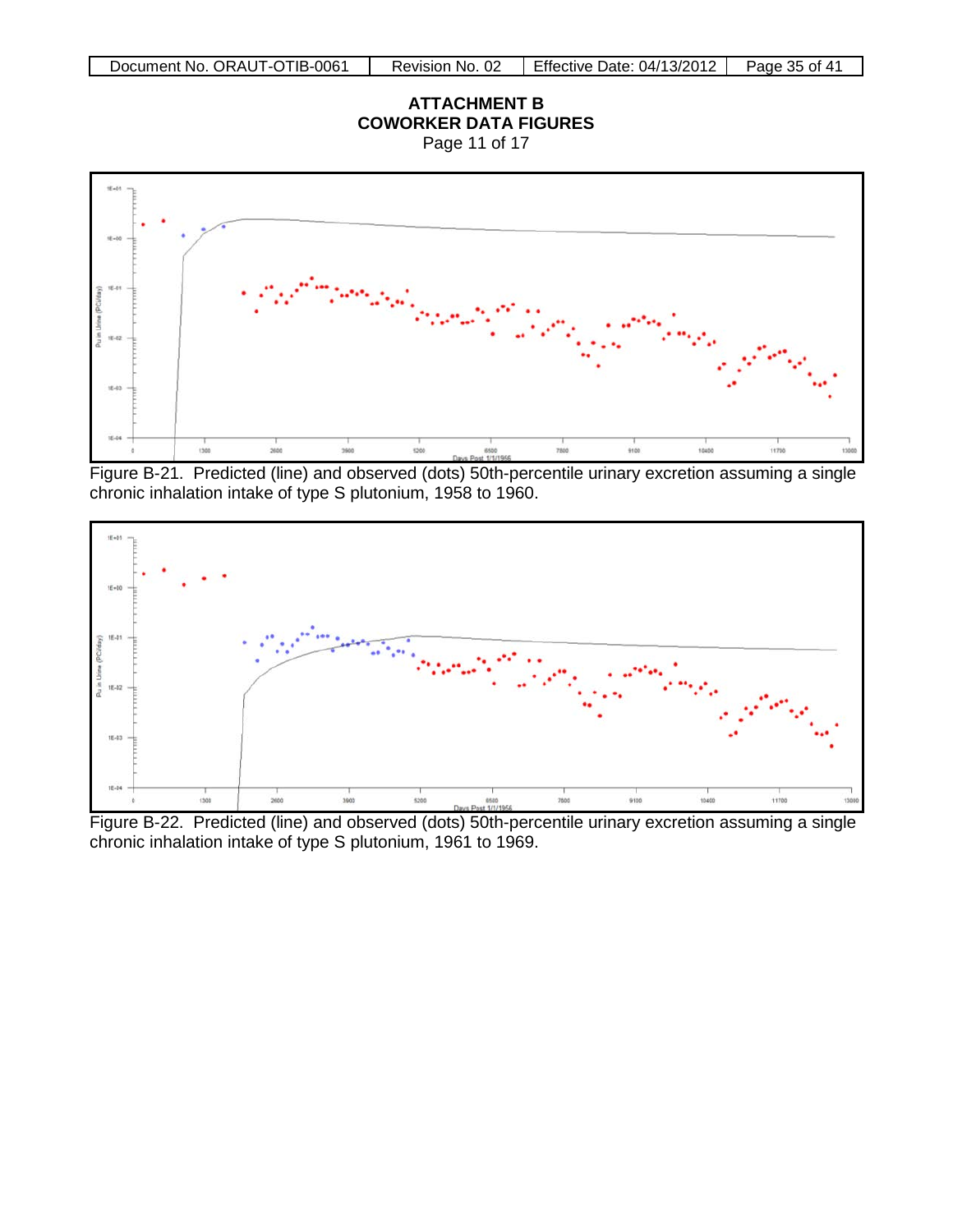Page 12 of 17



Figure B-23. Predicted (line) and observed (dots) 50th-percentile urinary excretion assuming a single chronic inhalation intake of type S plutonium, 1970 to 1984.



Figure B-24. Predicted (line) and observed (dots) 50th-percentile urinary excretion assuming a single chronic inhalation intake of type S plutonium, 1985 to 1997.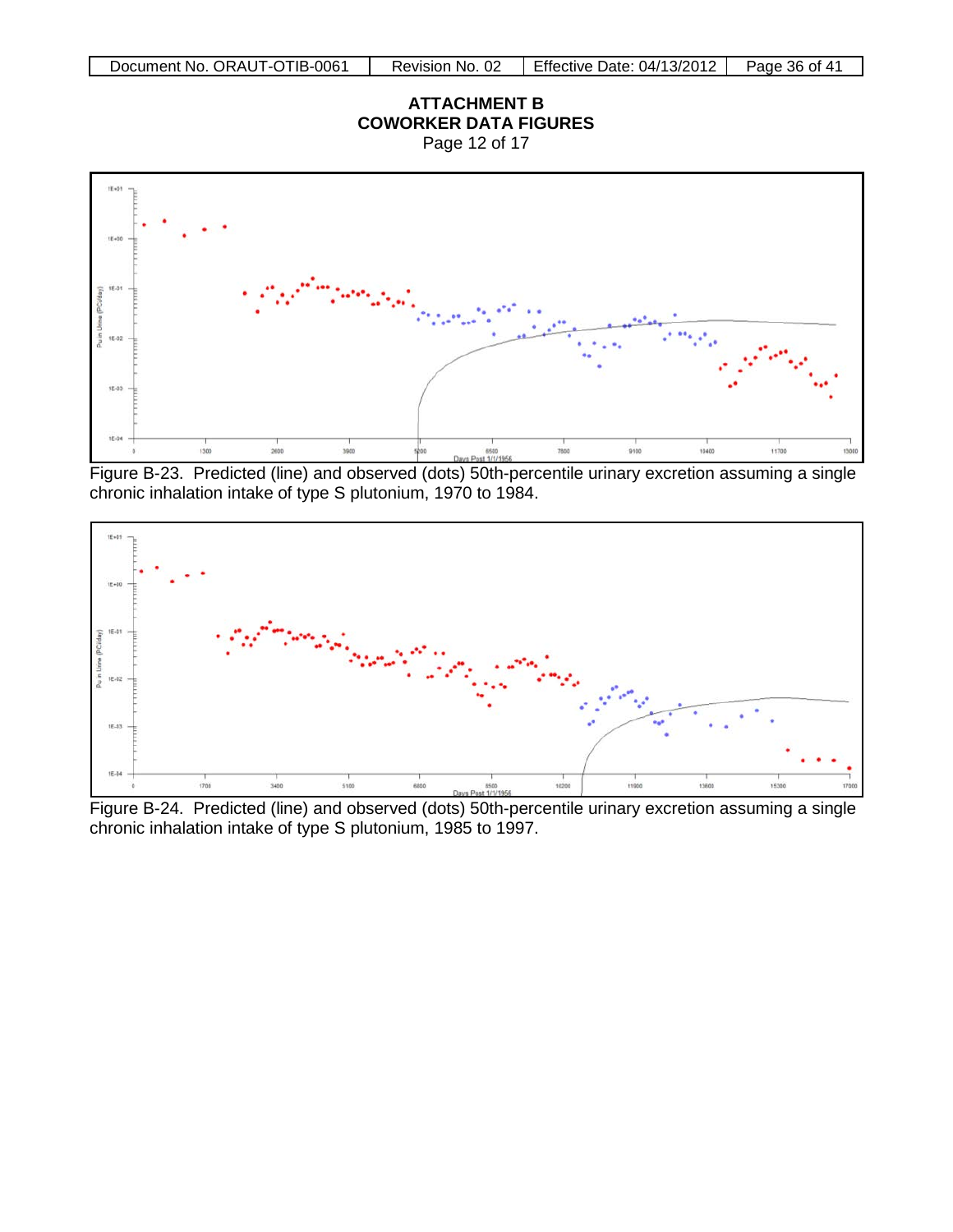Page 13 of 17



Figure B-25. Predicted (line) and observed (dots) 50th-percentile urinary excretion assuming a single chronic inhalation intake of type S plutonium, 1998 to 2002.



Figure B-26. Predicted (line) and observed (dots) 50th-percentile urinary excretion assuming a single chronic inhalation intake of type S plutonium, 1956 to 2002.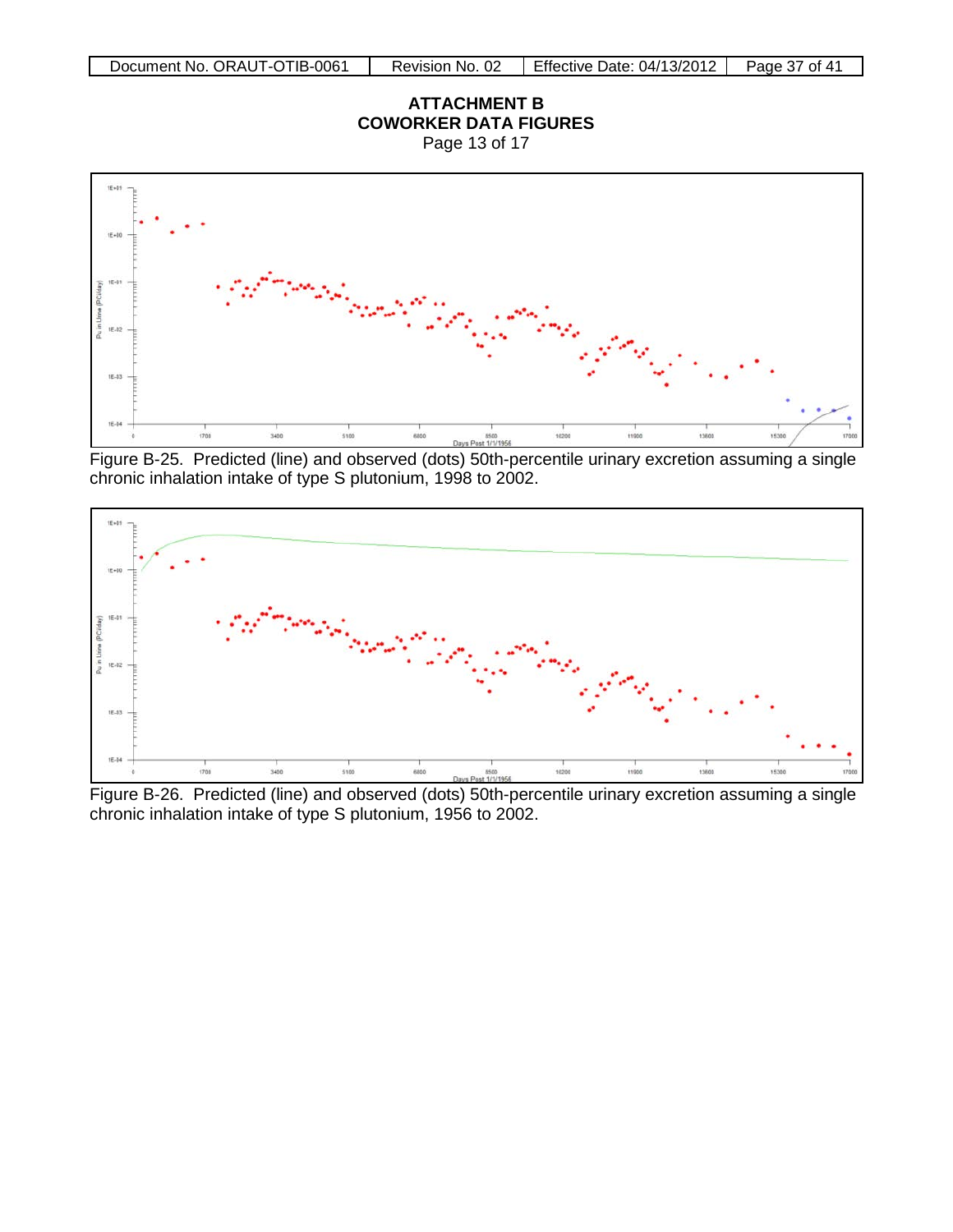Page 14 of 17



Figure B-27. Predicted (line) and observed (dots) 84th-percentile urinary excretion assuming a single chronic inhalation intake of type S plutonium, 1956 to 1957.



Figure B-28. Predicted (line) and observed (dots) 84th-percentile urinary excretion assuming a single chronic inhalation intake of type S plutonium, 1958 to 1960.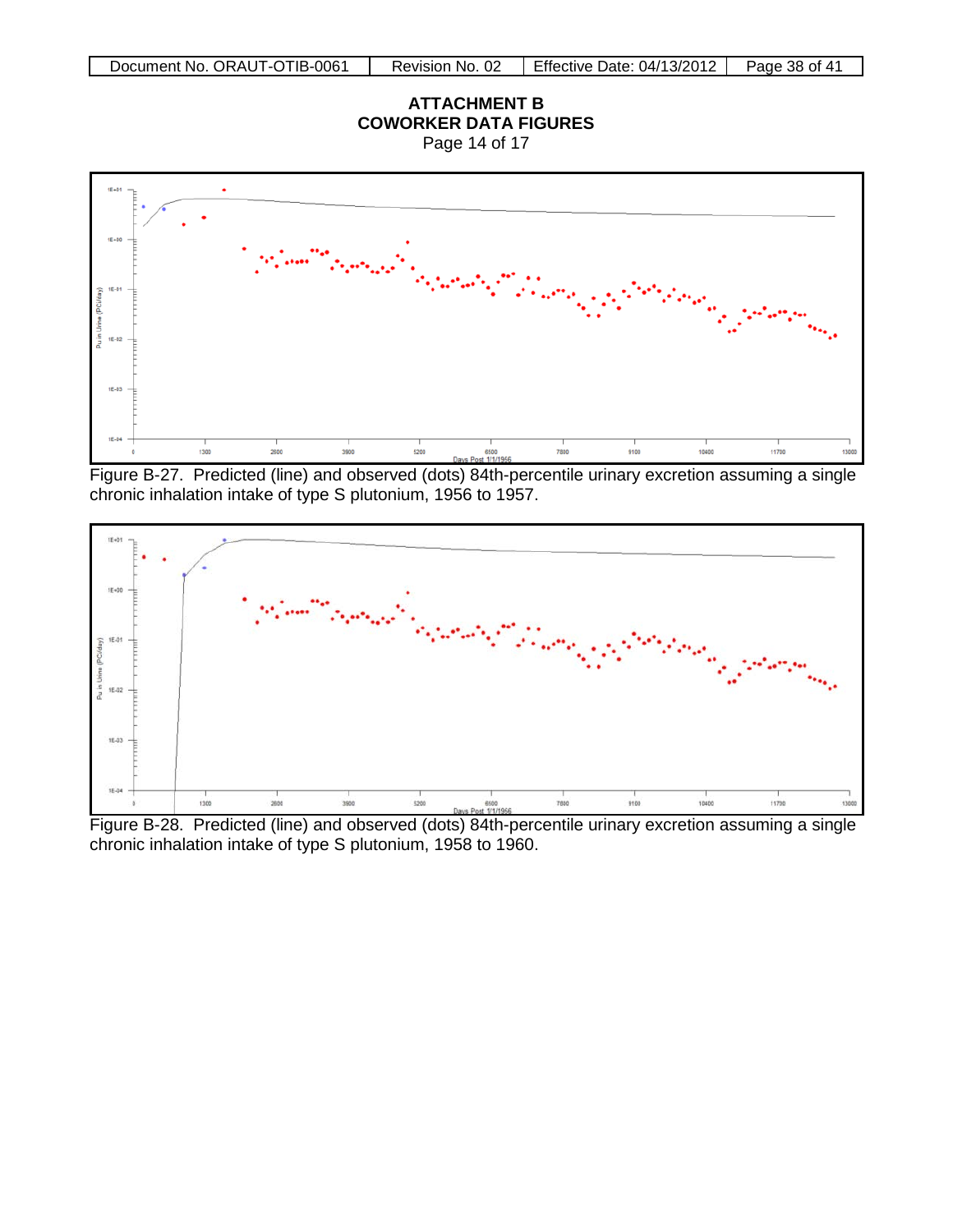Page 15 of 17



Figure B-29. Predicted (line) and observed (dots) 84th-percentile urinary excretion assuming a single chronic inhalation intake of type S plutonium, 1961 to 1969.



Figure B-30. Predicted (line) and observed (dots) 84th-percentile urinary excretion assuming a single chronic inhalation intake of type S plutonium, 1970 to 1984.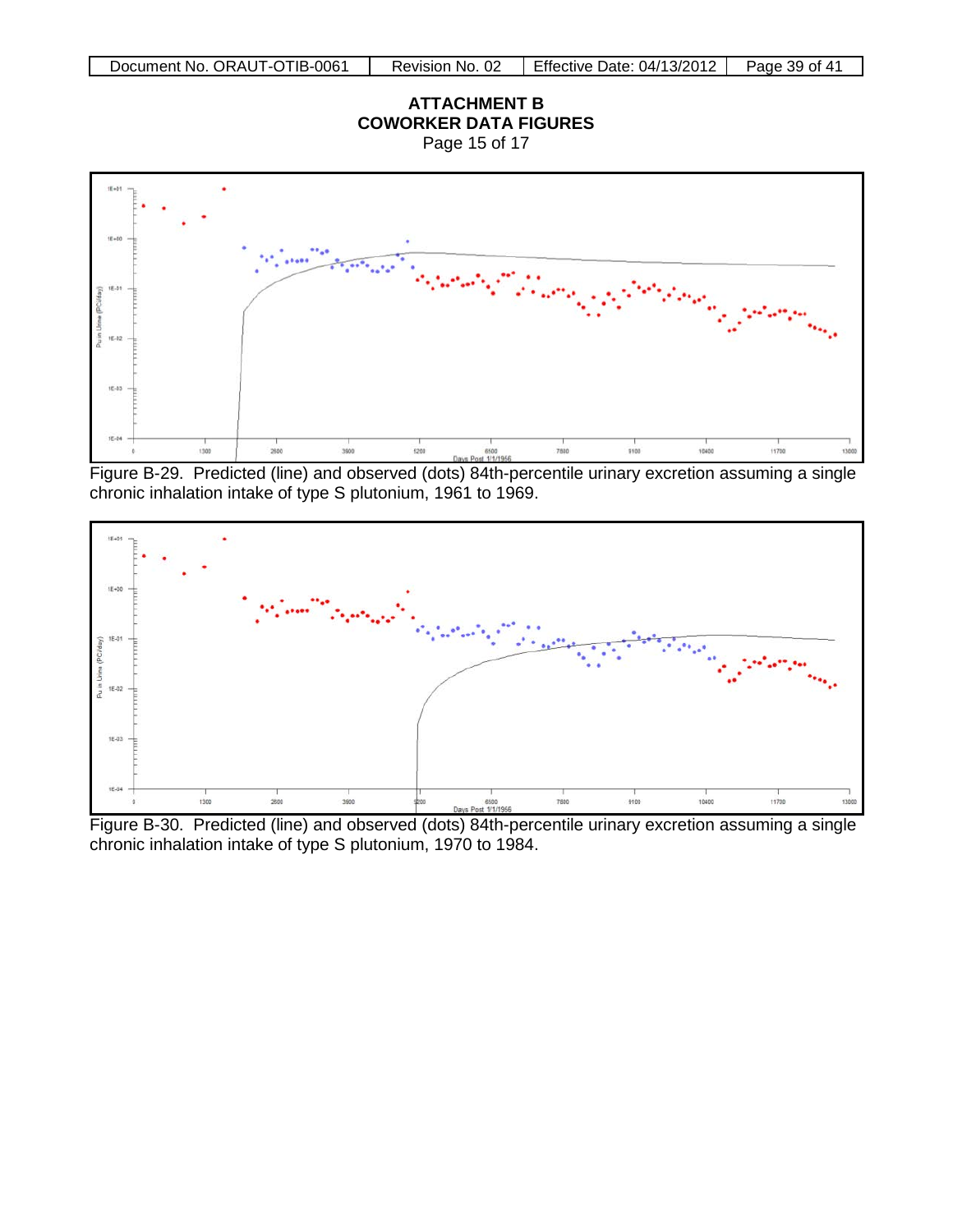Page 16 of 17



Figure B-31. Predicted (line) and observed (dots) 84th-percentile urinary excretion assuming a single chronic inhalation intake of type S plutonium, 1985 to 1997.



Figure B-32. Predicted (line) and observed (dots) 84th-percentile urinary excretion assuming a single chronic inhalation intake of type S plutonium, 1998 to 2002.